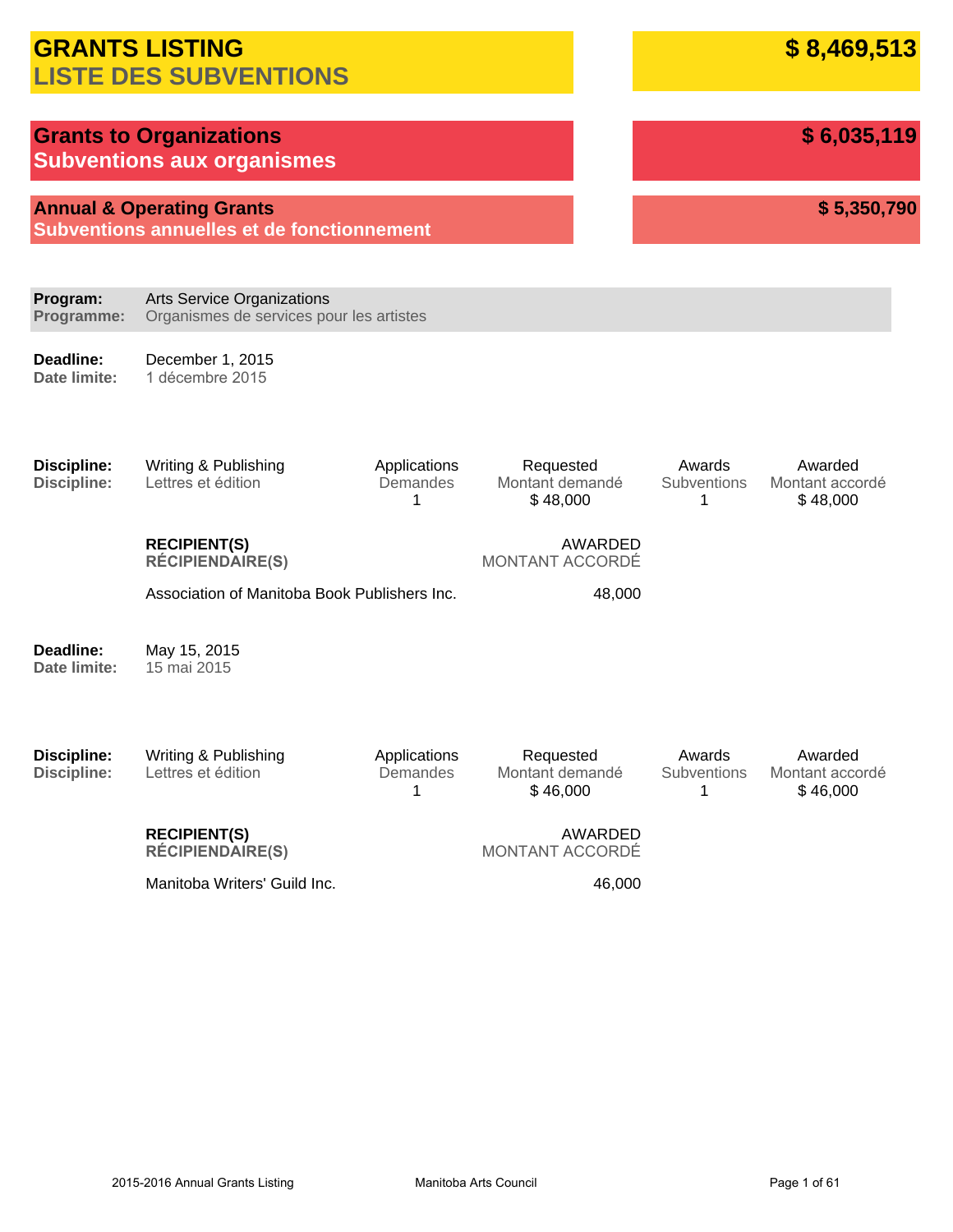| <b>Book Publishers Operating</b>               |                                                      |                                                                                                                          |                                                |                                         |
|------------------------------------------------|------------------------------------------------------|--------------------------------------------------------------------------------------------------------------------------|------------------------------------------------|-----------------------------------------|
| December 1, 2015<br>1 décembre 2015            |                                                      |                                                                                                                          |                                                |                                         |
| Writing & Publishing<br>Lettres et édition     | Applications<br>Demandes<br>9                        | Requested<br>Montant demandé<br>\$276,000                                                                                | Awards<br>Subventions<br>9                     | Awarded<br>Montant accordé<br>\$268,200 |
| <b>RECIPIENT(S)</b><br><b>RÉCIPIENDAIRE(S)</b> |                                                      | AWARDED<br>MONTANT ACCORDÉ                                                                                               |                                                |                                         |
|                                                |                                                      | 24,500                                                                                                                   |                                                |                                         |
| <b>Great Plains Publications Ltd.</b>          |                                                      | 32,500                                                                                                                   |                                                |                                         |
|                                                |                                                      | 36,700                                                                                                                   |                                                |                                         |
| Les Éditions des Plaines                       | 27,500                                               |                                                                                                                          |                                                |                                         |
| Les Éditions du Blé inc.                       | 26,250                                               |                                                                                                                          |                                                |                                         |
| Pemmican Publications Inc.                     |                                                      | 16,250                                                                                                                   |                                                |                                         |
| <b>Signature Editions</b>                      |                                                      | 35,000                                                                                                                   |                                                |                                         |
|                                                |                                                      |                                                                                                                          |                                                |                                         |
|                                                |                                                      |                                                                                                                          |                                                |                                         |
| Operating<br>Fonctionnement                    |                                                      |                                                                                                                          |                                                |                                         |
| March 15, 2015<br>15 mars 2015                 |                                                      |                                                                                                                          |                                                |                                         |
| Dance<br>Danse                                 | Applications<br>Demandes<br>1                        | Requested<br>Montant demandé<br>\$760,000                                                                                | Awards<br>Subventions<br>1                     | Awarded<br>Montant accordé<br>\$744,800 |
| <b>RECIPIENT(S)</b><br><b>RÉCIPIENDAIRE(S)</b> |                                                      | AWARDED<br>MONTANT ACCORDÉ                                                                                               |                                                |                                         |
| Royal Winnipeg Ballet                          |                                                      | 744,800                                                                                                                  |                                                |                                         |
| Music<br><b>Musique</b>                        | Applications<br>Demandes<br>$\overline{2}$           | Requested<br>Montant demandé<br>\$955,000                                                                                | Awards<br><b>Subventions</b><br>$\overline{2}$ | Awarded<br>Montant accordé<br>\$955,000 |
| <b>RECIPIENT(S)</b><br><b>RÉCIPIENDAIRE(S)</b> |                                                      | <b>AWARDED</b><br>MONTANT ACCORDÉ                                                                                        |                                                |                                         |
| Manitoba Opera                                 |                                                      | 220,000                                                                                                                  |                                                |                                         |
| Winnipeg Symphony Orchestra                    |                                                      | 735,000                                                                                                                  |                                                |                                         |
|                                                | Turnstone Press Ltd.<br>University of Manitoba Press | Fonctionnement pour éditeurs de livres<br>Arbeiter Ring Publishing - ARP Books<br>J. Gordon Shillingford Publishing Inc. | 35,000<br>34,500                               |                                         |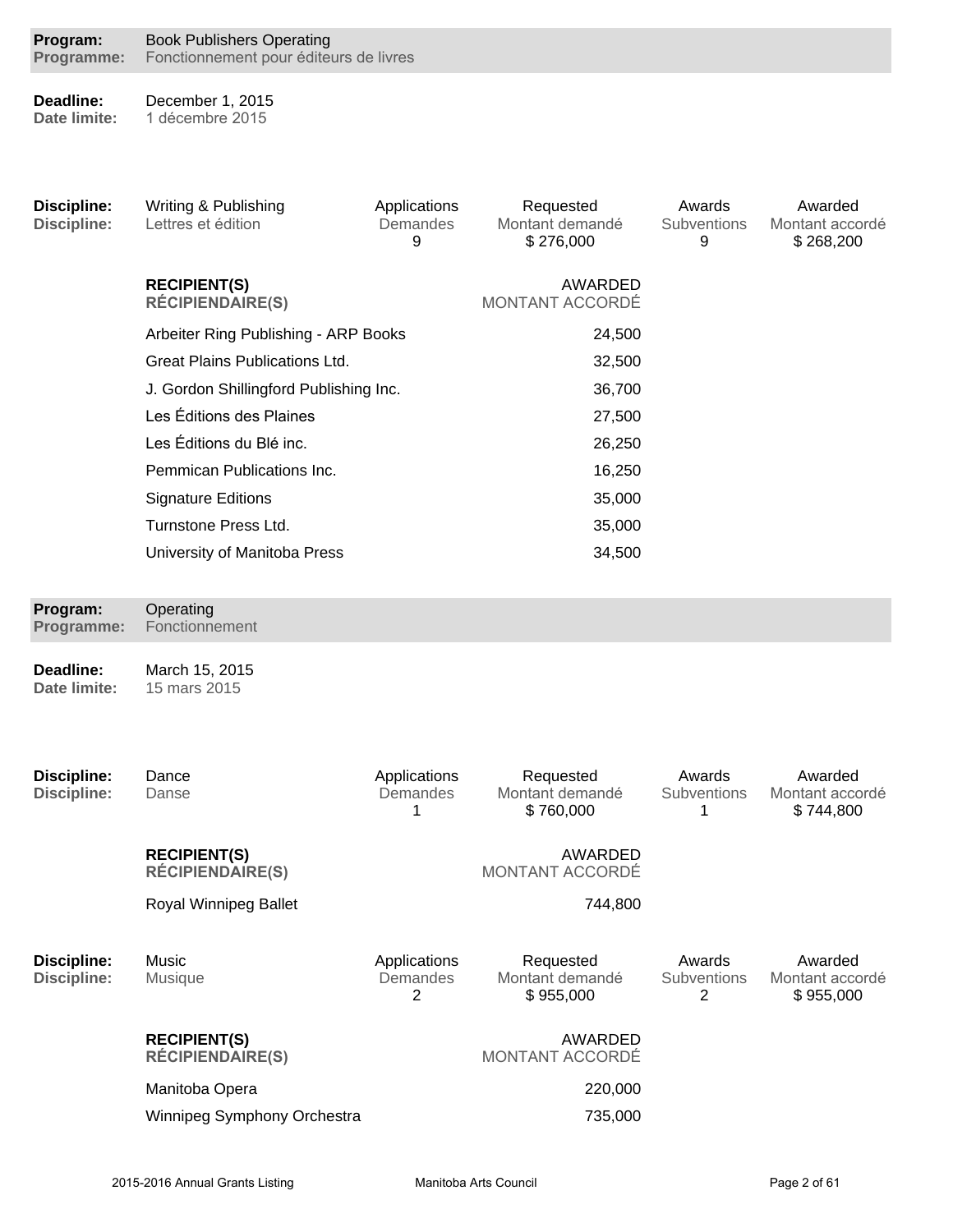| Discipline:<br><b>Discipline:</b>          | <b>Theatre</b><br><b>Théâtre</b>   |                                                           | Applications<br>Demandes<br>4 | Requested<br>Montant demandé<br>\$1,461,000 | Awards<br><b>Subventions</b><br>4 | Awarded<br>Montant accordé<br>\$1,461,000 |
|--------------------------------------------|------------------------------------|-----------------------------------------------------------|-------------------------------|---------------------------------------------|-----------------------------------|-------------------------------------------|
|                                            | <b>RECIPIENT(S)</b>                | <b>RÉCIPIENDAIRE(S)</b>                                   |                               | AWARDED<br>MONTANT ACCORDÉ                  |                                   |                                           |
|                                            |                                    | Le Cercle Molière Inc.                                    |                               | 175,000                                     |                                   |                                           |
|                                            |                                    | Manitoba Theatre for Young People Inc.                    |                               | 245,000                                     |                                   |                                           |
|                                            |                                    | Prairie Theatre Exchange Inc.                             |                               | 355,000                                     |                                   |                                           |
|                                            |                                    | Royal Manitoba Theatre Centre                             |                               | 686,000                                     |                                   |                                           |
| Deadline:<br>Date limite:                  | April 1, 2015<br>1 avril 2015      |                                                           |                               |                                             |                                   |                                           |
| <b>Discipline:</b><br><b>Discipline:</b>   | <b>Visual Arts</b><br>Arts visuels |                                                           | Applications<br>Demandes<br>2 | Requested<br>Montant demandé<br>\$351,600   | Awards<br>Subventions<br>2        | Awarded<br>Montant accordé<br>\$351,600   |
|                                            | <b>RECIPIENT(S)</b>                | <b>RÉCIPIENDAIRE(S)</b>                                   |                               | AWARDED<br>MONTANT ACCORDÉ                  |                                   |                                           |
|                                            | Art)                               | Plug In Inc. (Plug In Institute of Contemporary           |                               | 166,600                                     |                                   |                                           |
|                                            |                                    | The Art Gallery of Southwestern Manitoba                  |                               | 185,000                                     |                                   |                                           |
| Program:<br>Programme:                     |                                    | <b>Multi-Year Operating</b><br>Fonctionnement pluriannuel |                               |                                             |                                   |                                           |
| Deadline:<br>Date limite:                  | March 15, 2015<br>15 mars 2015     |                                                           |                               |                                             |                                   |                                           |
| <b>ASSESSOR(S)</b><br><b>ÉVALUATEUR(S)</b> |                                    |                                                           |                               |                                             |                                   |                                           |
| Geraldine De Braune                        |                                    | Winnipeg                                                  |                               |                                             |                                   |                                           |
| Tanya Derksen                              |                                    | Regina                                                    |                               |                                             |                                   |                                           |
| Eric Lussier                               |                                    | Winnipeg                                                  |                               |                                             |                                   |                                           |
| <b>Discipline:</b><br><b>Discipline:</b>   | Music<br>Musique                   |                                                           | Applications<br>Demandes<br>6 | Requested<br>Montant demandé<br>\$282,580   | Awards<br>Subventions<br>6        | Awarded<br>Montant accordé<br>\$242,060   |
|                                            | <b>RECIPIENT(S)</b>                | <b>RÉCIPIENDAIRE(S)</b>                                   |                               | AWARDED<br>MONTANT ACCORDÉ                  |                                   |                                           |
|                                            |                                    | Brandon Chamber Players Inc.                              |                               | 20,580                                      |                                   |                                           |
|                                            |                                    | GroundSwell Inc.                                          |                               | 45,080                                      |                                   |                                           |
|                                            |                                    | Manitoba Chamber Orchestra                                |                               | 112,000                                     |                                   |                                           |
|                                            |                                    | The Winnipeg Chamber Music Society                        |                               | 17,000                                      |                                   |                                           |
|                                            |                                    | The Winnipeg Singers                                      |                               | 29,400                                      |                                   |                                           |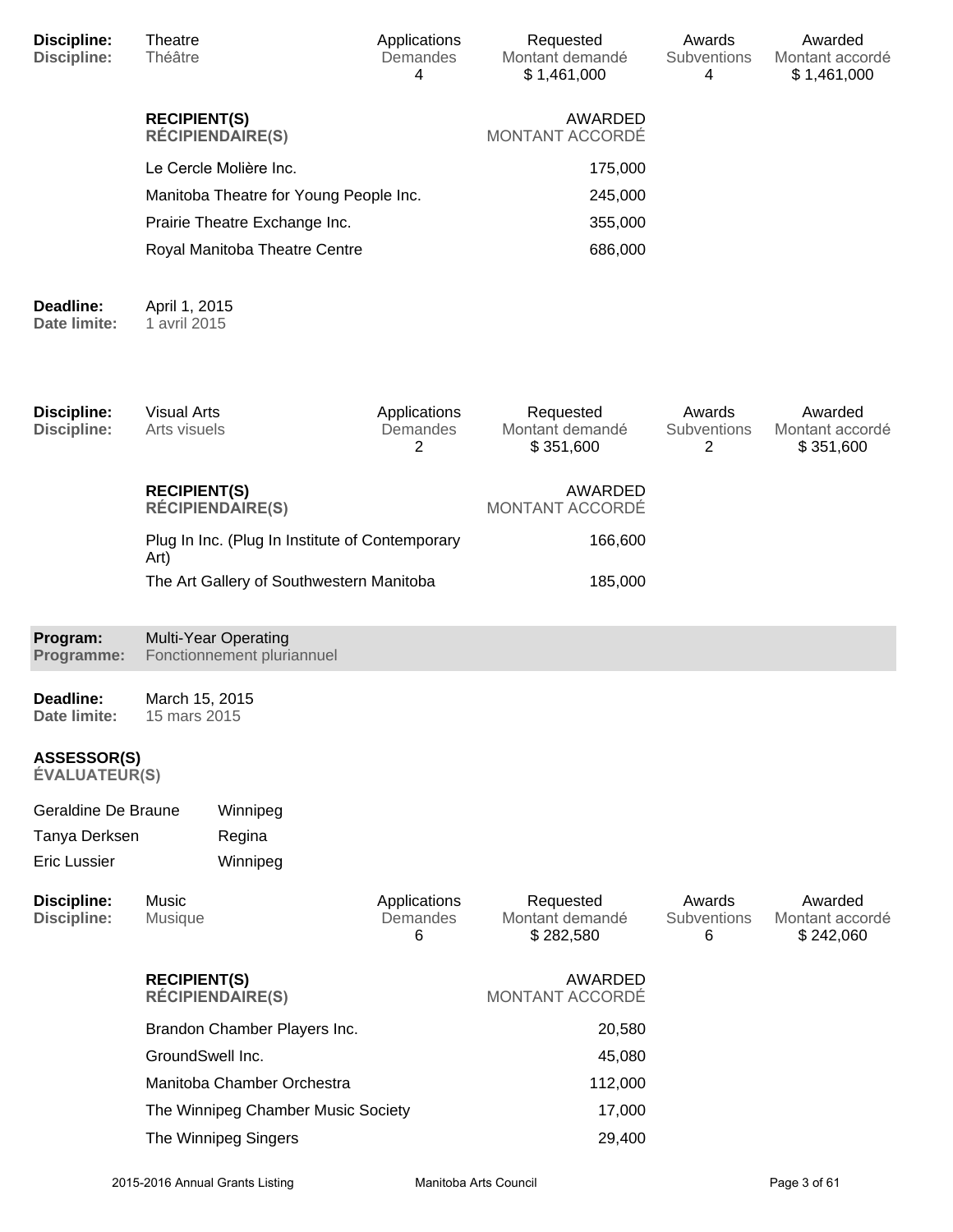| <b>Discipline:</b>                       | Theatre                                            | Applications                               | Requested                                 | Awards                     | Awarded                                 |
|------------------------------------------|----------------------------------------------------|--------------------------------------------|-------------------------------------------|----------------------------|-----------------------------------------|
| <b>Discipline:</b>                       | Théâtre                                            | Demandes<br>4                              | Montant demandé<br>\$202,550              | Subventions<br>4           | Montant accordé<br>\$196,450            |
|                                          | <b>RECIPIENT(S)</b><br><b>RÉCIPIENDAIRE(S)</b>     |                                            | AWARDED<br>MONTANT ACCORDÉ                |                            |                                         |
|                                          | Manitoba Association of Playwrights Inc.           |                                            | 53,900                                    |                            |                                         |
|                                          | Winnipeg Jewish Theatre Inc.                       |                                            | 35,000                                    |                            |                                         |
|                                          | Shakespeare In The Ruins Inc.                      |                                            | 56,050                                    |                            |                                         |
|                                          | Theatre Projects Manitoba                          |                                            | 51,500                                    |                            |                                         |
| <b>Discipline:</b><br><b>Discipline:</b> | Dance<br>Danse                                     | Applications<br>Demandes<br>$\overline{2}$ | Requested<br>Montant demandé<br>\$137,250 | Awards<br>Subventions<br>2 | Awarded<br>Montant accordé<br>\$137,250 |
|                                          | <b>RECIPIENT(S)</b><br><b>RÉCIPIENDAIRE(S)</b>     |                                            | AWARDED<br>MONTANT ACCORDÉ                |                            |                                         |
|                                          | <b>NAfro Dance Productions</b>                     |                                            | 25,000                                    |                            |                                         |
|                                          | Winnipeg's Contemporary Dancers Inc.               |                                            | 112,250                                   |                            |                                         |
| Deadline:<br>Date limite:                | April 1, 2015<br>1 avril 2015                      |                                            |                                           |                            |                                         |
| <b>Discipline:</b><br><b>Discipline:</b> | <b>Visual Arts</b><br>Arts visuels                 | Applications<br>Demandes<br>7              | Requested<br>Montant demandé<br>\$530,240 | Awards<br>Subventions<br>7 | Awarded<br>Montant accordé<br>\$530,240 |
|                                          | <b>RECIPIENT(S)</b><br><b>RÉCIPIENDAIRE(S)</b>     |                                            | <b>AWARDED</b><br>MONTANT ACCORDÉ         |                            |                                         |
|                                          | Manitoba Printmakers Association                   |                                            | 55,000                                    |                            |                                         |
|                                          | Mentoring Artists for Women's Art (MAWA)           |                                            | 73,000                                    |                            |                                         |
|                                          | PLATFORM Centre for Photographic + Digital<br>Arts |                                            | 58,000                                    |                            |                                         |
|                                          | Urban Shaman Inc.                                  |                                            | 65,000                                    |                            |                                         |
|                                          | Video Pool Inc.                                    |                                            | 95,060                                    |                            |                                         |
|                                          | Winninga Film Group                                |                                            | $QF$ $QQ$                                 |                            |                                         |

Winnipeg Film Group **95,000** aceartinc. 89,180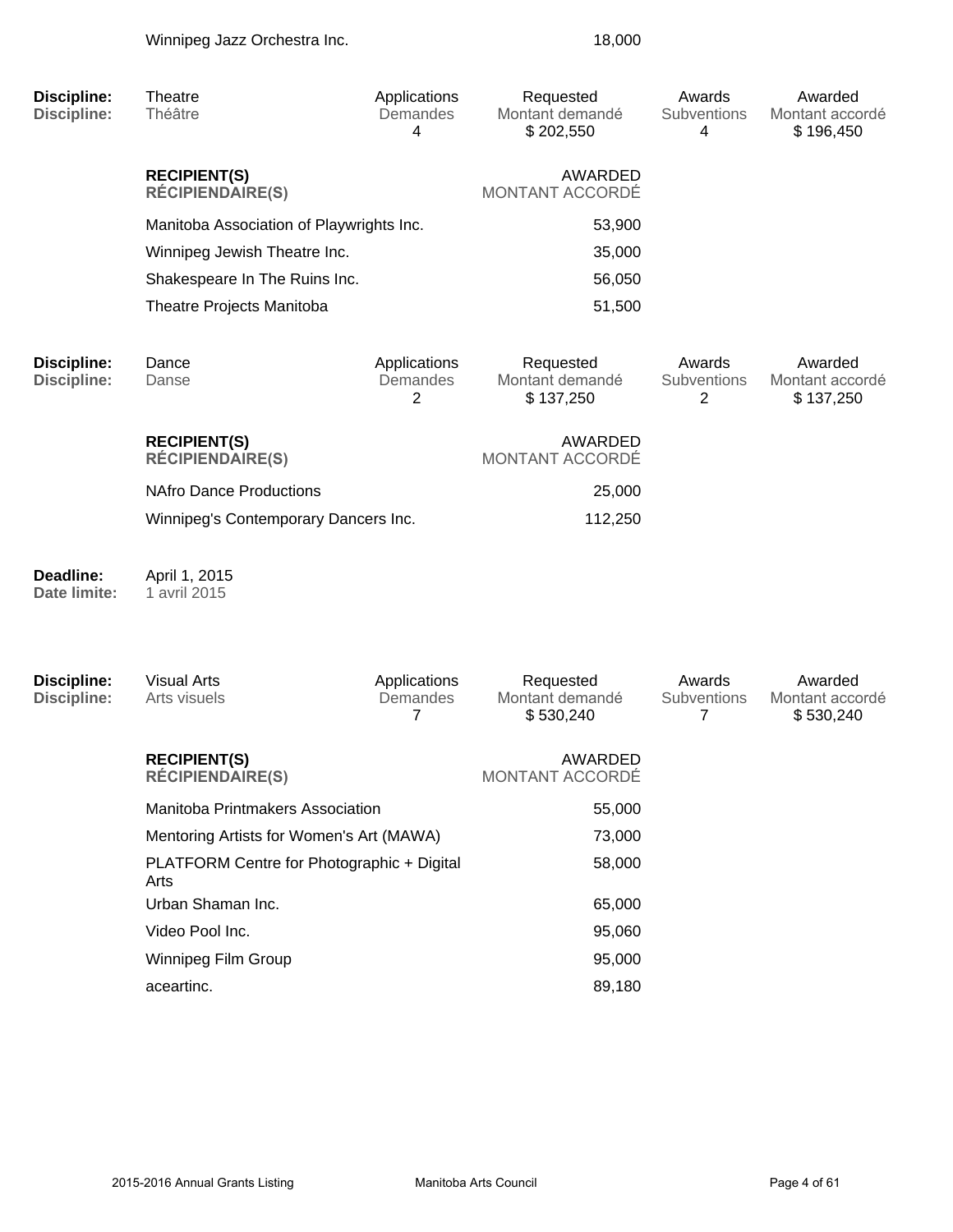| Program:<br>Programme:                   | <b>Periodicals Publishers Operating</b><br>Fonctionnement pour éditeurs de périodiques       |                               |                                           |                                   |                                         |  |  |
|------------------------------------------|----------------------------------------------------------------------------------------------|-------------------------------|-------------------------------------------|-----------------------------------|-----------------------------------------|--|--|
| Deadline:<br>Date limite:                | April 15, 2015<br>15 avril 2015                                                              |                               |                                           |                                   |                                         |  |  |
| <b>Discipline:</b><br><b>Discipline:</b> | Writing & Publishing<br>Lettres et édition                                                   | Applications<br>Demandes<br>3 | Requested<br>Montant demandé<br>\$207,690 | Awards<br><b>Subventions</b><br>3 | Awarded<br>Montant accordé<br>\$207,690 |  |  |
|                                          | <b>RECIPIENT(S)</b><br><b>RÉCIPIENDAIRE(S)</b>                                               |                               | AWARDED<br><b>MONTANT ACCORDÉ</b>         |                                   |                                         |  |  |
|                                          | Arts Manitoba Publications Inc. (Border<br>Crossings)                                        |                               | 99,470                                    |                                   |                                         |  |  |
|                                          | <b>Contemporary Verse 2</b>                                                                  |                               | 34,500                                    |                                   |                                         |  |  |
|                                          | Prairie Fire Press Inc.                                                                      |                               | 73,720                                    |                                   |                                         |  |  |
| Program:<br>Programme:                   | <b>Professional Arts Training Schools</b><br>Écoles professionnelles de formation artistique |                               |                                           |                                   |                                         |  |  |
| Deadline:<br>Date limite:                | March 15, 2015<br>15 mars 2015                                                               |                               |                                           |                                   |                                         |  |  |
| <b>Discipline:</b><br><b>Discipline:</b> | Dance<br>Danse                                                                               | Applications<br>Demandes<br>2 | Requested<br>Montant demandé<br>\$162,500 | Awards<br>Subventions<br>2        | Awarded<br>Montant accordé<br>\$162,500 |  |  |
|                                          | <b>RECIPIENT(S)</b><br><b>RÉCIPIENDAIRE(S)</b>                                               |                               | AWARDED<br>MONTANT ACCORDÉ                |                                   |                                         |  |  |
|                                          | Royal Winnipeg Ballet School Professional<br>Division                                        |                               | 130,000                                   |                                   |                                         |  |  |
|                                          | School of Contemporary Dancers Inc. (The)                                                    |                               | 32,500                                    |                                   |                                         |  |  |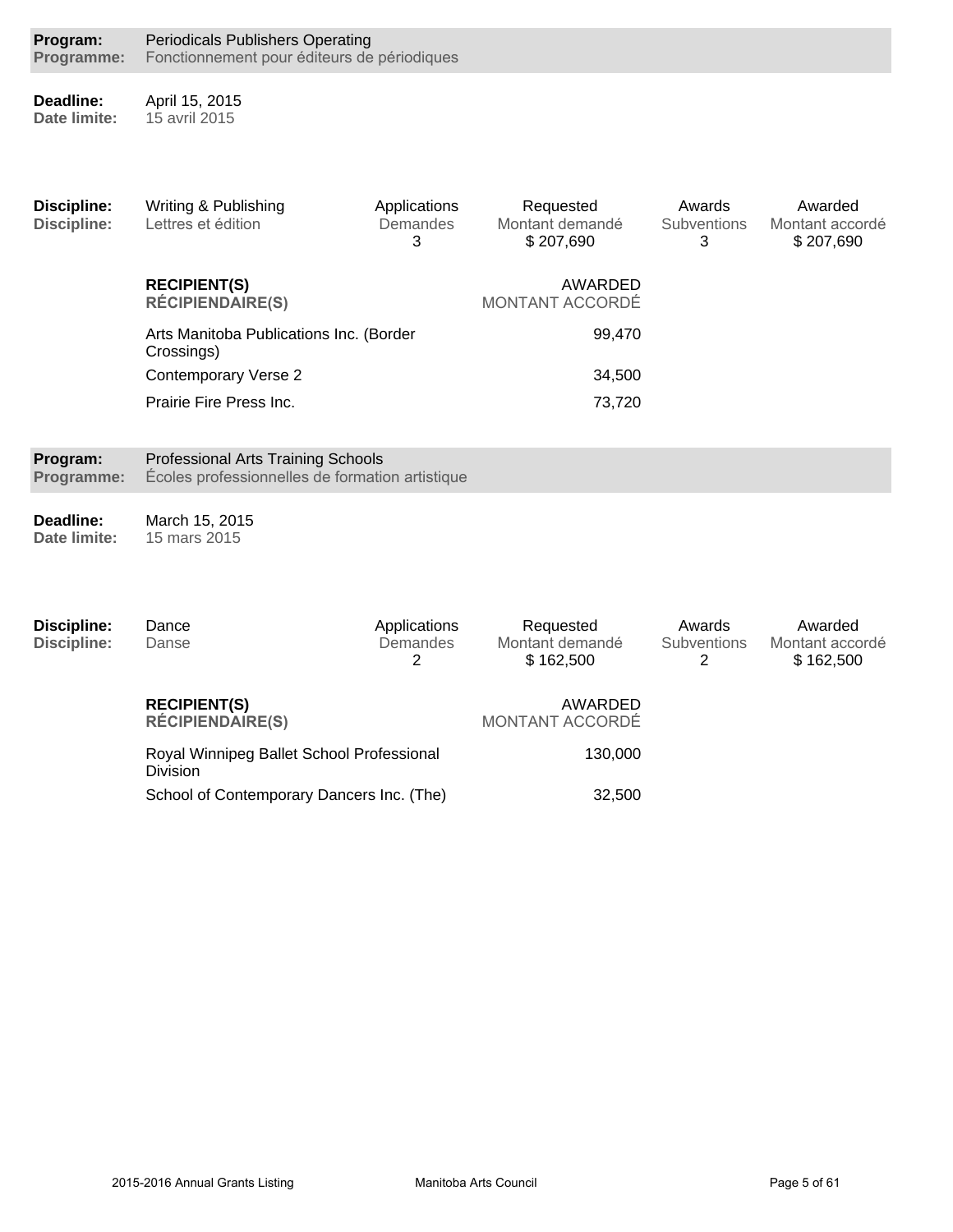**Deadline: Date limite:** March 31, 2016 31 mars 2016

### **ASSESSOR(S)**

EVALUATEUR(S)

### Martine Friesen Winnipeg

| Discipline:<br>Discipline: | Theatre<br>Théâtre  | Applications<br>Demandes | Requested<br>Montant demandé<br>\$1.000 | Awards<br><b>Subventions</b> | Awarded<br>Montant accordé<br>\$1.000 |
|----------------------------|---------------------|--------------------------|-----------------------------------------|------------------------------|---------------------------------------|
|                            | <b>RECIPIENT(S)</b> |                          | AWARDED                                 |                              |                                       |

**RÉCIPIENDAIRE(S)** 

AWARDED MONTANT ACCORDÉ

National Theatre School of Canada 1,000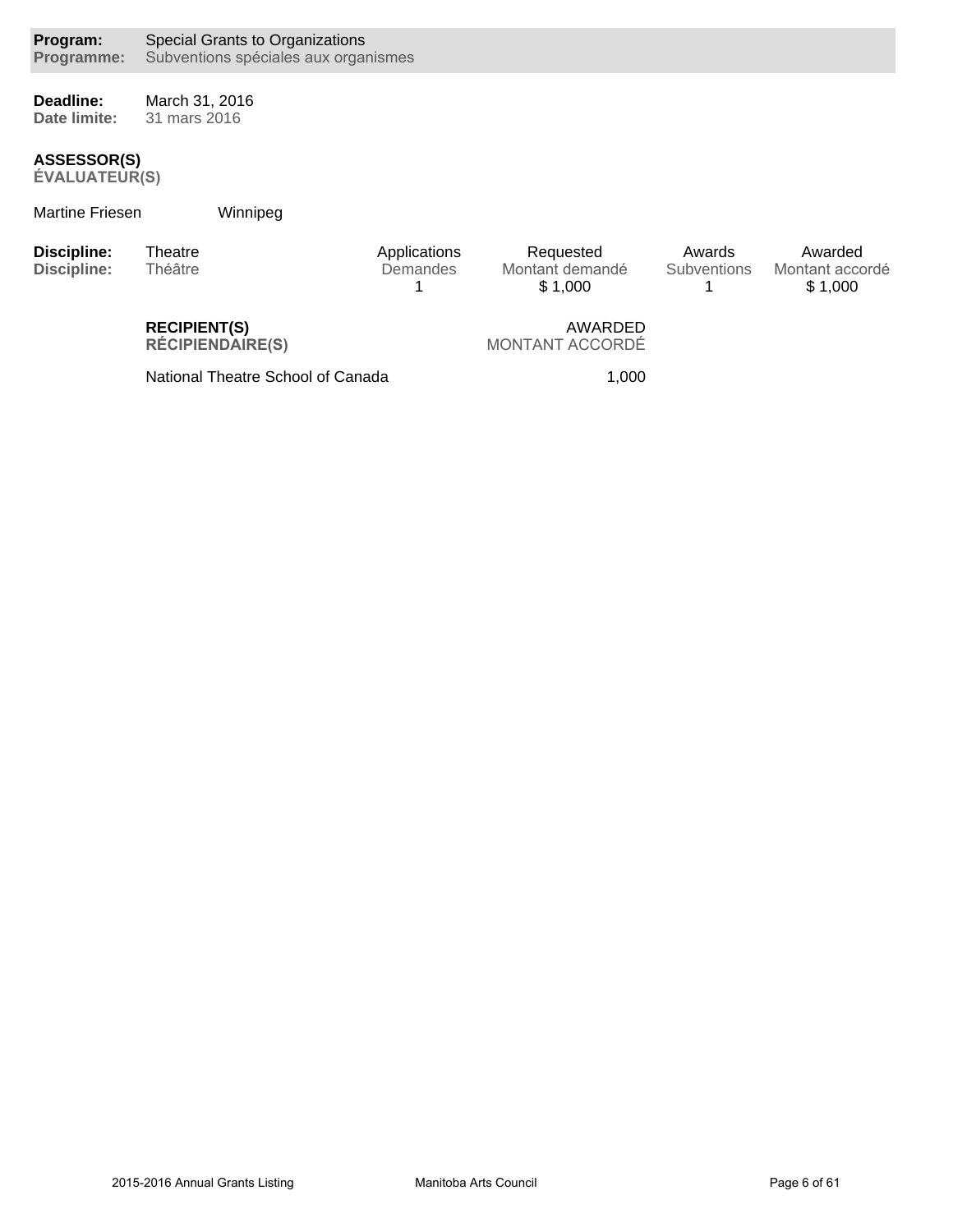| <b>Presentation and Touring Grants</b>                |  |  |  |  |  |  |
|-------------------------------------------------------|--|--|--|--|--|--|
| Subventions d'organisation d'activités et de tournées |  |  |  |  |  |  |

### **Presentation Grants**

**Subventions d'organisation d'activités** 

**\$ 383,329**

| Program:<br>Programme:                     | <b>Book Publishers Project</b><br>Projets d'édition de livres                                    |                               |                                          |                                   |                                        |
|--------------------------------------------|--------------------------------------------------------------------------------------------------|-------------------------------|------------------------------------------|-----------------------------------|----------------------------------------|
| Deadline:<br>Date limite:                  | December 1, 2015<br>1 décembre 2015                                                              |                               |                                          |                                   |                                        |
| <b>ASSESSOR(S)</b><br><b>ÉVALUATEUR(S)</b> |                                                                                                  |                               |                                          |                                   |                                        |
| Darren Prefontaine                         | Saskatoon                                                                                        |                               |                                          |                                   |                                        |
| <b>Discipline:</b><br><b>Discipline:</b>   | Writing & Publishing<br>Lettres et édition                                                       | Applications<br>Demandes<br>2 | Requested<br>Montant demandé<br>\$6,000  | Awards<br><b>Subventions</b><br>1 | Awarded<br>Montant accordé<br>\$3,000  |
|                                            | <b>RECIPIENT(S)</b><br><b>RÉCIPIENDAIRE(S)</b>                                                   |                               | AWARDED<br><b>MONTANT ACCORDÉ</b>        |                                   |                                        |
|                                            | <b>Goldrock Press</b>                                                                            |                               | 3,000                                    |                                   |                                        |
| Program:<br>Programme:                     | Dance Two Year Grant - Creation/Production<br>Subvention danse de deux ans - création/production |                               |                                          |                                   |                                        |
| Deadline:<br>Date limite:                  | March 10, 2015<br>10 mars 2015                                                                   |                               |                                          |                                   |                                        |
| <b>ASSESSOR(S)</b><br><b>ÉVALUATEUR(S)</b> |                                                                                                  |                               |                                          |                                   |                                        |
| <b>Heather Myers</b>                       | Vancouver                                                                                        |                               |                                          |                                   |                                        |
| <b>Discipline:</b><br><b>Discipline:</b>   | Dance<br>Danse                                                                                   | Applications<br>Demandes<br>2 | Requested<br>Montant demandé<br>\$42,000 | Awards<br><b>Subventions</b><br>2 | Awarded<br>Montant accordé<br>\$40,000 |
|                                            | <b>RECIPIENT(S)</b><br><b>RÉCIPIENDAIRE(S)</b>                                                   |                               | AWARDED<br>MONTANT ACCORDÉ               |                                   |                                        |
|                                            | <b>Gearshifting Performance Works</b>                                                            |                               | 20,000                                   |                                   |                                        |
|                                            | Young Lungs Dance Exchange                                                                       |                               | 20,000                                   |                                   |                                        |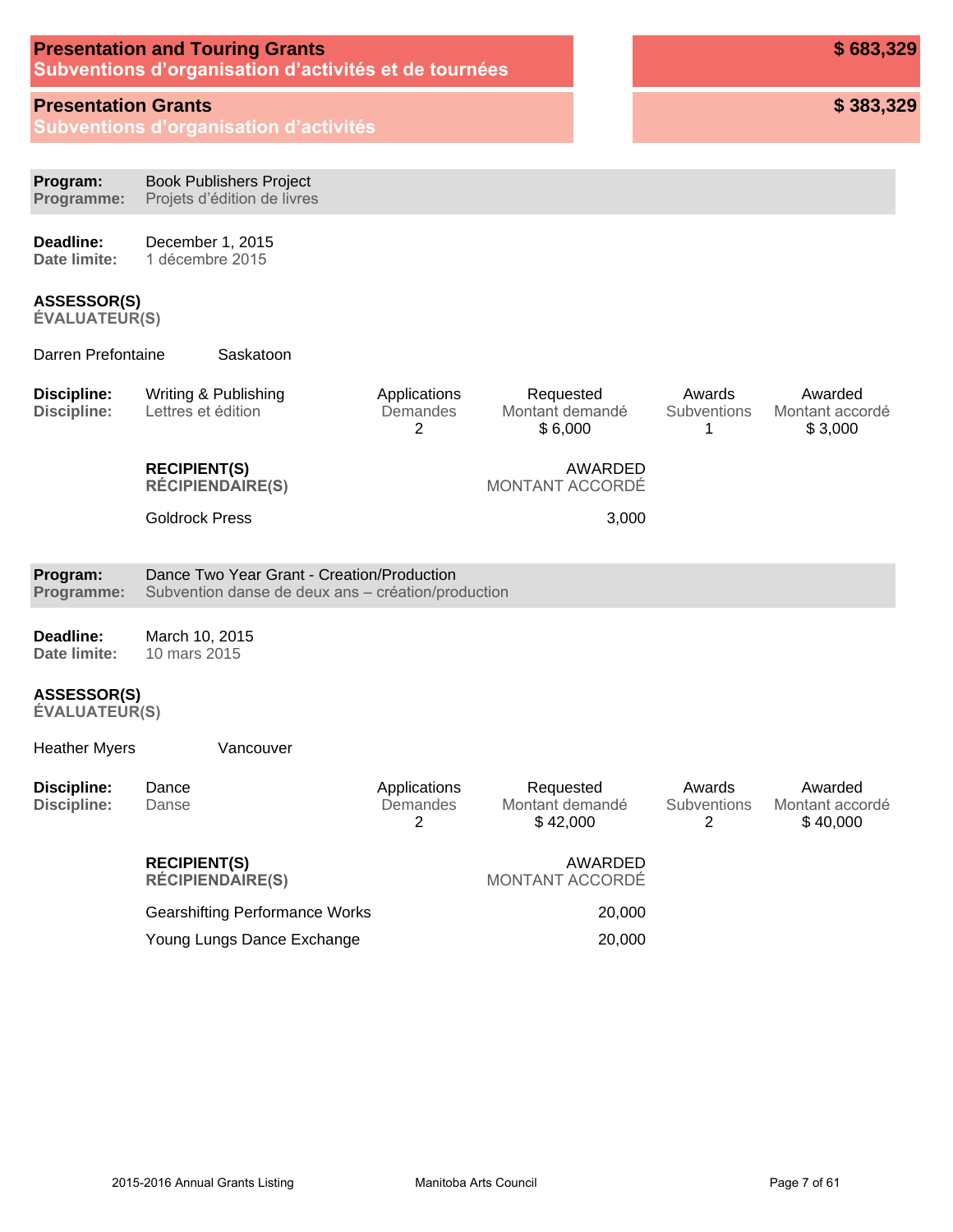| Program:   | Juried Shows - Visual Arts          |
|------------|-------------------------------------|
| Programme: | Expositions-concours - Arts visuels |

**Deadline: Date limite:** March 31, 2016 31 mars 2016

| <b>Discipline:</b><br><b>Discipline:</b> | <b>Visual Arts</b><br>Arts visuels                                                                      | Applications<br>Demandes<br>9 | Requested<br>Montant demandé<br>\$44,558 | Awards<br>Subventions<br>9 | Awarded<br>Montant accordé<br>\$36,568 |
|------------------------------------------|---------------------------------------------------------------------------------------------------------|-------------------------------|------------------------------------------|----------------------------|----------------------------------------|
|                                          | <b>RECIPIENT(S)</b><br><b>RÉCIPIENDAIRE(S)</b>                                                          |                               | AWARDED<br>MONTANT ACCORDÉ               |                            |                                        |
|                                          | Arts West Council Inc.                                                                                  |                               | 2,768                                    |                            |                                        |
|                                          | Eastman Judged Art Exhibition                                                                           |                               | 4,000                                    |                            |                                        |
|                                          | Gimli Art Club Inc.                                                                                     |                               | 6,000                                    |                            |                                        |
|                                          | Manitoba Society of Artists                                                                             |                               | 2,000                                    |                            |                                        |
|                                          | Northern Juried Art Show                                                                                |                               | 9,000                                    |                            |                                        |
|                                          | Pembina Hills Arts Council Inc.                                                                         |                               | 6,000                                    |                            |                                        |
|                                          | Prairie Arts Cartel Inc.                                                                                |                               | 3,000                                    |                            |                                        |
|                                          | <b>Red River Exhibition Association</b>                                                                 |                               | 300                                      |                            |                                        |
|                                          | <b>Storefront Manitoba</b>                                                                              |                               | 3,500                                    |                            |                                        |
| Program:<br>Programme:                   | Music Performance Grant Concert or Series<br>Subvention pour Représentation Musicale - Concert ou Série |                               |                                          |                            |                                        |
| Deadline:                                | March 1, 2015                                                                                           |                               |                                          |                            |                                        |

**Date limite:** 1 mars 2015

### **ASSESSOR(S)**

| Neil Weisensel | Winnipeg |
|----------------|----------|
| Michael Carter | Winnipeg |
| Eric Lussier   | Winnipeg |
| Jack Jonasson  | Winnipeg |

| Discipline:<br><b>Discipline:</b> | Music<br><b>Musique</b>                        | Applications<br>Demandes<br>28 | Requested<br>Montant demandé<br>\$194,540 | Awards<br><b>Subventions</b><br>16 | Awarded<br>Montant accordé<br>\$65,000 |
|-----------------------------------|------------------------------------------------|--------------------------------|-------------------------------------------|------------------------------------|----------------------------------------|
|                                   | <b>RECIPIENT(S)</b><br><b>RÉCIPIENDAIRE(S)</b> |                                | AWARDED<br><b>MONTANT ACCORDÉ</b>         |                                    |                                        |
|                                   | Agassiz Chamber Music Festival                 |                                | 3,500                                     |                                    |                                        |
|                                   | <b>Babs Asper Center for Cultural Arts</b>     |                                | 1,600                                     |                                    |                                        |
|                                   | Canzona Choir                                  |                                | 8,000                                     |                                    |                                        |
|                                   | Centre culturel franco-manitobain              |                                | 7,000                                     |                                    |                                        |
|                                   | City of Brandon                                |                                | 3,300                                     |                                    |                                        |
|                                   | Clear Lake Chamber Music Festival              |                                | 5,000                                     |                                    |                                        |
|                                   | 2015-2016 Annual Grants Listing                |                                | Manitoba Arts Council                     |                                    | Page 8 of 61                           |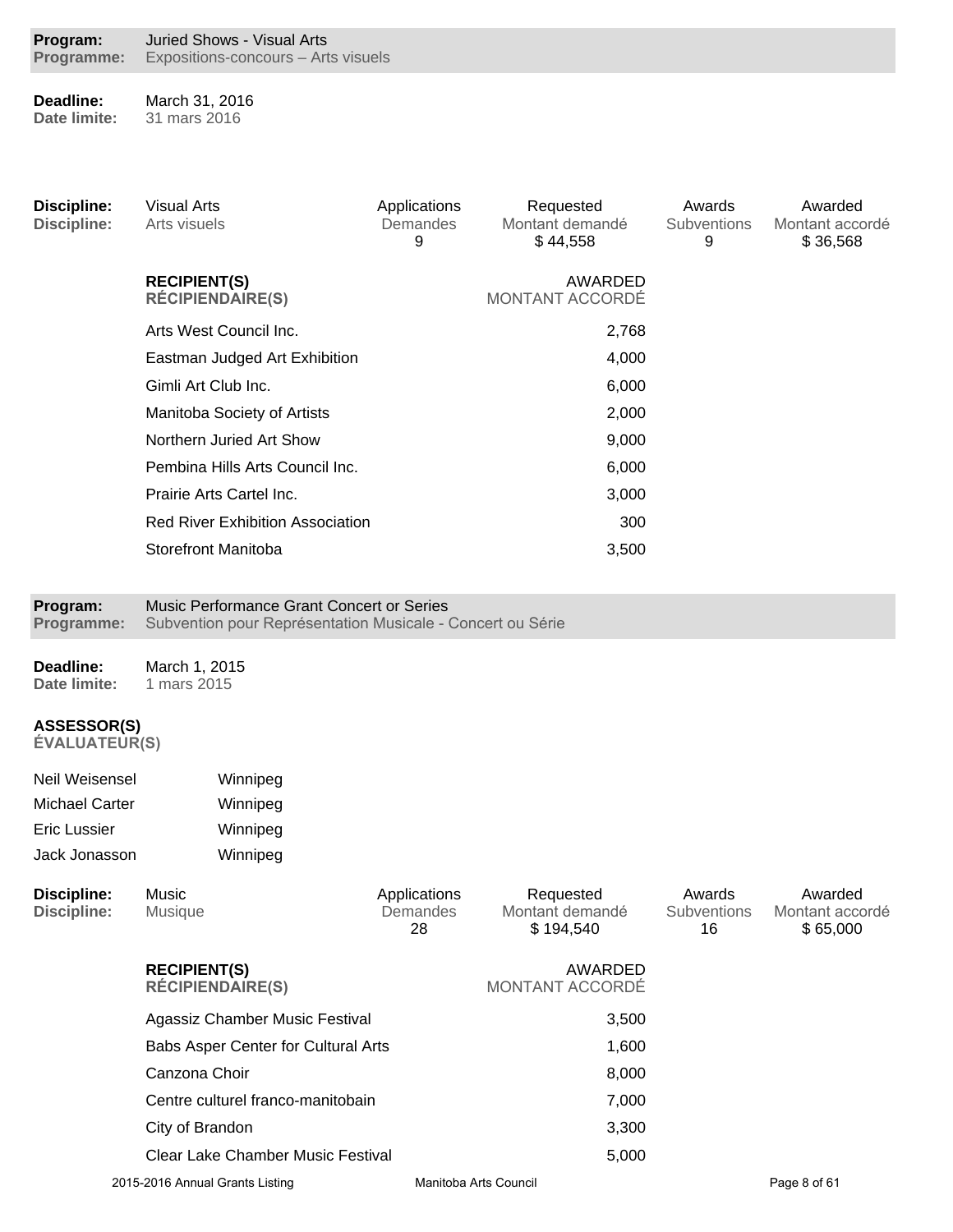| Cluster: New Music + Integrated Arts Inc. | 4,000 |
|-------------------------------------------|-------|
| Fubuki Daiko                              | 3,000 |
| Jesse Krause                              | 2,250 |
| Literary Review of Canada                 | 2,050 |
| Polycoro Chamber Choir Inc.               | 2,050 |
| Virtuosi Concerts (MB) Inc.               | 7,000 |
| Viscount Cultural Council                 | 1,000 |
| Winnipeg Classical Guitar Society (The)   | 2,250 |
| <b>Winnipeg Folk Festival</b>             | 6,000 |
| dig! Magazine Inc.                        | 7,000 |
|                                           |       |

#### **Program: Programme:** Music Two Year Grant - Concert Series Subvention musique de deux ans - série de spectacles **Deadline: Date limite:** March 10, 2015 10 mars 2015 **ASSESSOR(S) ÉVALUATEUR(S)** Eric Lussier Winnipeg Tanya Derksen Regina Geraldine De Braune Winnipeg **Discipline: Discipline:** Music Musique Applications **Demandes** 1 Requested Montant demandé \$ 20,000 Awards **Subventions** 1 Awarded Montant accordé \$ 20,000 **RECIPIENT(S) RECIPIENDAIRE(S)** AWARDED MONTANT ACCORDÉ Camerata Nova 20,000 **Program: Programme:** Periodical Publishers Project Projets pour les éditeurs de périodiques **Deadline: Date limite:** April 15, 2015 15 avril 2015 **ASSESSOR(S) ÉVALUATEUR(S)** Helen Walsh Toronto **Discipline: Discipline:** Writing & Publishing Lettres et édition Applications Demandes  $\mathfrak{D}$ Requested Montant demandé \$ 15,000 Awards **Subventions**  $\mathfrak{D}$ Awarded Montant accordé \$ 14,000 **RECIPIENT(S) RÉCIPIENDAIRE(S)** AWARDED MONTANT ACCORDÉ Herizons Magazine 5,000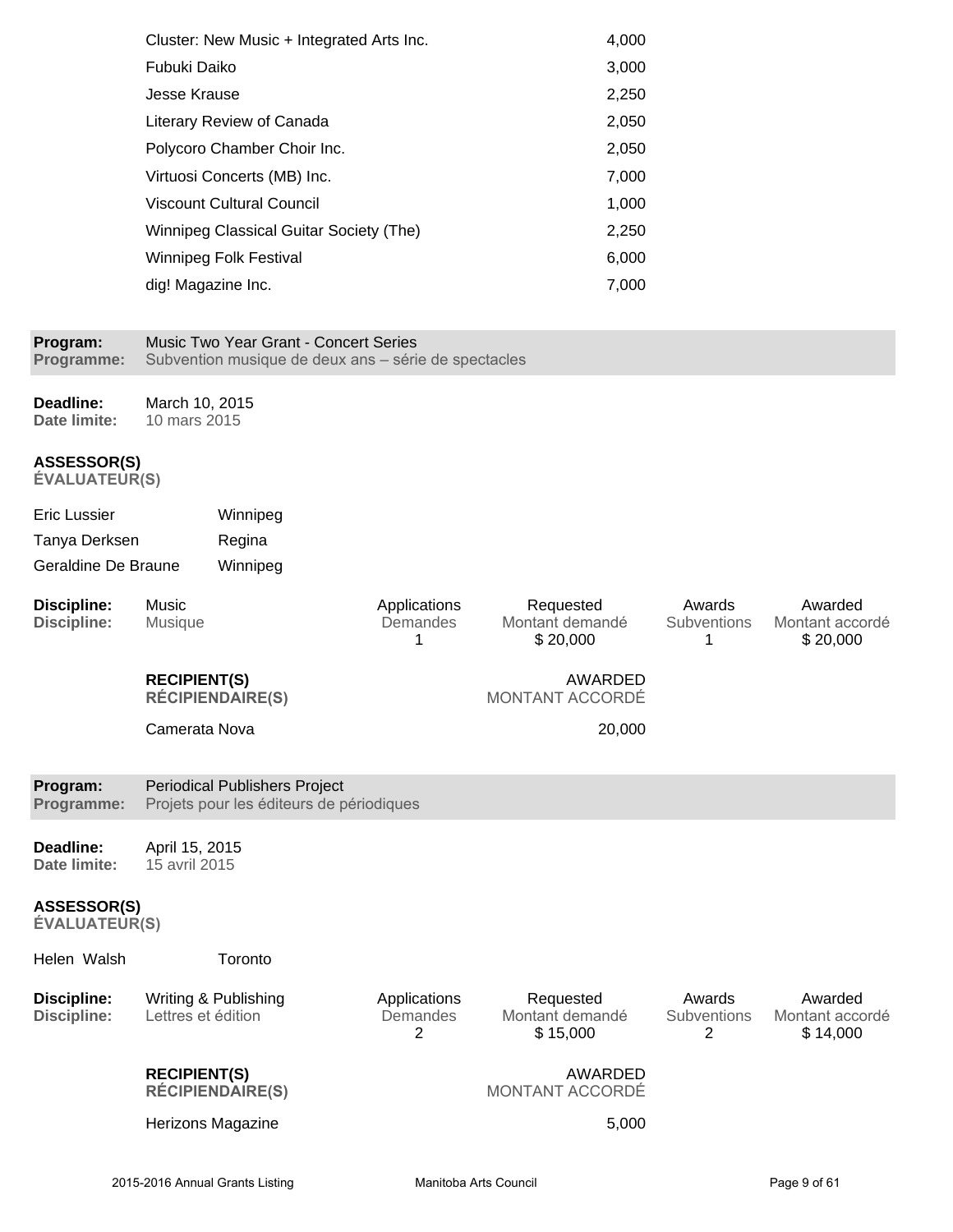| Program:   | Program Assistance in the Visual Arts   |
|------------|-----------------------------------------|
| Programme: | Aide à la programmation en arts visuels |

**Deadline: Date limite:** April 5, 2015 5 avril 2015

| <b>Discipline:</b><br><b>Discipline:</b>   | <b>Visual Arts</b><br>Arts visuels |                                             | Applications<br>Demandes<br>17 | Requested<br>Montant demandé<br>\$225,690 | Awards<br>Subventions<br>11 | Awarded<br>Montant accordé<br>\$84,761 |
|--------------------------------------------|------------------------------------|---------------------------------------------|--------------------------------|-------------------------------------------|-----------------------------|----------------------------------------|
|                                            | <b>RECIPIENT(S)</b>                | <b>RÉCIPIENDAIRE(S)</b>                     |                                | AWARDED<br>MONTANT ACCORDÉ                |                             |                                        |
|                                            |                                    | Canada Iceland Arts Inc. / núna (now)       |                                | 12,000                                    |                             |                                        |
|                                            |                                    | Centre culturel franco-manitobain           |                                | 4,500                                     |                             |                                        |
|                                            |                                    | Centre for Contemporary Canadian Art        |                                | 5,000                                     |                             |                                        |
|                                            |                                    | First Fridays in the Exchange Inc.          |                                | 6,000                                     |                             |                                        |
|                                            |                                    | Gimli Film Festival Inc.                    |                                | 12,000                                    |                             |                                        |
|                                            |                                    | Graffiti Art Programming Inc.               |                                | 6,000                                     |                             |                                        |
|                                            |                                    | La Maison des artistes visuels francophones |                                | 6,000                                     |                             |                                        |
|                                            |                                    | Manitoba Arts Network                       |                                | 5,261                                     |                             |                                        |
|                                            |                                    | Manitoba Craft Council                      |                                | 6,000                                     |                             |                                        |
|                                            | Open City Cinema                   |                                             |                                | 10,000                                    |                             |                                        |
|                                            | WNDX Inc.                          |                                             |                                | 12,000                                    |                             |                                        |
| Program:                                   |                                    | <b>Theatre Production</b>                   |                                |                                           |                             |                                        |
| Programme:                                 |                                    | Représentations théâtrales                  |                                |                                           |                             |                                        |
| Deadline:<br>Date limite:                  | March 1, 2015<br>1 mars 2015       |                                             |                                |                                           |                             |                                        |
| <b>ASSESSOR(S)</b><br><b>ÉVALUATEUR(S)</b> |                                    |                                             |                                |                                           |                             |                                        |
| Kim McCaw                                  |                                    | Edmonton                                    |                                |                                           |                             |                                        |
| Keith Barker                               |                                    | Toronto                                     |                                |                                           |                             |                                        |
| Marina Stephenson Kerr                     |                                    | Winnipeg                                    |                                |                                           |                             |                                        |
| <b>Discipline:</b><br><b>Discipline:</b>   | Theatre<br>Théâtre                 |                                             | Applications<br>Demandes<br>11 | Requested<br>Montant demandé<br>\$116,000 | Awards<br>Subventions<br>4  | Awarded<br>Montant accordé<br>\$41,000 |
|                                            | <b>RECIPIENT(S)</b>                | <b>RÉCIPIENDAIRE(S)</b>                     |                                | AWARDED<br>MONTANT ACCORDÉ                |                             |                                        |
|                                            |                                    | Manitoba Underground Opera                  |                                | 9,000                                     |                             |                                        |
|                                            |                                    |                                             |                                |                                           |                             |                                        |
|                                            |                                    | 2015-2016 Annual Grants Listing             |                                | Manitoba Arts Council                     |                             | Page 10 of 61                          |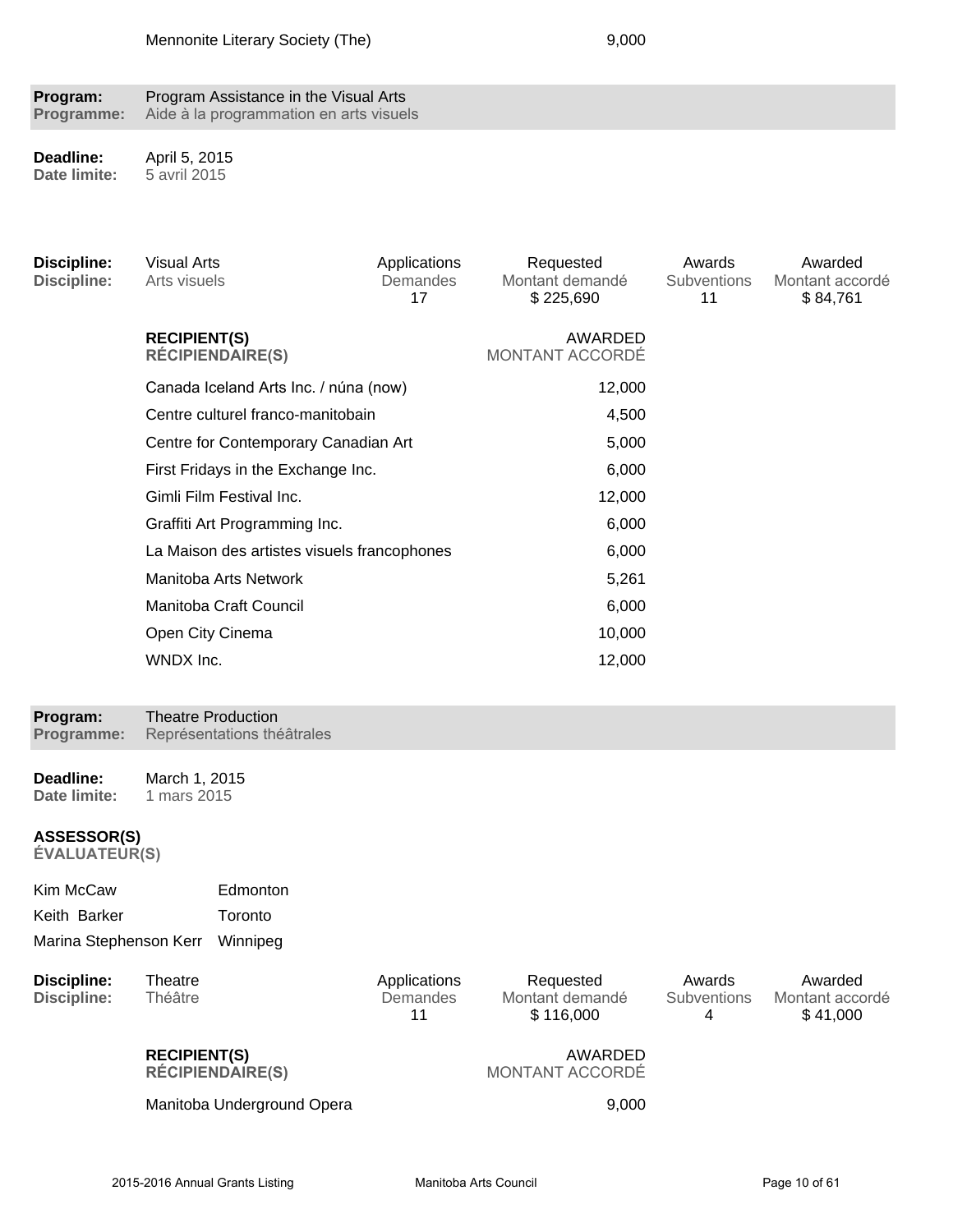|                                                |                                         | Sarasvati Productions<br>Theatre by the River Inc.<br>Zone 41 Theatre Inc. |                                | 7,000<br>10,000<br>15,000                 |                            |                                        |
|------------------------------------------------|-----------------------------------------|----------------------------------------------------------------------------|--------------------------------|-------------------------------------------|----------------------------|----------------------------------------|
| Deadline:<br>Date limite:                      | September 15, 2015<br>15 septembre 2015 |                                                                            |                                |                                           |                            |                                        |
| <b>ASSESSOR(S)</b><br><b>ÉVALUATEUR(S)</b>     |                                         |                                                                            |                                |                                           |                            |                                        |
| <b>Chris Gerrard-Pinker</b>                    |                                         | Vancouver                                                                  |                                |                                           |                            |                                        |
| <b>Gerry Atwell</b>                            |                                         | Winnipeg                                                                   |                                |                                           |                            |                                        |
| Tara Beagan                                    |                                         | Toronto                                                                    |                                |                                           |                            |                                        |
| <b>Discipline:</b><br><b>Discipline:</b>       | Theatre<br>Théâtre                      |                                                                            | Applications<br>Demandes<br>15 | Requested<br>Montant demandé<br>\$189,400 | Awards<br>Subventions<br>6 | Awarded<br>Montant accordé<br>\$61,000 |
| <b>RECIPIENT(S)</b><br><b>RÉCIPIENDAIRE(S)</b> |                                         |                                                                            | AWARDED<br>MONTANT ACCORDÉ     |                                           |                            |                                        |
|                                                | Flipside Opera Inc.                     |                                                                            |                                | 5,000                                     |                            |                                        |
|                                                |                                         | Moving Target Theatre Company                                              |                                | 12,000                                    |                            |                                        |
|                                                |                                         | One Trunk Theatre Inc.                                                     |                                | 8,000                                     |                            |                                        |
|                                                | Outside Joke                            |                                                                            |                                | 13,000                                    |                            |                                        |
|                                                | Sick + Twisted                          |                                                                            |                                | 14,000                                    |                            |                                        |
|                                                |                                         | Urban Indigenous Theatre Company Inc. (UITC)                               |                                | 9,000                                     |                            |                                        |

| Program:   | Theatre Two-Year Grant Creation/Production           |  |  |  |  |  |
|------------|------------------------------------------------------|--|--|--|--|--|
| Programme: | Subvention théâtre de deux ans - création/production |  |  |  |  |  |

**Deadline: Date limite:** March 1, 2015 1 mars 2015

Martine Friesen Winnipeg

#### **ASSESSOR(S)**

| Discipline:<br><b>Discipline:</b> | Theatre<br><b>Théâtre</b>                      | Applications<br>Demandes | Requested<br>Montant demandé<br>\$18,000 | Awards<br><b>Subventions</b> | Awarded<br>Montant accordé<br>\$18,000 |
|-----------------------------------|------------------------------------------------|--------------------------|------------------------------------------|------------------------------|----------------------------------------|
|                                   | <b>RECIPIENT(S)</b><br><b>RÉCIPIENDAIRE(S)</b> |                          | AWARDED<br>MONTANT ACCORDÉ               |                              |                                        |
|                                   | Dry Cold Productions Inc.                      |                          | 18.000                                   |                              |                                        |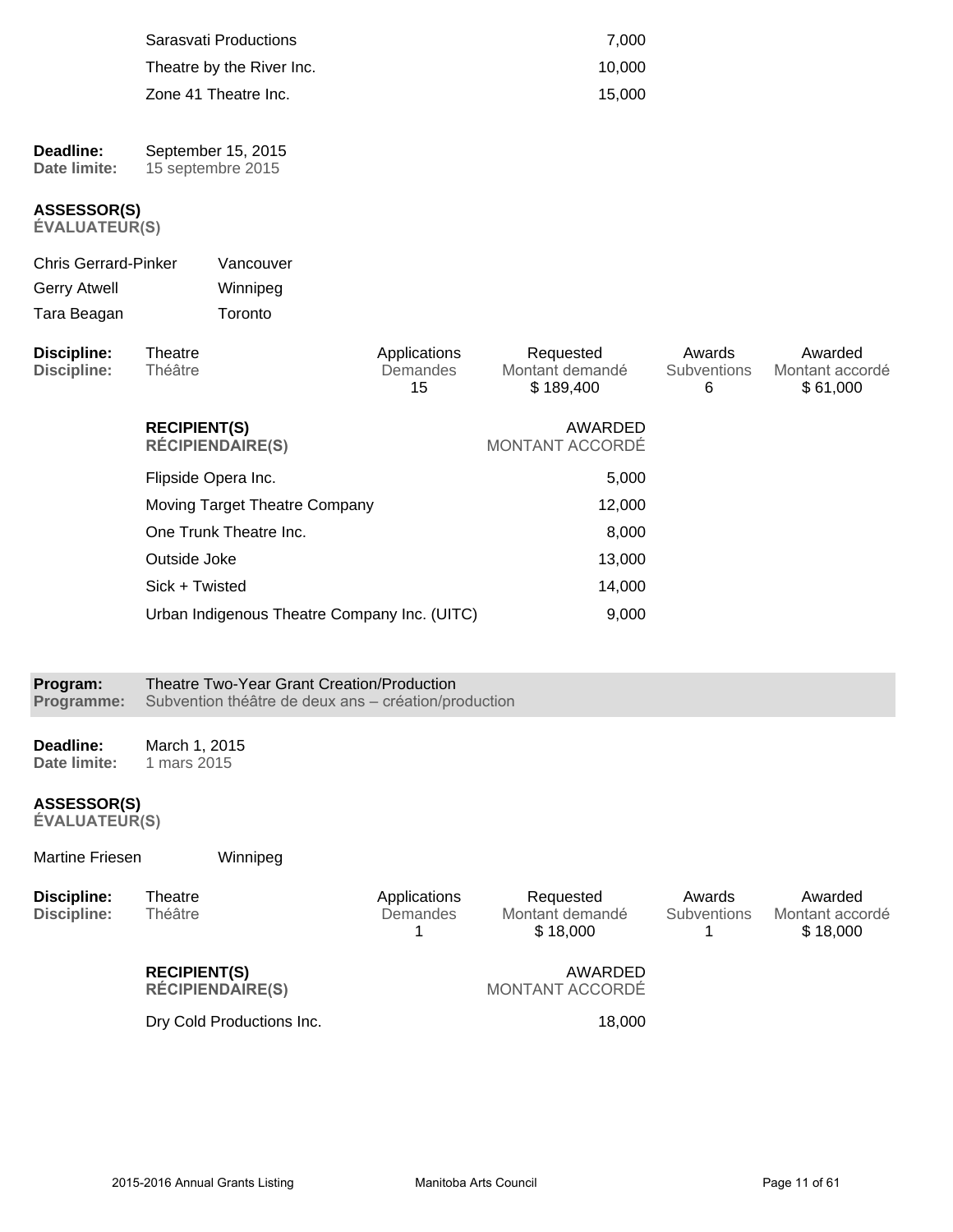## **Touring Grants**

**Subventions pour tournées** 

| Program:<br>Programme:                     | Touring Grants (Organizations)<br>Subventions aux organismes en tournée |                               |                                           |                                   |                                         |
|--------------------------------------------|-------------------------------------------------------------------------|-------------------------------|-------------------------------------------|-----------------------------------|-----------------------------------------|
| Deadline:<br>Date limite:                  | March 20, 2015<br>20 mars 2015                                          |                               |                                           |                                   |                                         |
| <b>ASSESSOR(S)</b><br><b>ÉVALUATEUR(S)</b> |                                                                         |                               |                                           |                                   |                                         |
| Donna Besel                                | Lac du Bonnet                                                           |                               |                                           |                                   |                                         |
| <b>Tom Anniko</b>                          | Narol                                                                   |                               |                                           |                                   |                                         |
| Hugh Conacher                              | Winnipeg                                                                |                               |                                           |                                   |                                         |
| <b>Discipline:</b><br><b>Discipline:</b>   | Dance<br>Danse                                                          | Applications<br>Demandes<br>2 | Requested<br>Montant demandé<br>\$45,000  | Awards<br>Subventions<br>2        | Awarded<br>Montant accordé<br>\$24,000  |
|                                            | <b>RECIPIENT(S)</b><br><b>RÉCIPIENDAIRE(S)</b>                          |                               | <b>AWARDED</b><br><b>MONTANT ACCORDÉ</b>  |                                   |                                         |
|                                            | Royal Winnipeg Ballet                                                   |                               | 15,000                                    |                                   |                                         |
|                                            | Royal Winnipeg Ballet School Professional<br><b>Division</b>            |                               | 9,000                                     |                                   |                                         |
| <b>Discipline:</b><br><b>Discipline:</b>   | Music<br>Musique                                                        | Applications<br>Demandes<br>4 | Requested<br>Montant demandé<br>\$108,375 | Awards<br><b>Subventions</b><br>4 | Awarded<br>Montant accordé<br>\$89,000  |
|                                            | <b>RECIPIENT(S)</b><br><b>RÉCIPIENDAIRE(S)</b>                          |                               | AWARDED<br>MONTANT ACCORDÉ                |                                   |                                         |
|                                            | Manitoba Chamber Orchestra                                              |                               | 12,000                                    |                                   |                                         |
|                                            | The Winnipeg Chamber Music Society                                      |                               | 3,000                                     |                                   |                                         |
|                                            | The Winnipeg Singers                                                    |                               | 2,000                                     |                                   |                                         |
|                                            | Winnipeg Symphony Orchestra                                             |                               | 72,000                                    |                                   |                                         |
| <b>Discipline:</b><br><b>Discipline:</b>   | Theatre<br>Théâtre                                                      | Applications<br>Demandes<br>5 | Requested<br>Montant demandé<br>\$215,500 | Awards<br>Subventions<br>5        | Awarded<br>Montant accordé<br>\$187,000 |
|                                            | <b>RECIPIENT(S)</b><br><b>RÉCIPIENDAIRE(S)</b>                          |                               | AWARDED<br><b>MONTANT ACCORDÉ</b>         |                                   |                                         |
|                                            | Le Cercle Molière Inc.                                                  |                               | 9,000                                     |                                   |                                         |
|                                            | Manitoba Theatre for Young People Inc.                                  |                               | 80,000                                    |                                   |                                         |
|                                            | Prairie Theatre Exchange Inc.                                           |                               | 44,000                                    |                                   |                                         |
|                                            | Royal Manitoba Theatre Centre                                           |                               | 45,000                                    |                                   |                                         |
|                                            | Shakespeare In The Ruins Inc.                                           |                               | 9,000                                     |                                   |                                         |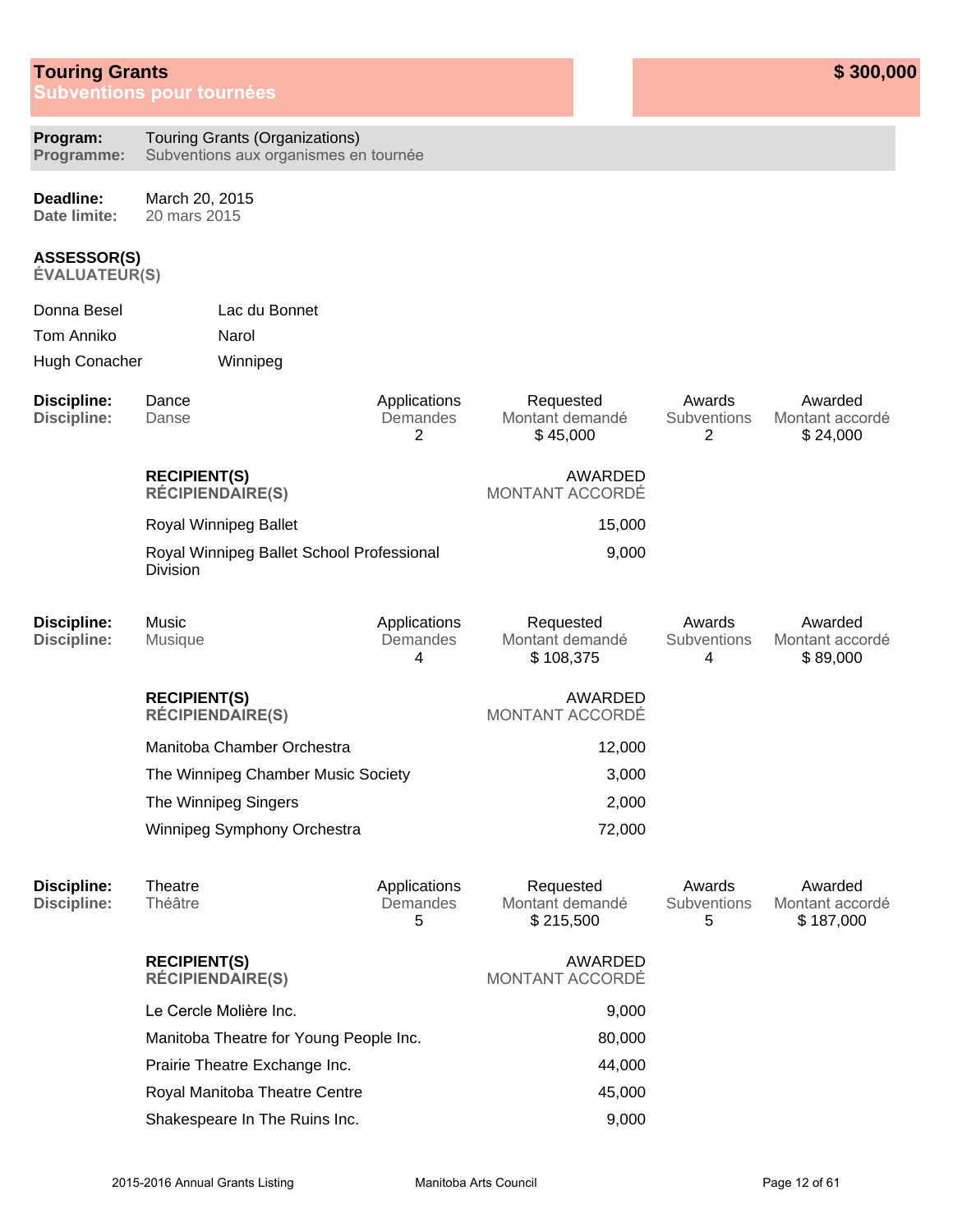|                                          | <b>Grants to Individuals</b><br><b>Subventions aux artistes individuels</b>             |                               |                                          | \$926,111                         |                                        |
|------------------------------------------|-----------------------------------------------------------------------------------------|-------------------------------|------------------------------------------|-----------------------------------|----------------------------------------|
|                                          | <b>Professional Development Grants</b><br>Subventions de perfectionnement professionnel |                               |                                          |                                   | \$212,104                              |
| Program:<br>Programme:                   | <b>Competitions &amp; Prizes</b><br><b>Concours et Prix</b>                             |                               |                                          |                                   |                                        |
| Deadline:<br>Date limite:                | November 15, 2015<br>15 novembre 2015                                                   |                               |                                          |                                   |                                        |
| ASSESSOR(S)<br><b>EVALUATEUR(S)</b>      |                                                                                         |                               |                                          |                                   |                                        |
| <b>Cathleen Enns</b>                     | Winnipeg                                                                                |                               |                                          |                                   |                                        |
| <b>Discipline:</b><br><b>Discipline:</b> | Music<br>Musique                                                                        | Applications<br>Demandes<br>6 | Requested<br>Montant demandé<br>\$40,800 | Awards<br><b>Subventions</b><br>6 | Awarded<br>Montant accordé<br>\$22,000 |
|                                          | <b>RECIPIENT(S)</b><br><b>RÉCIPIENDAIRE(S)</b>                                          |                               | AWARDED<br>MONTANT ACCORDÉ               |                                   |                                        |
|                                          | Associated Manitoba Arts Festivals Inc.                                                 |                               | 3,500                                    |                                   |                                        |
|                                          | Canadian Music Competition Inc.                                                         |                               | 1,000                                    |                                   |                                        |
|                                          | Manitoba Band Association Inc.                                                          |                               | 2,500                                    |                                   |                                        |
|                                          | Manitoba Choral Association Inc.                                                        |                               | 1,000                                    |                                   |                                        |
|                                          | The Eckhardt-Gramatté National Music<br>Competition                                     |                               | 10,000                                   |                                   |                                        |
|                                          | Women's Musical Club of Winnipeg                                                        |                               | 4,000                                    |                                   |                                        |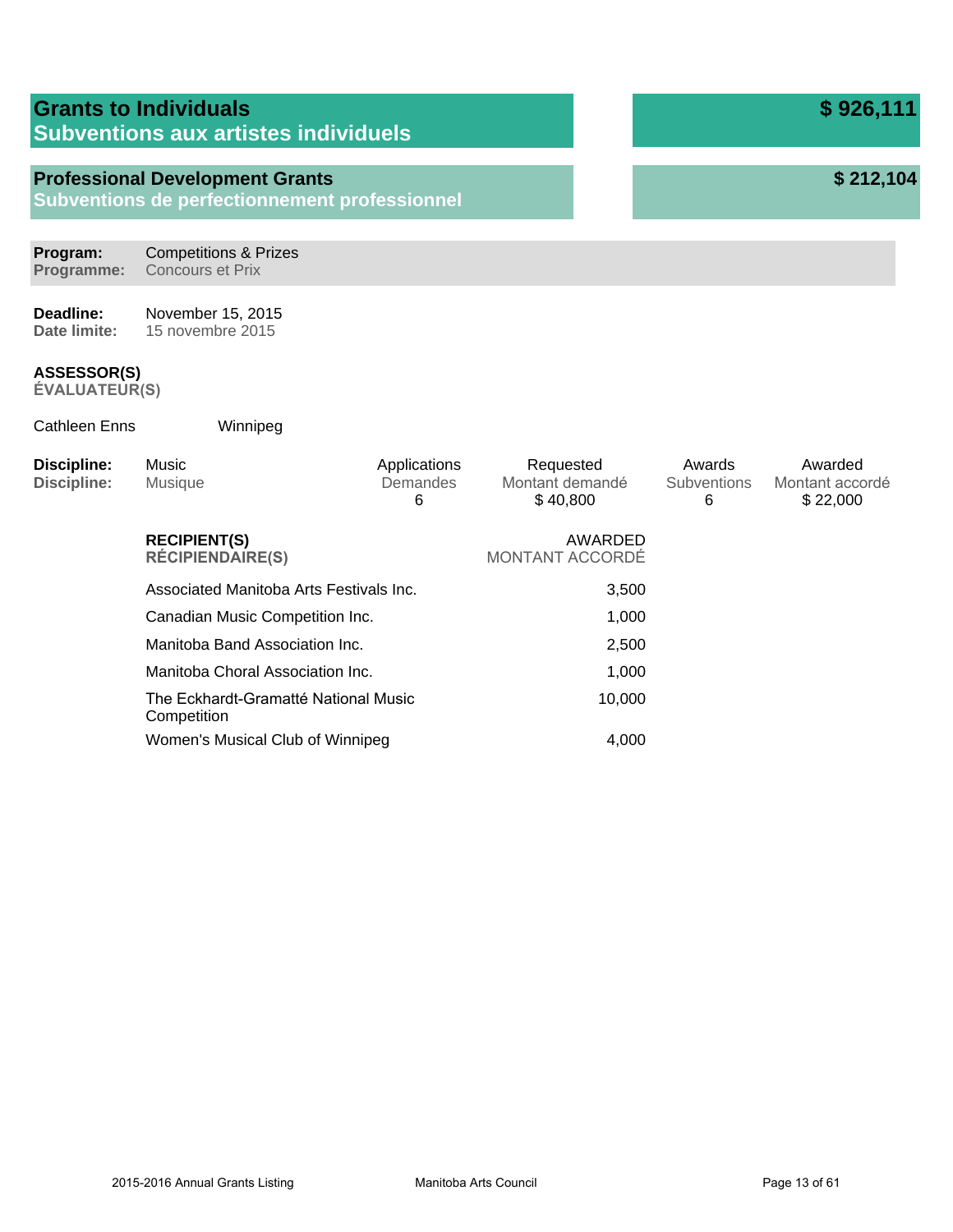#### **Deadline: Date limite:** March 31, 2016 31 mars 2016

**ASSESSOR(S)**

| <b>Patricia Sanders</b>                  | Winnipeg                                       |                                |                                          |                            |                                        |
|------------------------------------------|------------------------------------------------|--------------------------------|------------------------------------------|----------------------------|----------------------------------------|
| <b>Discipline:</b><br><b>Discipline:</b> | Writing & Publishing<br>Lettres et édition     | Applications<br>Demandes<br>1  | Requested<br>Montant demandé<br>\$28,000 | Awards<br>Subventions<br>1 | Awarded<br>Montant accordé<br>\$28,000 |
|                                          | <b>RECIPIENT(S)</b><br><b>RÉCIPIENDAIRE(S)</b> |                                | <b>AWARDED</b><br>MONTANT ACCORDÉ        |                            |                                        |
|                                          | Manitoba Writers' Guild Inc.                   |                                | 28,000                                   |                            |                                        |
| Program:<br>Programme:                   | <b>Student Bursaries</b><br>Bourses d'études   |                                |                                          |                            |                                        |
| Deadline:<br>Date limite:                | June 1, 2015<br>1 juin 2015                    |                                |                                          |                            |                                        |
| ASSESSOR(S)<br><b>ÉVALUATEUR(S)</b>      |                                                |                                |                                          |                            |                                        |
| Ari Weinberg                             | Winnipeg                                       |                                |                                          |                            |                                        |
| Ming Hon                                 | Winnipeg                                       |                                |                                          |                            |                                        |
| <b>Discipline:</b><br><b>Discipline:</b> | Dance<br>Danse                                 | Applications<br>Demandes<br>14 | Requested<br>Montant demandé<br>\$31,000 | Awards<br>Subventions<br>7 | Awarded<br>Montant accordé<br>\$15,000 |
|                                          | <b>RECIPIENT(S)</b><br><b>RÉCIPIENDAIRE(S)</b> |                                | <b>AWARDED</b><br>MONTANT ACCORDÉ        |                            |                                        |
|                                          | Cailea Swidinsky                               |                                | 2,000                                    |                            |                                        |
|                                          | Emma Beech                                     |                                | 2,000                                    |                            |                                        |
|                                          | Mark Dela Cruz                                 |                                | 2,000                                    |                            |                                        |
|                                          | Natalia D'Abramo                               |                                | 3,000                                    |                            |                                        |
|                                          | Neilla Hawley                                  |                                | 2,000                                    |                            |                                        |
|                                          | Samantha Billoso                               |                                | 2,000                                    |                            |                                        |
|                                          | Samarah McRorie                                |                                | 2,000                                    |                            |                                        |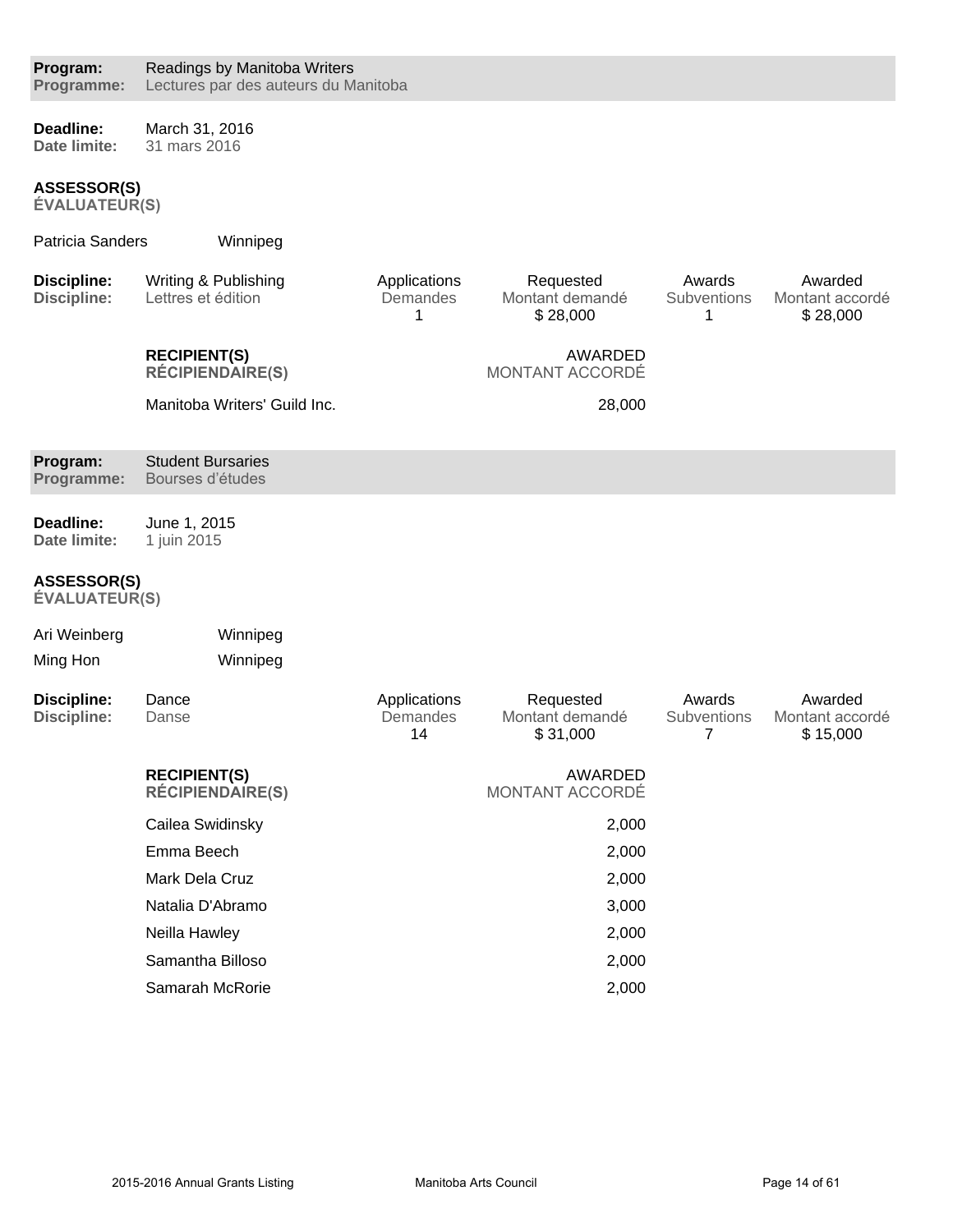| <b>Discipline:</b><br><b>Discipline:</b> | Music<br>Musique                               | Applications<br>Demandes<br>20 | Requested<br>Montant demandé<br>\$60,000 | Awards<br>Subventions<br>9 | Awarded<br>Montant accordé<br>\$29,000 |
|------------------------------------------|------------------------------------------------|--------------------------------|------------------------------------------|----------------------------|----------------------------------------|
|                                          | <b>RECIPIENT(S)</b><br><b>RÉCIPIENDAIRE(S)</b> |                                | AWARDED<br>MONTANT ACCORDÉ               |                            |                                        |
|                                          | Devon Gillingham                               |                                | 3,000                                    |                            |                                        |
|                                          | Devon Rempel                                   |                                | 4,000                                    |                            |                                        |
|                                          | <b>Emily Lair</b>                              |                                | 4,000                                    |                            |                                        |
|                                          | Jaena Kim                                      |                                | 2,000                                    |                            |                                        |
|                                          | Karl Kohut                                     |                                | 4,000                                    |                            |                                        |
|                                          | Landen Seesahai                                |                                | 4,000                                    |                            |                                        |
|                                          | Laura Gow                                      |                                | 2,000                                    |                            |                                        |
|                                          | Luke Nickel                                    |                                | 4,000                                    |                            |                                        |
|                                          | Zander Howard - Scott                          |                                | 2,000                                    |                            |                                        |
| <b>Discipline:</b><br><b>Discipline:</b> | Theatre<br>Théâtre                             | Applications<br>Demandes<br>9  | Requested<br>Montant demandé<br>\$23,000 | Awards<br>Subventions<br>5 | Awarded<br>Montant accordé<br>\$13,000 |
|                                          | <b>RECIPIENT(S)</b><br><b>RÉCIPIENDAIRE(S)</b> |                                | AWARDED<br>MONTANT ACCORDÉ               |                            |                                        |
|                                          | Alix Sobler                                    |                                | 4,000                                    |                            |                                        |
|                                          | <b>Chase Winnicky</b>                          |                                | 2,000                                    |                            |                                        |
|                                          | Erik Berg                                      |                                | 2,000                                    |                            |                                        |
|                                          | Jessy Ardern                                   |                                | 2,000                                    |                            |                                        |
|                                          | Megan Andres                                   |                                | 3,000                                    |                            |                                        |
| <b>Discipline:</b><br><b>Discipline:</b> | <b>Visual Arts</b><br>Arts visuels             | Applications<br>Demandes<br>16 | Requested<br>Montant demandé<br>\$48,000 | Awards<br>Subventions<br>7 | Awarded<br>Montant accordé<br>\$19,000 |
|                                          | <b>RECIPIENT(S)</b><br><b>RÉCIPIENDAIRE(S)</b> |                                | AWARDED<br>MONTANT ACCORDÉ               |                            |                                        |
|                                          | Alana MacDougall                               |                                | 4,000                                    |                            |                                        |
|                                          | Alexis Lagimodière-Grisé                       |                                | 2,000                                    |                            |                                        |
|                                          | Franchesca Hebert-Spence                       |                                | 2,000                                    |                            |                                        |
|                                          | Jessica Evans                                  |                                | 3,000                                    |                            |                                        |
|                                          | Kelly Campbell                                 |                                | 2,000                                    |                            |                                        |
|                                          | Megan Krahn                                    |                                | 2,000                                    |                            |                                        |
|                                          | Noni Brynjolson                                |                                | 4,000                                    |                            |                                        |
|                                          |                                                |                                |                                          |                            |                                        |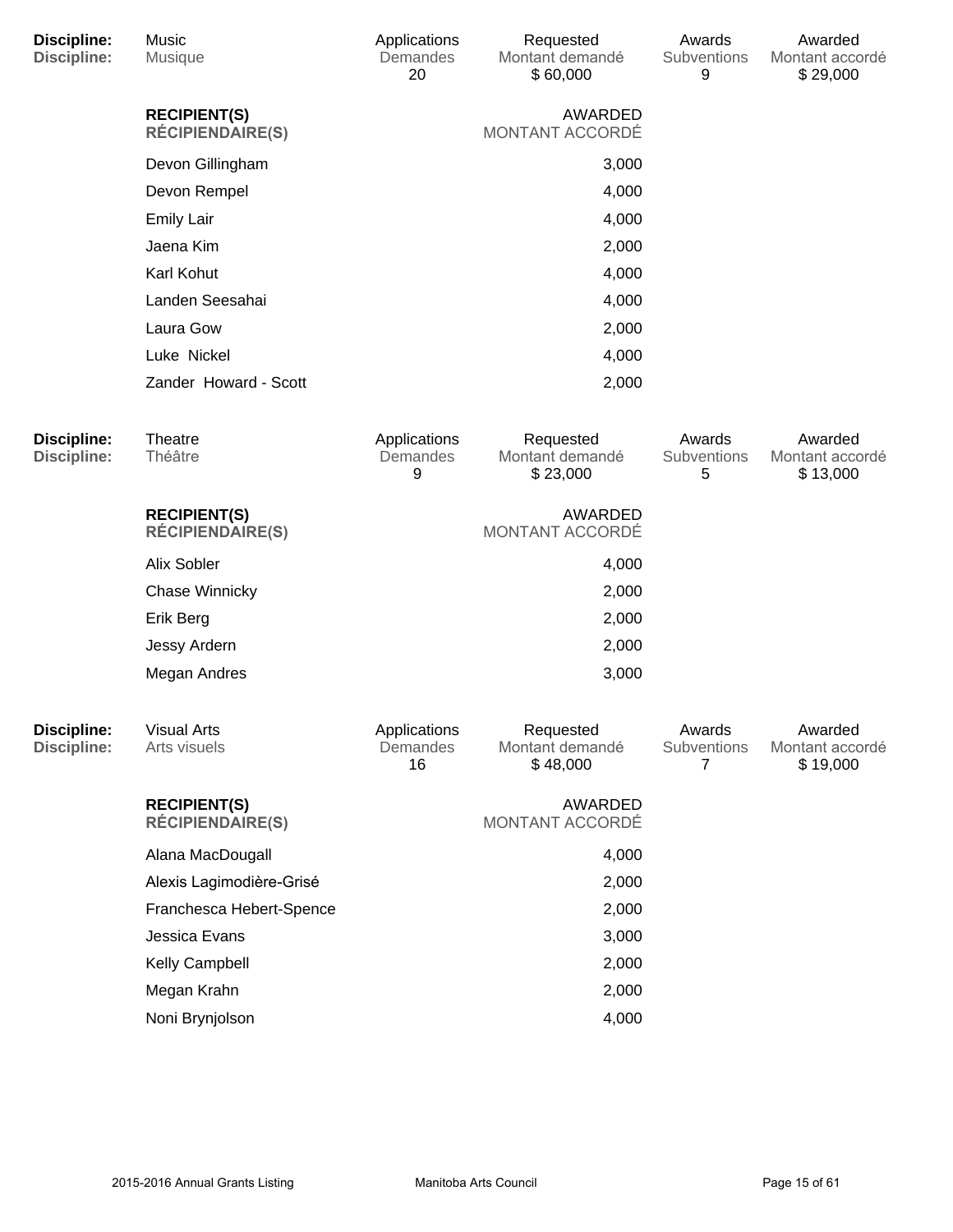| <b>Discipline:</b><br><b>Discipline:</b>   | Film/Video<br>Film et vidéo                                                                      |                         | Applications<br>Demandes<br>1 | Requested<br>Montant demandé<br>\$3,000  | Awards<br>Subventions<br>1 | Awarded<br>Montant accordé<br>\$3,000 |
|--------------------------------------------|--------------------------------------------------------------------------------------------------|-------------------------|-------------------------------|------------------------------------------|----------------------------|---------------------------------------|
|                                            | <b>RECIPIENT(S)</b>                                                                              | <b>RÉCIPIENDAIRE(S)</b> |                               | AWARDED<br>MONTANT ACCORDÉ               |                            |                                       |
|                                            | Leah Decter                                                                                      |                         |                               | 3,000                                    |                            |                                       |
| <b>Discipline:</b><br><b>Discipline:</b>   | Writing & Publishing<br>Lettres et édition                                                       |                         | Applications<br>Demandes<br>6 | Requested<br>Montant demandé<br>\$15,000 | Awards<br>Subventions<br>3 | Awarded<br>Montant accordé<br>\$8,000 |
|                                            | <b>RECIPIENT(S)</b>                                                                              | <b>RÉCIPIENDAIRE(S)</b> |                               | AWARDED<br>MONTANT ACCORDÉ               |                            |                                       |
|                                            | <b>Barbara Cameron</b>                                                                           |                         |                               | 3,000                                    |                            |                                       |
|                                            | Davis Plett                                                                                      |                         |                               | 2,000                                    |                            |                                       |
|                                            | Jennifer Black                                                                                   |                         |                               | 3,000                                    |                            |                                       |
| Program:<br>Programme:                     | <b>Travel/Professional Development</b><br>Projets de voyage ou de perfectionnement professionnel |                         |                               |                                          |                            |                                       |
| Deadline:<br>Date limite:                  | 10 septembre 2015                                                                                | September 10, 2015      |                               |                                          |                            |                                       |
| <b>ASSESSOR(S)</b><br><b>ÉVALUATEUR(S)</b> |                                                                                                  |                         |                               |                                          |                            |                                       |
| <b>Keith Oliver</b>                        |                                                                                                  | Winnipeg                |                               |                                          |                            |                                       |
| Douglas Whiteway                           |                                                                                                  | Winnipeg                |                               |                                          |                            |                                       |
| Krista Jackson                             |                                                                                                  | Winnipeg                |                               |                                          |                            |                                       |
| Valérie Chartier                           |                                                                                                  | Winnipeg                |                               |                                          |                            |                                       |
| Jocelyne Baribeau                          |                                                                                                  | Winnipeg                |                               |                                          |                            |                                       |
| <b>Discipline:</b><br><b>Discipline:</b>   | Dance<br>Danse                                                                                   |                         | Applications<br>Demandes<br>5 | Requested<br>Montant demandé<br>\$5,800  | Awards<br>Subventions<br>1 | Awarded<br>Montant accordé<br>\$1,000 |
|                                            | <b>RECIPIENT(S)</b>                                                                              | <b>RÉCIPIENDAIRE(S)</b> |                               | AWARDED<br>MONTANT ACCORDÉ               |                            |                                       |
|                                            | <b>Maritel Centurion</b>                                                                         |                         |                               | 1,000                                    |                            |                                       |
| <b>Discipline:</b><br><b>Discipline:</b>   | Music<br>Musique                                                                                 |                         | Applications<br>Demandes<br>4 | Requested<br>Montant demandé<br>\$4,351  | Awards<br>Subventions<br>2 | Awarded<br>Montant accordé<br>\$2,350 |
|                                            | <b>RECIPIENT(S)</b>                                                                              | <b>RÉCIPIENDAIRE(S)</b> |                               | AWARDED<br>MONTANT ACCORDÉ               |                            |                                       |
|                                            | Kelly Bado                                                                                       |                         |                               | 1,200                                    |                            |                                       |
|                                            | Philippe Meunier                                                                                 |                         |                               | 1,150                                    |                            |                                       |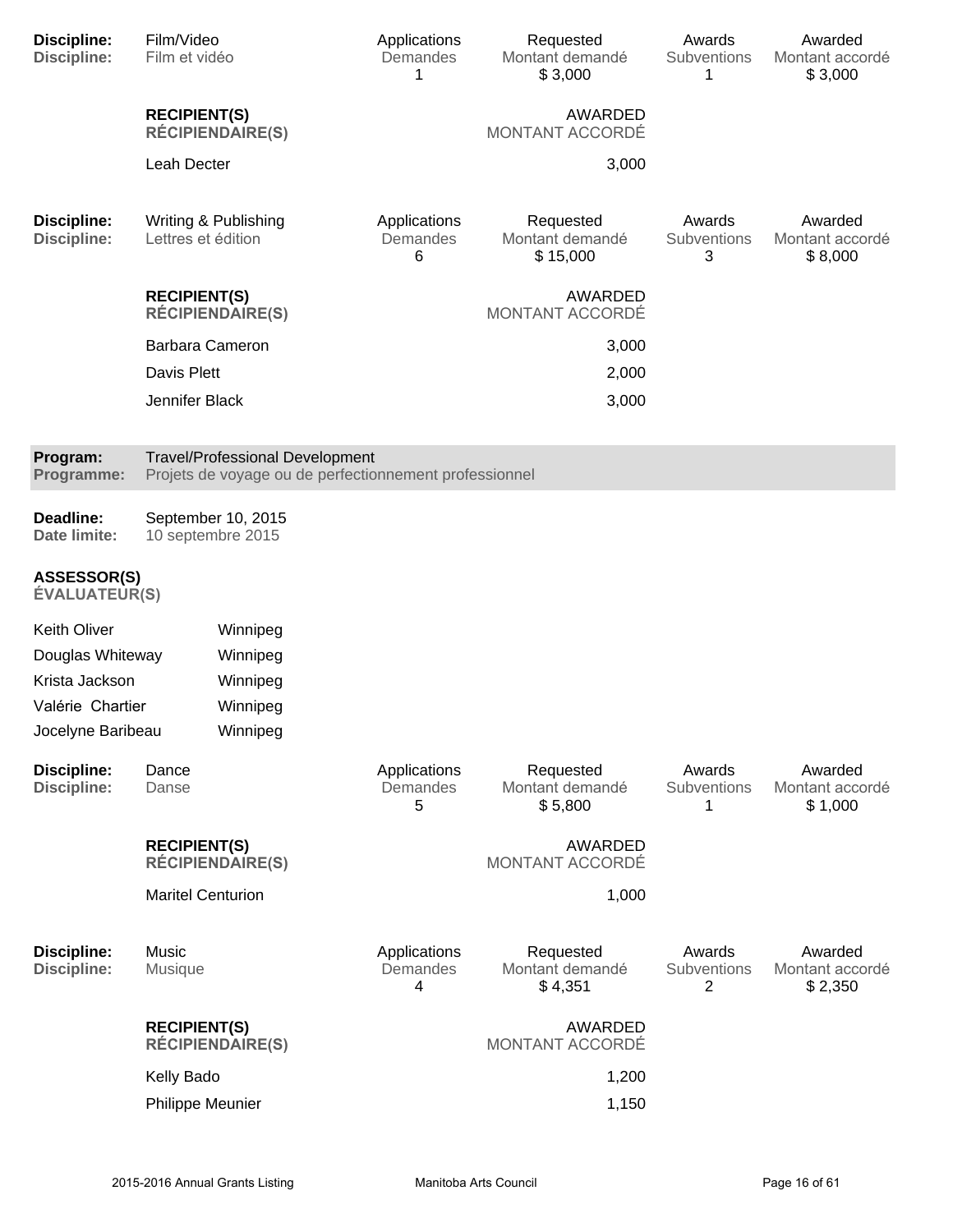| <b>Discipline:</b><br><b>Discipline:</b> | Theatre<br>Théâtre                             | Applications<br>Demandes<br>5 | Requested<br>Montant demandé<br>\$5,165 | Awards<br>Subventions<br>2        | Awarded<br>Montant accordé<br>\$2,400 |
|------------------------------------------|------------------------------------------------|-------------------------------|-----------------------------------------|-----------------------------------|---------------------------------------|
|                                          | <b>RECIPIENT(S)</b><br><b>RÉCIPIENDAIRE(S)</b> |                               | AWARDED<br>MONTANT ACCORDÉ              |                                   |                                       |
|                                          | Paul De Gurse                                  |                               | 1,200                                   |                                   |                                       |
|                                          | <b>Richie Diggs</b>                            |                               | 1,200                                   |                                   |                                       |
| <b>Discipline:</b><br><b>Discipline:</b> | Crafts<br>Artisanat                            | Applications<br>Demandes<br>1 | Requested<br>Montant demandé<br>\$1,200 | Awards<br>Subventions<br>0        |                                       |
| <b>Discipline:</b><br><b>Discipline:</b> | <b>Visual Arts</b><br>Arts visuels             | Applications<br>Demandes<br>6 | Requested<br>Montant demandé<br>\$7,678 | Awards<br>Subventions<br>1        | Awarded<br>Montant accordé<br>\$1,000 |
|                                          | <b>RECIPIENT(S)</b><br><b>RÉCIPIENDAIRE(S)</b> |                               | AWARDED<br>MONTANT ACCORDÉ              |                                   |                                       |
|                                          | <b>Gabrielle Funk</b>                          |                               | 1,000                                   |                                   |                                       |
| <b>Discipline:</b><br><b>Discipline:</b> | Film/Video<br>Film et vidéo                    | Applications<br>Demandes<br>2 | Requested<br>Montant demandé<br>\$2,400 | Awards<br>Subventions<br>1        | Awarded<br>Montant accordé<br>\$1,000 |
|                                          | <b>RECIPIENT(S)</b><br><b>RÉCIPIENDAIRE(S)</b> |                               | AWARDED<br>MONTANT ACCORDÉ              |                                   |                                       |
|                                          | Pascal Boutroy                                 |                               | 1,000                                   |                                   |                                       |
| <b>Discipline:</b><br><b>Discipline:</b> | Writing & Publishing<br>Lettres et édition     | Applications<br>Demandes<br>4 | Requested<br>Montant demandé<br>\$4,205 | Awards<br><b>Subventions</b><br>2 | Awarded<br>Montant accordé<br>\$2,200 |
|                                          | <b>RECIPIENT(S)</b><br><b>RÉCIPIENDAIRE(S)</b> |                               | <b>AWARDED</b><br>MONTANT ACCORDÉ       |                                   |                                       |
|                                          | <b>Brenda Hasiuk</b>                           |                               | 1,050                                   |                                   |                                       |
|                                          | David Bergen                                   |                               | 1,150                                   |                                   |                                       |
| <b>Discipline:</b><br><b>Discipline:</b> | Interdisciplinary<br>Interdisciplinaire        | Applications<br>Demandes<br>5 | Requested<br>Montant demandé<br>\$3,262 | Awards<br>Subventions<br>3        | Awarded<br>Montant accordé<br>\$1,450 |
|                                          | <b>RECIPIENT(S)</b><br><b>RÉCIPIENDAIRE(S)</b> |                               | AWARDED<br>MONTANT ACCORDÉ              |                                   |                                       |
|                                          | Glenda McConnell                               |                               | 150                                     |                                   |                                       |
|                                          | <b>Heather Williams</b>                        |                               | 150                                     |                                   |                                       |
|                                          | Joshua Ruth                                    |                               | 1,150                                   |                                   |                                       |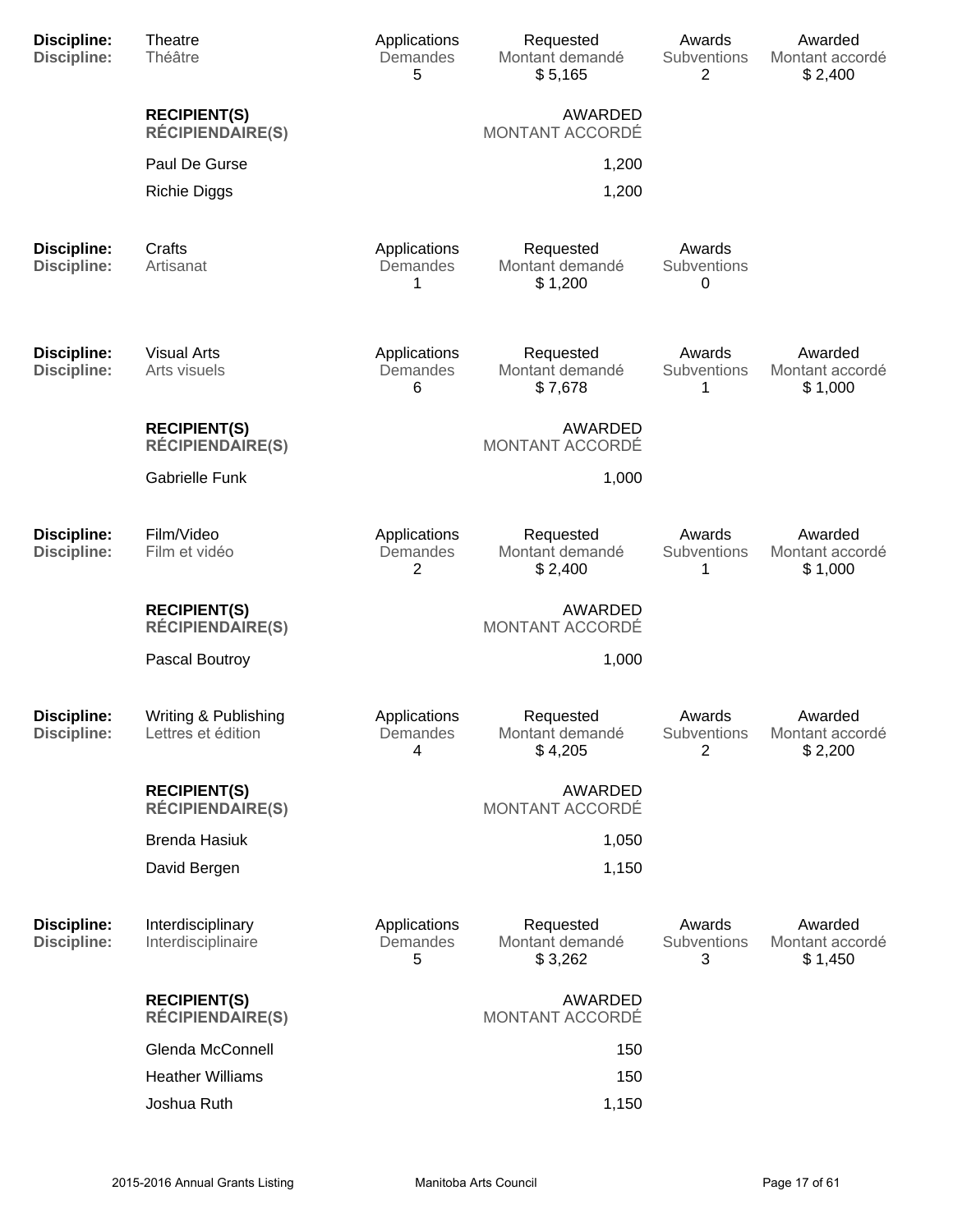| Deadline:<br>Date limite:                  | November 10, 2015<br>10 novembre 2015          |                               |                                         |                            |                                       |
|--------------------------------------------|------------------------------------------------|-------------------------------|-----------------------------------------|----------------------------|---------------------------------------|
| <b>ASSESSOR(S)</b><br><b>ÉVALUATEUR(S)</b> |                                                |                               |                                         |                            |                                       |
| Lori Cayer                                 | Winnipeg                                       |                               |                                         |                            |                                       |
| Rea Kavanagh                               | Winnipeg                                       |                               |                                         |                            |                                       |
| Pedro Colon                                | Winnipeg                                       |                               |                                         |                            |                                       |
| Randolph Peters                            | Winnipeg                                       |                               |                                         |                            |                                       |
| <b>Bev Pike</b>                            | Winnipeg                                       |                               |                                         |                            |                                       |
| <b>Discipline:</b><br><b>Discipline:</b>   | Dance<br>Danse                                 | Applications<br>Demandes<br>3 | Requested<br>Montant demandé<br>\$3,600 | Awards<br>Subventions<br>0 |                                       |
| <b>Discipline:</b><br>Discipline:          | Music<br>Musique                               | Applications<br>Demandes<br>1 | Requested<br>Montant demandé<br>\$775   | Awards<br>Subventions<br>1 | Awarded<br>Montant accordé<br>\$650   |
|                                            | <b>RECIPIENT(S)</b><br><b>RÉCIPIENDAIRE(S)</b> |                               | AWARDED<br>MONTANT ACCORDÉ              |                            |                                       |
|                                            | <b>Eliot Britton</b>                           |                               | 650                                     |                            |                                       |
| <b>Discipline:</b><br><b>Discipline:</b>   | Theatre<br>Théâtre                             | Applications<br>Demandes<br>3 | Requested<br>Montant demandé<br>\$3,600 | Awards<br>Subventions<br>1 | Awarded<br>Montant accordé<br>\$955   |
|                                            | <b>RECIPIENT(S)</b><br><b>RÉCIPIENDAIRE(S)</b> |                               | AWARDED<br>MONTANT ACCORDÉ              |                            |                                       |
|                                            | Geneviève Pelletier                            |                               | 955                                     |                            |                                       |
| <b>Discipline:</b><br><b>Discipline:</b>   | <b>Visual Arts</b><br>Arts visuels             | Applications<br>Demandes<br>4 | Requested<br>Montant demandé<br>\$3,470 | Awards<br>Subventions<br>2 | Awarded<br>Montant accordé<br>\$1,390 |
|                                            | <b>RECIPIENT(S)</b><br><b>RÉCIPIENDAIRE(S)</b> |                               | AWARDED<br>MONTANT ACCORDÉ              |                            |                                       |
|                                            | Erica Mendritzki                               |                               | 620                                     |                            |                                       |
|                                            | Suzanne Smith                                  |                               | 770                                     |                            |                                       |
| <b>Discipline:</b><br><b>Discipline:</b>   | Film/Video<br>Film et vidéo                    | Applications<br>Demandes<br>1 | Requested<br>Montant demandé<br>\$1,200 | Awards<br>Subventions<br>0 |                                       |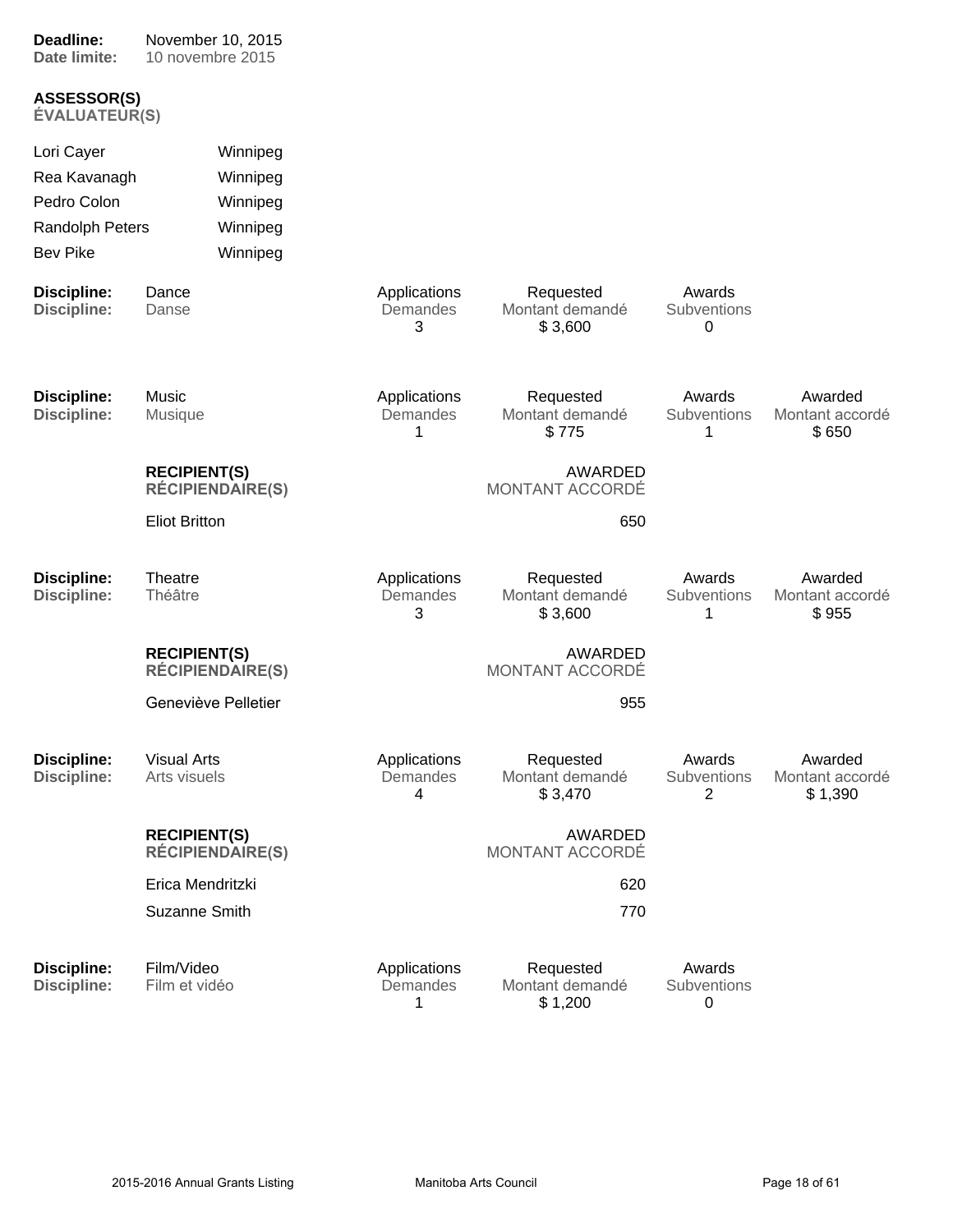| <b>Discipline:</b><br><b>Discipline:</b>   | Lettres et édition                      | Writing & Publishing    | Applications<br>Demandes<br>1 | Requested<br>Montant demandé<br>\$451   | Awards<br>Subventions<br>1 | Awarded<br>Montant accordé<br>\$450   |
|--------------------------------------------|-----------------------------------------|-------------------------|-------------------------------|-----------------------------------------|----------------------------|---------------------------------------|
|                                            | <b>RECIPIENT(S)</b>                     | <b>RÉCIPIENDAIRE(S)</b> |                               | AWARDED<br>MONTANT ACCORDÉ              |                            |                                       |
|                                            | Joanne Epp                              |                         |                               | 450                                     |                            |                                       |
| <b>Discipline:</b><br><b>Discipline:</b>   | Interdisciplinary<br>Interdisciplinaire |                         | Applications<br>Demandes<br>4 | Requested<br>Montant demandé<br>\$4,800 | Awards<br>Subventions<br>4 | Awarded<br>Montant accordé<br>\$4,105 |
|                                            | <b>RECIPIENT(S)</b>                     | <b>RÉCIPIENDAIRE(S)</b> |                               | AWARDED<br>MONTANT ACCORDÉ              |                            |                                       |
|                                            | <b>Alexandra Winters</b>                |                         |                               | 975                                     |                            |                                       |
|                                            | Daniel Craig                            |                         |                               | 955                                     |                            |                                       |
|                                            | Freya Olafson                           |                         |                               | 1,200                                   |                            |                                       |
|                                            | <b>Kimberly Craig</b>                   |                         |                               | 975                                     |                            |                                       |
| Deadline:<br>Date limite:                  | February 15, 2015<br>15 février 2015    |                         |                               |                                         |                            |                                       |
| <b>ASSESSOR(S)</b><br><b>ÉVALUATEUR(S)</b> |                                         |                         |                               |                                         |                            |                                       |
| Nicole Owens                               |                                         | Winnipeg                |                               |                                         |                            |                                       |
| Karin Erhardt                              |                                         | Winnipeg                |                               |                                         |                            |                                       |
| Shawna Dempsey                             |                                         | Winnipeg                |                               |                                         |                            |                                       |
| Elizabeth Denny                            |                                         | Winnipeg                |                               |                                         |                            |                                       |
| <b>Discipline:</b><br>Discipline:          | Dance<br>Danse                          |                         | Applications<br>Demandes<br>2 | Requested<br>Montant demandé<br>\$1,730 | Awards<br>Subventions<br>0 |                                       |
| <b>Discipline:</b><br><b>Discipline:</b>   | Music<br>Musique                        |                         | Applications<br>Demandes<br>9 | Requested<br>Montant demandé<br>\$7,600 | Awards<br>Subventions<br>5 | Awarded<br>Montant accordé<br>\$4,725 |
|                                            | <b>RECIPIENT(S)</b>                     | <b>RÉCIPIENDAIRE(S)</b> |                               | AWARDED<br>MONTANT ACCORDÉ              |                            |                                       |
|                                            | Ashley Boychuk                          |                         |                               | 1,200                                   |                            |                                       |
|                                            | <b>Gabriel Fields</b>                   |                         |                               | 925                                     |                            |                                       |
|                                            |                                         | Jessica Kos-Whicher     |                               | 1,000                                   |                            |                                       |
|                                            | <b>Travis Harrison</b>                  |                         |                               | 1,200                                   |                            |                                       |
|                                            | Vicki Young                             |                         |                               | 400                                     |                            |                                       |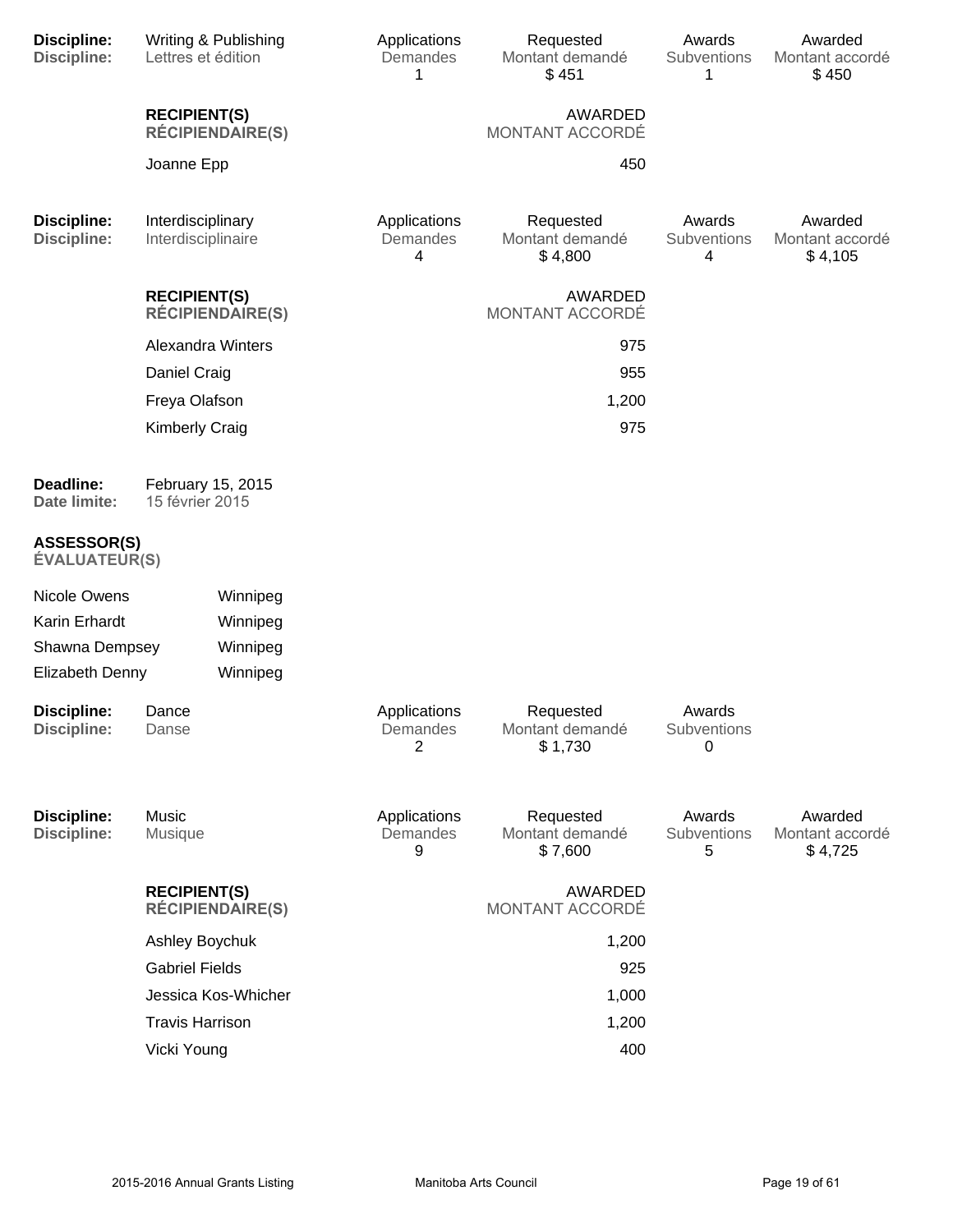| <b>Discipline:</b><br><b>Discipline:</b> | Theatre<br>Théâtre                             | Applications<br>Demandes<br>2  | Requested<br>Montant demandé<br>\$2,100  | Awards<br>Subventions<br>1 | Awarded<br>Montant accordé<br>\$1,200 |
|------------------------------------------|------------------------------------------------|--------------------------------|------------------------------------------|----------------------------|---------------------------------------|
|                                          | <b>RECIPIENT(S)</b><br><b>RÉCIPIENDAIRE(S)</b> |                                | AWARDED<br>MONTANT ACCORDÉ               |                            |                                       |
|                                          | <b>Gwendolyn Collins</b>                       |                                | 1,200                                    |                            |                                       |
| <b>Discipline:</b><br><b>Discipline:</b> | Crafts<br>Artisanat                            | Applications<br>Demandes<br>2  | Requested<br>Montant demandé<br>\$2,400  | Awards<br>Subventions<br>0 |                                       |
| <b>Discipline:</b><br><b>Discipline:</b> | <b>Visual Arts</b><br>Arts visuels             | Applications<br>Demandes<br>3  | Requested<br>Montant demandé<br>\$5,930  | Awards<br>Subventions<br>0 |                                       |
| <b>Discipline:</b><br><b>Discipline:</b> | Film/Video<br>Film et vidéo                    | Applications<br>Demandes<br>2  | Requested<br>Montant demandé<br>\$340    | Awards<br>Subventions<br>0 |                                       |
| <b>Discipline:</b><br><b>Discipline:</b> | Writing & Publishing<br>Lettres et édition     | Applications<br>Demandes<br>6  | Requested<br>Montant demandé<br>\$6,570  | Awards<br>Subventions<br>1 | Awarded<br>Montant accordé<br>\$1,200 |
|                                          | <b>RECIPIENT(S)</b><br><b>RÉCIPIENDAIRE(S)</b> |                                | AWARDED<br>MONTANT ACCORDÉ               |                            |                                       |
|                                          | <b>James Scoles</b>                            |                                | 1,200                                    |                            |                                       |
| <b>Discipline:</b><br><b>Discipline:</b> | Interdisciplinary<br>Interdisciplinaire        | Applications<br>Demandes<br>10 | Requested<br>Montant demandé<br>\$10,230 | Awards<br>Subventions<br>4 | Awarded<br>Montant accordé<br>\$3,395 |
|                                          | <b>RECIPIENT(S)</b><br><b>RÉCIPIENDAIRE(S)</b> |                                | AWARDED<br>MONTANT ACCORDÉ               |                            |                                       |
|                                          | Andrée Lavergne                                |                                | 410                                      |                            |                                       |
|                                          | Laura Lussier                                  |                                | 1,200                                    |                            |                                       |
|                                          | <b>Miguel Fortier</b>                          |                                | 585                                      |                            |                                       |
|                                          | <b>Terry Hildebrand</b>                        |                                | 1,200                                    |                            |                                       |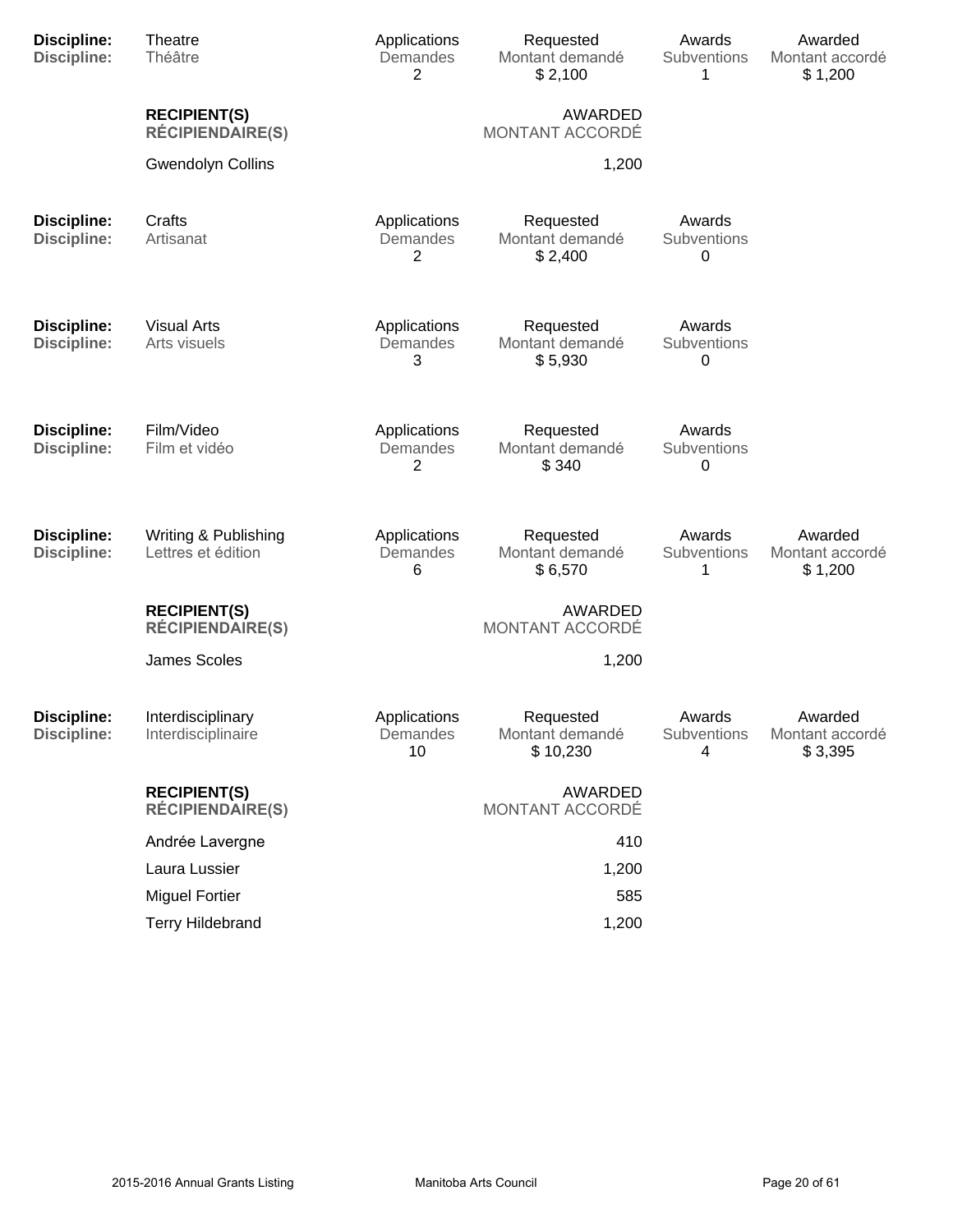| Date limite:                               | 10 mai 2015                        |                         |                                |                                          |                            |                                       |
|--------------------------------------------|------------------------------------|-------------------------|--------------------------------|------------------------------------------|----------------------------|---------------------------------------|
| <b>ASSESSOR(S)</b><br><b>ÉVALUATEUR(S)</b> |                                    |                         |                                |                                          |                            |                                       |
| Natalia Lebedinskaia                       |                                    | <b>Brandon</b>          |                                |                                          |                            |                                       |
| Glenn Bergen                               |                                    | Winnipeg                |                                |                                          |                            |                                       |
| Paul Essiembre                             |                                    | Winnipeg                |                                |                                          |                            |                                       |
| <b>Gregory Lowe</b>                        |                                    | Winnipeg                |                                |                                          |                            |                                       |
| Jolie Lesperance                           |                                    | Winnipeg                |                                |                                          |                            |                                       |
| <b>Discipline:</b><br><b>Discipline:</b>   | Dance<br>Danse                     |                         | Applications<br>Demandes<br>2  | Requested<br>Montant demandé<br>\$1,298  | Awards<br>Subventions<br>0 |                                       |
| <b>Discipline:</b><br><b>Discipline:</b>   | Music<br><b>Musique</b>            |                         | Applications<br>Demandes<br>7  | Requested<br>Montant demandé<br>\$7,992  | Awards<br>Subventions<br>5 | Awarded<br>Montant accordé<br>\$5,292 |
|                                            | <b>RECIPIENT(S)</b>                | <b>RÉCIPIENDAIRE(S)</b> |                                | <b>AWARDED</b><br>MONTANT ACCORDÉ        |                            |                                       |
|                                            | Joanna Majoko                      |                         |                                | 1,100                                    |                            |                                       |
|                                            | Julian Bradford                    |                         |                                | 1,200                                    |                            |                                       |
|                                            |                                    | Marie-Claude McDonald   |                                | 992                                      |                            |                                       |
|                                            | <b>Matthew Patton</b>              |                         |                                | 800                                      |                            |                                       |
|                                            | Natalie Bohrn                      |                         |                                | 1,200                                    |                            |                                       |
| <b>Discipline:</b><br><b>Discipline:</b>   | Theatre<br>Théâtre                 |                         | Applications<br>Demandes<br>5  | Requested<br>Montant demandé<br>\$5,450  | Awards<br>Subventions<br>2 | Awarded<br>Montant accordé<br>\$1,900 |
|                                            | <b>RECIPIENT(S)</b>                | <b>RÉCIPIENDAIRE(S)</b> |                                | <b>AWARDED</b><br>MONTANT ACCORDÉ        |                            |                                       |
|                                            | Alissa Watson                      |                         |                                | 900                                      |                            |                                       |
|                                            | Teri-Lynn Friesen                  |                         |                                | 1,000                                    |                            |                                       |
| <b>Discipline:</b><br><b>Discipline:</b>   | Crafts<br>Artisanat                |                         | Applications<br>Demandes<br>1  | Requested<br>Montant demandé<br>\$1,200  | Awards<br>Subventions<br>0 |                                       |
| <b>Discipline:</b><br><b>Discipline:</b>   | <b>Visual Arts</b><br>Arts visuels |                         | Applications<br>Demandes<br>10 | Requested<br>Montant demandé<br>\$11,998 | Awards<br>Subventions<br>1 | Awarded<br>Montant accordé<br>\$1,200 |
|                                            | <b>RECIPIENT(S)</b>                | <b>RÉCIPIENDAIRE(S)</b> |                                | <b>AWARDED</b><br>MONTANT ACCORDÉ        |                            |                                       |
|                                            | Erin Senkowsky                     |                         |                                | 1,200                                    |                            |                                       |

**Deadline:**

May 10, 2015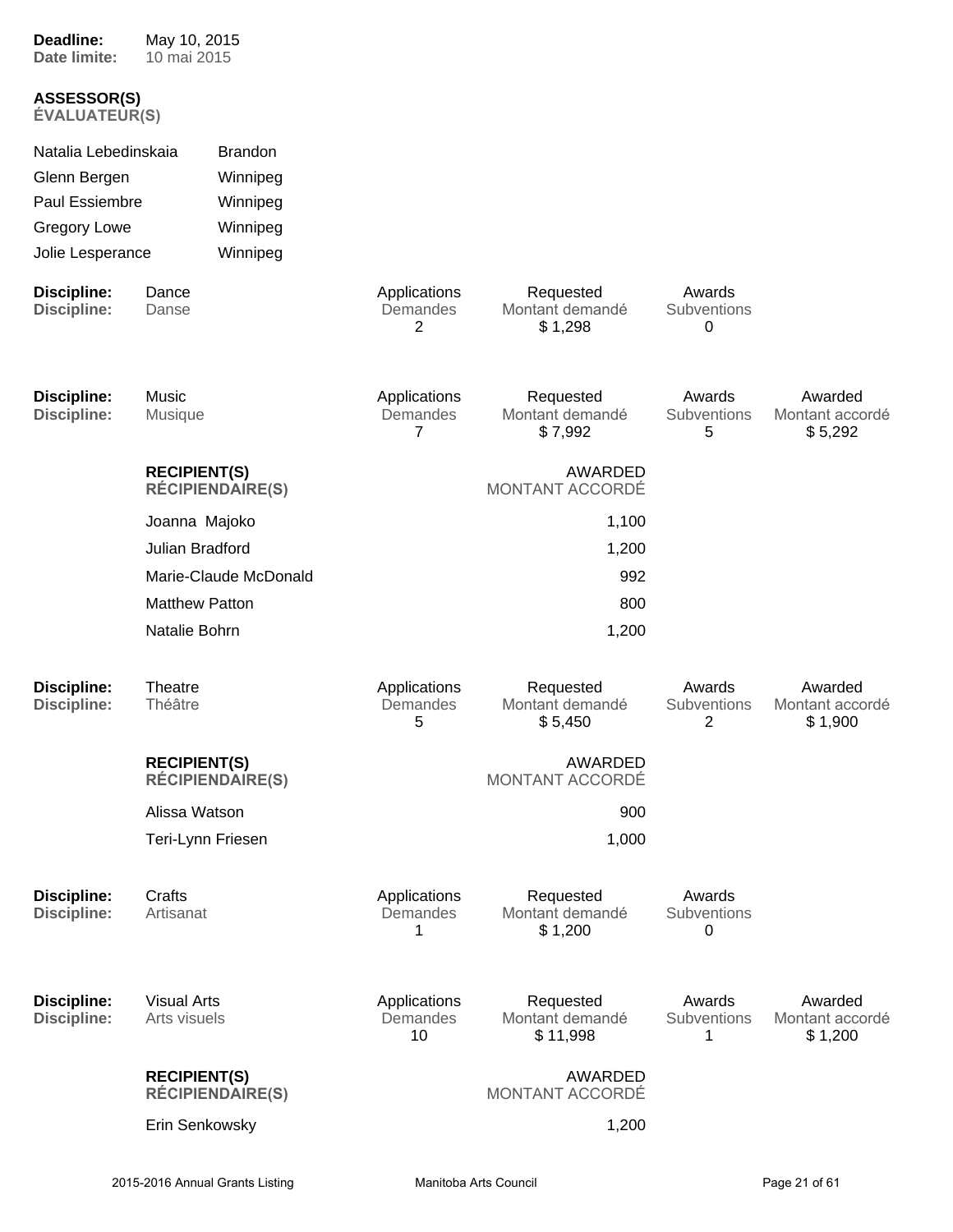| <b>Discipline:</b><br><b>Discipline:</b>   | Film/Video<br>Film et vidéo                                                                                                  | Applications<br>Demandes<br>2  | Requested<br>Montant demandé<br>\$2,400  | Awards<br>Subventions<br>0 |                                       |
|--------------------------------------------|------------------------------------------------------------------------------------------------------------------------------|--------------------------------|------------------------------------------|----------------------------|---------------------------------------|
| <b>Discipline:</b><br><b>Discipline:</b>   | Writing & Publishing<br>Lettres et édition                                                                                   | Applications<br>Demandes<br>1  | Requested<br>Montant demandé<br>\$1,100  | Awards<br>Subventions<br>0 |                                       |
| <b>Discipline:</b><br><b>Discipline:</b>   | Interdisciplinary<br>Interdisciplinaire                                                                                      | Applications<br>Demandes<br>15 | Requested<br>Montant demandé<br>\$15,759 | Awards<br>Subventions<br>2 | Awarded<br>Montant accordé<br>\$2,097 |
|                                            | <b>RECIPIENT(S)</b><br><b>RÉCIPIENDAIRE(S)</b>                                                                               |                                | AWARDED<br>MONTANT ACCORDÉ               |                            |                                       |
|                                            | Reva Stone                                                                                                                   |                                | 1,167                                    |                            |                                       |
|                                            | Sarah Michaelson                                                                                                             |                                | 930                                      |                            |                                       |
| Program:<br>Programme:                     | Travel/Professional Development Quick Response<br>Projets de voyage ou de perfectionnement professionnel à réponse<br>rapide |                                |                                          |                            |                                       |
| Deadline:<br>Date limite:                  | March 31, 2016<br>31 mars 2016                                                                                               |                                |                                          |                            |                                       |
| <b>ASSESSOR(S)</b><br><b>ÉVALUATEUR(S)</b> |                                                                                                                              |                                |                                          |                            |                                       |
| <b>Cathleen Enns</b>                       | Winnipeg                                                                                                                     |                                |                                          |                            |                                       |
| <b>Marian Butler</b>                       | Winnipeg                                                                                                                     |                                |                                          |                            |                                       |
| <b>Patricia Sanders</b>                    | Winnipeg                                                                                                                     |                                |                                          |                            |                                       |
| <b>Discipline:</b><br><b>Discipline:</b>   | Dance<br>Danse                                                                                                               | Applications<br>Demandes<br>3  | Requested<br>Montant demandé<br>\$2,575  | Awards<br>Subventions<br>3 | Awarded<br>Montant accordé<br>\$2,350 |
|                                            | <b>RECIPIENT(S)</b><br><b>RÉCIPIENDAIRE(S)</b>                                                                               |                                | AWARDED<br><b>MONTANT ACCORDÉ</b>        |                            |                                       |
|                                            | Mark Bawingan                                                                                                                |                                | 550                                      |                            |                                       |
|                                            | Philippe-Alexandre Jacques                                                                                                   |                                | 1,000                                    |                            |                                       |
|                                            | Roberto Veruela                                                                                                              |                                | 800                                      |                            |                                       |
| <b>Discipline:</b><br><b>Discipline:</b>   | Music<br>Musique                                                                                                             | Applications<br>Demandes<br>10 | Requested<br>Montant demandé<br>\$11,115 | Awards<br>Subventions<br>6 | Awarded<br>Montant accordé<br>\$5,195 |
|                                            | <b>RECIPIENT(S)</b><br><b>RÉCIPIENDAIRE(S)</b>                                                                               |                                | AWARDED<br>MONTANT ACCORDÉ               |                            |                                       |
|                                            | <b>Catherine Wood</b>                                                                                                        |                                | 900                                      |                            |                                       |
|                                            | Diana McIntosh                                                                                                               |                                | 645                                      |                            |                                       |
|                                            | Donald Benedictson                                                                                                           |                                | 1,000                                    |                            |                                       |
|                                            | 2015-2016 Annual Grants Listing                                                                                              | Manitoba Arts Council          |                                          |                            | Page 22 of 61                         |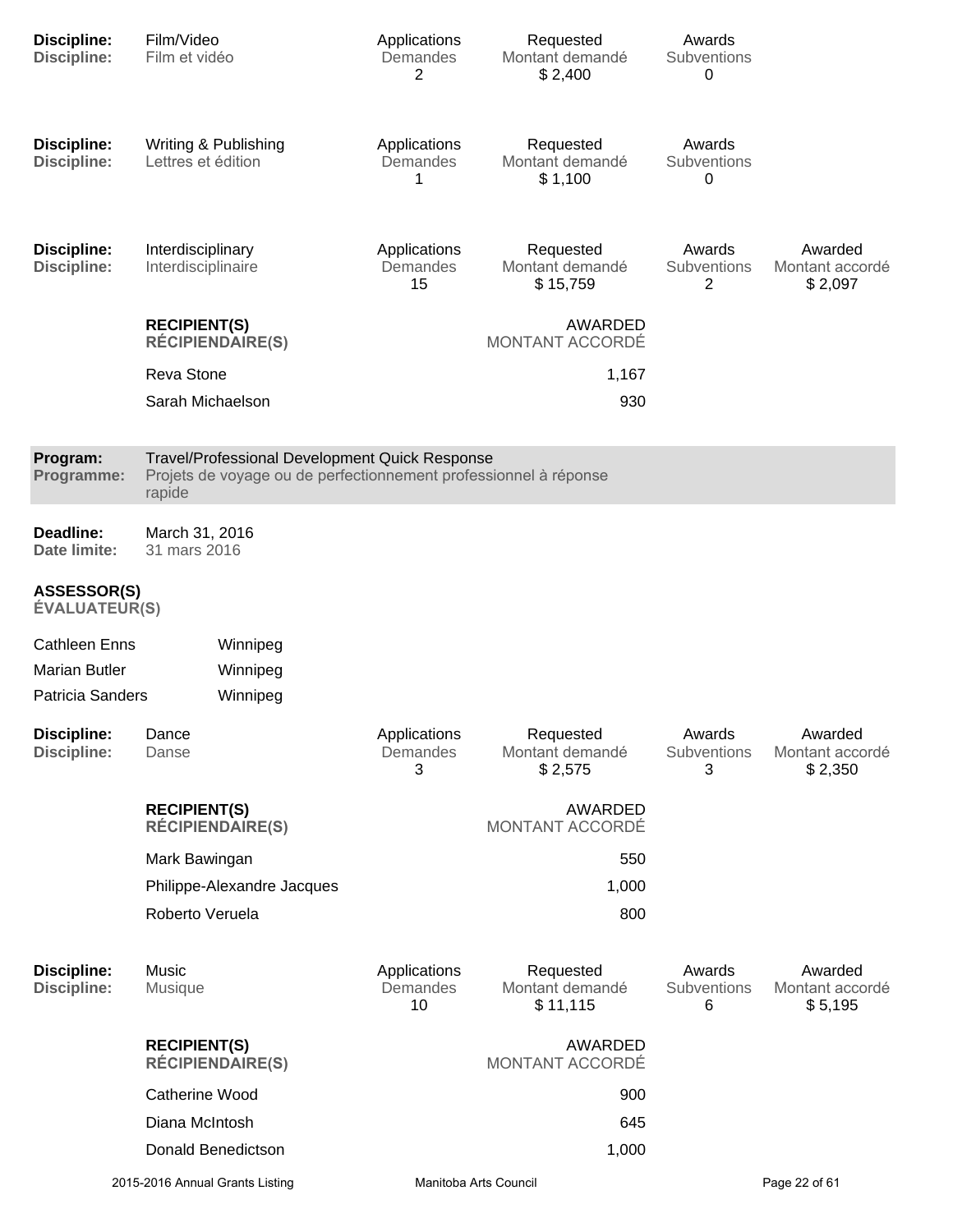|                                          | <b>Everett Hopfner</b><br>Jennilee Martineau<br>Oleg Pokhanovski |                                | 650<br>1,000<br>1,000                    |                                         |                                       |
|------------------------------------------|------------------------------------------------------------------|--------------------------------|------------------------------------------|-----------------------------------------|---------------------------------------|
| <b>Discipline:</b><br><b>Discipline:</b> | Theatre<br>Théâtre                                               | Applications<br>Demandes<br>9  | Requested<br>Montant demandé<br>\$8,700  | Awards<br>Subventions<br>$\overline{7}$ | Awarded<br>Montant accordé<br>\$5,000 |
|                                          | <b>RECIPIENT(S)</b><br><b>RÉCIPIENDAIRE(S)</b>                   |                                | <b>AWARDED</b><br>MONTANT ACCORDÉ        |                                         |                                       |
|                                          | Audrey Johnston                                                  |                                | 850                                      |                                         |                                       |
|                                          | Claire Borody                                                    |                                | 800                                      |                                         |                                       |
|                                          | Frances Koncan                                                   |                                | 850                                      |                                         |                                       |
|                                          | Justin Otto                                                      |                                | 850                                      |                                         |                                       |
|                                          | Kari Hagness                                                     |                                | 250                                      |                                         |                                       |
|                                          | Sharon Bajer                                                     |                                | 1,000                                    |                                         |                                       |
|                                          | Tatiana Carnevale                                                |                                | 400                                      |                                         |                                       |
| <b>Discipline:</b><br><b>Discipline:</b> | Crafts<br>Artisanat                                              | Applications<br>Demandes<br>1  | Requested<br>Montant demandé<br>\$1,200  | Awards<br>Subventions<br>1              | Awarded<br>Montant accordé<br>\$700   |
|                                          | <b>RECIPIENT(S)</b><br><b>RÉCIPIENDAIRE(S)</b>                   |                                | <b>AWARDED</b><br>MONTANT ACCORDÉ        |                                         |                                       |
|                                          | <b>Ursula Neufeld</b>                                            |                                | 700                                      |                                         |                                       |
| <b>Discipline:</b><br><b>Discipline:</b> | <b>Visual Arts</b><br>Arts visuels                               | Applications<br>Demandes<br>16 | Requested<br>Montant demandé<br>\$14,496 | Awards<br>Subventions<br>10             | Awarded<br>Montant accordé<br>\$7,200 |
|                                          | <b>RECIPIENT(S)</b><br><b>RÉCIPIENDAIRE(S)</b>                   |                                | AWARDED<br>MONTANT ACCORDÉ               |                                         |                                       |
|                                          | Andrew Eastman                                                   |                                | 500                                      |                                         |                                       |
|                                          | Cheyenne Thomas                                                  |                                | 1,000                                    |                                         |                                       |
|                                          | Chloe Chafe                                                      |                                | 500                                      |                                         |                                       |
|                                          | David Thomas                                                     |                                | 1,000                                    |                                         |                                       |
|                                          | Derek Dunlop                                                     |                                | 500                                      |                                         |                                       |
|                                          | Jason Robbins                                                    |                                | 500                                      |                                         |                                       |
|                                          | Joshua Roach                                                     |                                | 1,000                                    |                                         |                                       |
|                                          | Kae Sasaki                                                       |                                | 600                                      |                                         |                                       |
|                                          | Michael Dudeck                                                   |                                | 800                                      |                                         |                                       |
|                                          | Reza Rezai                                                       |                                | 800                                      |                                         |                                       |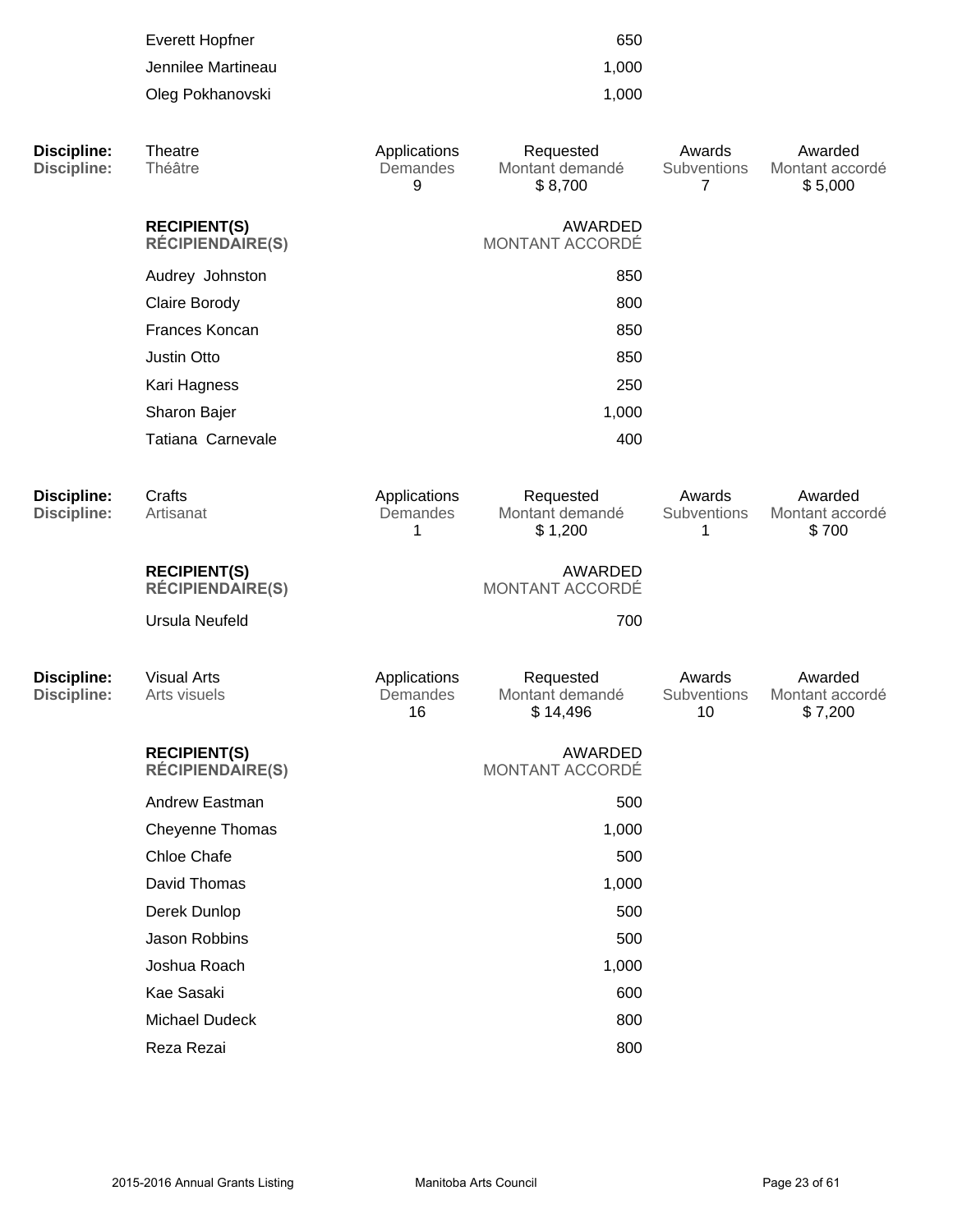| <b>Discipline:</b><br><b>Discipline:</b> | Film/Video<br>Film et vidéo                    | Applications<br>Demandes<br>10 | Requested<br>Montant demandé<br>\$9,515 | Awards<br>Subventions<br>9 | Awarded<br>Montant accordé<br>\$5,100 |
|------------------------------------------|------------------------------------------------|--------------------------------|-----------------------------------------|----------------------------|---------------------------------------|
|                                          | <b>RECIPIENT(S)</b><br><b>RÉCIPIENDAIRE(S)</b> |                                | AWARDED<br>MONTANT ACCORDÉ              |                            |                                       |
|                                          | David Zellis                                   |                                | 300                                     |                            |                                       |
|                                          | Hagere Selam Zegeye-Gebrehiwot                 |                                | 700                                     |                            |                                       |
|                                          | Janelle Wookey                                 |                                | 500                                     |                            |                                       |
|                                          | Jeffrey Eyamie                                 |                                | 300                                     |                            |                                       |
|                                          | Jenna Neepin                                   |                                | 550                                     |                            |                                       |
|                                          | Judith Morrow                                  |                                | 700                                     |                            |                                       |
|                                          | Jérémie Wookey                                 |                                | 500                                     |                            |                                       |
|                                          | Linus Woods                                    |                                | 800                                     |                            |                                       |
|                                          | Noam Gonick                                    |                                | 750                                     |                            |                                       |
| <b>Discipline:</b><br><b>Discipline:</b> | Writing & Publishing<br>Lettres et édition     | Applications<br>Demandes<br>5  | Requested<br>Montant demandé<br>\$4,150 | Awards<br>Subventions<br>5 | Awarded<br>Montant accordé<br>\$3,500 |
|                                          | <b>RECIPIENT(S)</b><br><b>RÉCIPIENDAIRE(S)</b> |                                | AWARDED<br>MONTANT ACCORDÉ              |                            |                                       |
|                                          | Donna Besel                                    |                                | 750                                     |                            |                                       |
|                                          | <b>Jill Sexsmith</b>                           |                                | 800                                     |                            |                                       |
|                                          | Laurelyn Whitt                                 |                                | 950                                     |                            |                                       |
|                                          | Laurie Lam                                     |                                | 500                                     |                            |                                       |
|                                          | Maurice Mierau                                 |                                | 500                                     |                            |                                       |
| <b>Discipline:</b><br><b>Discipline:</b> | Interdisciplinary<br>Interdisciplinaire        | Applications<br>Demandes<br>9  | Requested<br>Montant demandé<br>\$9,587 | Awards<br>Subventions<br>7 | Awarded<br>Montant accordé<br>\$6,100 |
|                                          | <b>RECIPIENT(S)</b><br><b>RÉCIPIENDAIRE(S)</b> |                                | AWARDED<br>MONTANT ACCORDÉ              |                            |                                       |
|                                          | Alexis Kinloch                                 |                                | 1,000                                   |                            |                                       |
|                                          | Alison James                                   |                                | 1,000                                   |                            |                                       |
|                                          | <b>Andrew Milne</b>                            |                                | 1,000                                   |                            |                                       |
|                                          | Evan Sabourin                                  |                                | 1,000                                   |                            |                                       |
|                                          | Katherine Twaddle                              |                                | 500                                     |                            |                                       |
|                                          | Lara Secord-Haid                               |                                | 1,000                                   |                            |                                       |
|                                          | Lawrence Bird                                  |                                | 600                                     |                            |                                       |
|                                          |                                                |                                |                                         |                            |                                       |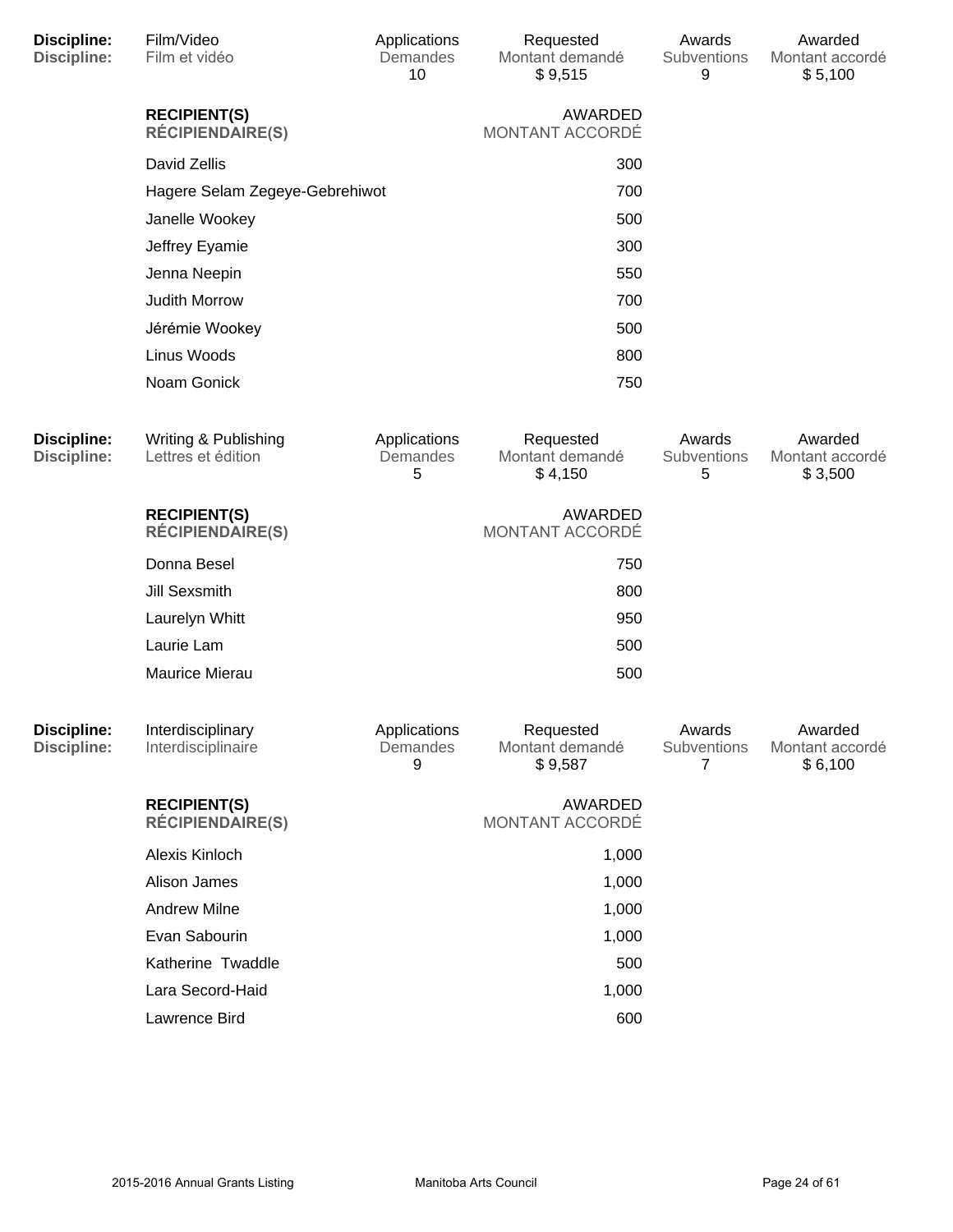| Program:<br>Programme:                     |                                         | <b>Award of Distinction</b><br>Prix de distinction en arts                                                |                                |                                           |                                   |                                        |
|--------------------------------------------|-----------------------------------------|-----------------------------------------------------------------------------------------------------------|--------------------------------|-------------------------------------------|-----------------------------------|----------------------------------------|
| Deadline:<br>Date limite:                  |                                         | December 15, 2015<br>15 décembre 2015                                                                     |                                |                                           |                                   |                                        |
| <b>ASSESSOR(S)</b><br><b>ÉVALUATEUR(S)</b> |                                         |                                                                                                           |                                |                                           |                                   |                                        |
| Nan Colledge                               |                                         | Winnipeg                                                                                                  |                                |                                           |                                   |                                        |
| Debbie Patterson                           |                                         | Winnipeg                                                                                                  |                                |                                           |                                   |                                        |
| George Amabile                             |                                         | Winnipeg                                                                                                  |                                |                                           |                                   |                                        |
| Karen Sunabacka                            |                                         | Winnipeg                                                                                                  |                                |                                           |                                   |                                        |
| <b>Brenda Austin-Smith</b>                 |                                         | Winnipeg                                                                                                  |                                |                                           |                                   |                                        |
| Pauline Braun                              |                                         | Winnipeg                                                                                                  |                                |                                           |                                   |                                        |
| Gaile Petursson-Hiley                      |                                         | Winnipeg                                                                                                  |                                |                                           |                                   |                                        |
| <b>Discipline:</b><br><b>Discipline:</b>   | Interdisciplinary<br>Interdisciplinaire |                                                                                                           | Applications<br>Demandes<br>14 | Requested<br>Montant demandé<br>\$420,000 | Awards<br>Subventions<br>1        | Awarded<br>Montant accordé<br>\$30,000 |
|                                            | <b>RECIPIENT(S)</b>                     | <b>RÉCIPIENDAIRE(S)</b>                                                                                   |                                | <b>AWARDED</b><br>MONTANT ACCORDÉ         |                                   |                                        |
|                                            |                                         | Diana Thorneycroft                                                                                        |                                | 30,000                                    |                                   |                                        |
|                                            |                                         |                                                                                                           |                                |                                           |                                   |                                        |
|                                            |                                         |                                                                                                           |                                |                                           |                                   |                                        |
| Program:<br>Programme:                     |                                         | <b>Composers Commission &amp; Development</b><br>Commandes d'oeuvres et perfectionnement des compositeurs |                                |                                           |                                   |                                        |
| Deadline:<br>Date limite:                  | March 5, 2015<br>5 mars 2015            |                                                                                                           |                                |                                           |                                   |                                        |
| ASSESSOR(S)<br><b>ÉVALUATEUR(S)</b>        |                                         |                                                                                                           |                                |                                           |                                   |                                        |
| <b>Catherine Wood</b>                      |                                         | <b>Brandon</b>                                                                                            |                                |                                           |                                   |                                        |
| Laura Pettigrew                            |                                         | Regina                                                                                                    |                                |                                           |                                   |                                        |
| <b>Michael Oesterle</b>                    |                                         | Deux-<br>Montagnes                                                                                        |                                |                                           |                                   |                                        |
| <b>Discipline:</b><br><b>Discipline:</b>   | Music<br>Musique                        |                                                                                                           | Applications<br>Demandes<br>14 | Requested<br>Montant demandé<br>\$94,310  | Awards<br><b>Subventions</b><br>8 | Awarded<br>Montant accordé<br>\$55,000 |
|                                            | <b>RECIPIENT(S)</b>                     | <b>RÉCIPIENDAIRE(S)</b>                                                                                   |                                | AWARDED<br>MONTANT ACCORDÉ                |                                   |                                        |
|                                            |                                         | Camerata Nova, Commissioner / Andrew<br>Balfour, Composer                                                 |                                | 10,000                                    |                                   |                                        |
|                                            | 2015-2016 Annual Grants Listing         |                                                                                                           | Manitoba Arts Council          |                                           |                                   | Page 25 of 61                          |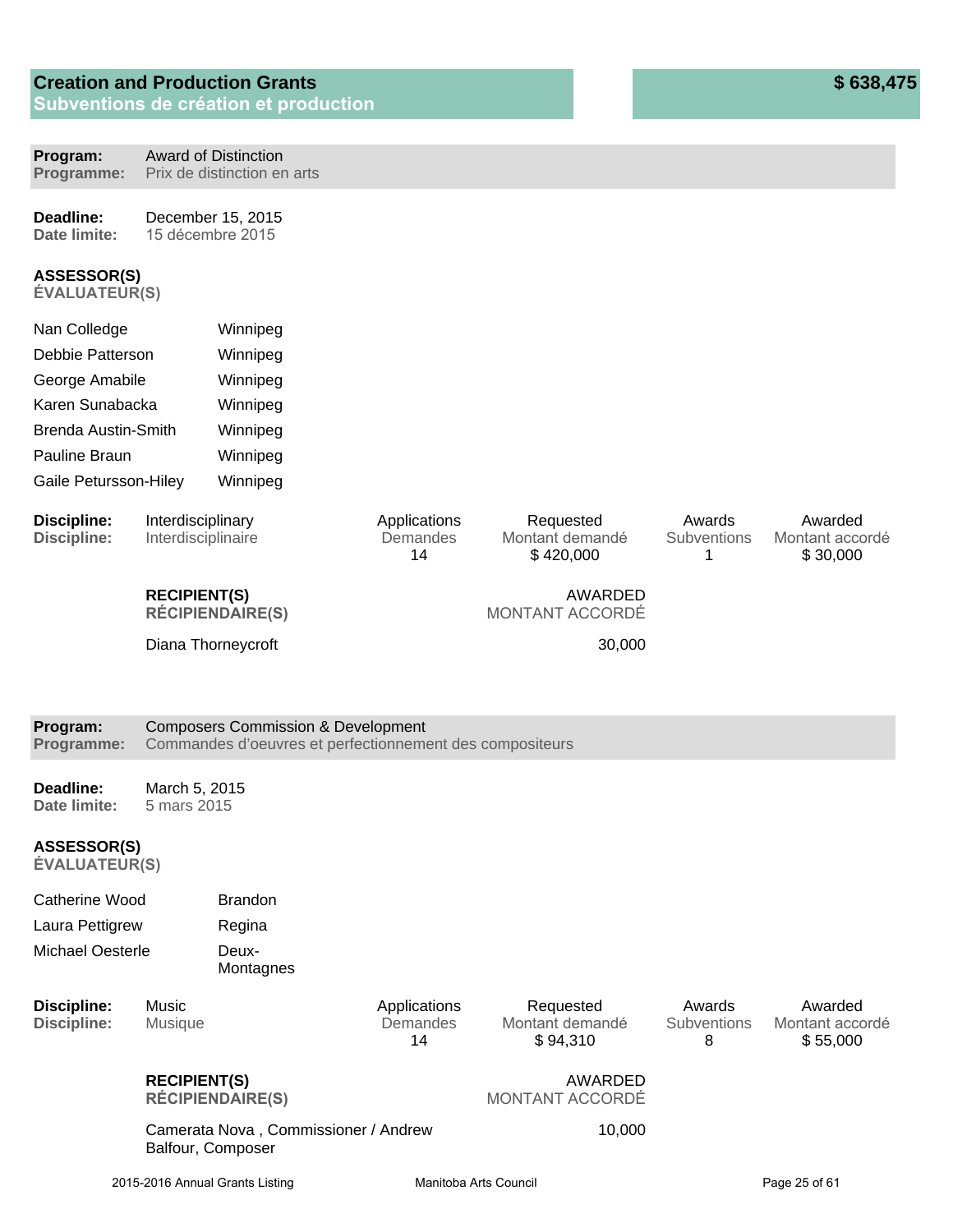| Clear Lake Chamber Music Festival,<br>Commissioner / Thomas Patrick Carrabré,<br>Composer | 3,800  |
|-------------------------------------------------------------------------------------------|--------|
| Duologue, Commissioner / Paul Levasseur,<br>Composer                                      | 3,000  |
| GroundSwell Inc., Commissioner / Garth Hardy,<br>Composer                                 | 3,438  |
| Manitoba Chamber Orchestra, Commissioner /<br>Sid Robinovitch, Composer                   | 9,072  |
| Megumi Masaki-Hechler, Commissioner /<br>Gordon Fitzell, Composer                         | 8,550  |
| Winnipeg Symphony Orchestra, Commissioner /<br>Randolph Peters, Composer                  | 10,320 |
| Winnipeg Symphony Orchestra, Commissioner /<br>Thomas Patrick Carrabré, Composer          | 6,820  |

**Program: Programme: Crafts** Artisanat

**Deadline: Date limite:** September 15, 2015 15 septembre 2015

#### **ASSESSOR(S)**

| Anne Fallis    | Carberry       |
|----------------|----------------|
| Basma Kavanagh | <b>Brandon</b> |

| Discipline:<br>Discipline: | Crafts<br>Artisanat                            | Applications<br>Demandes<br>8 | Requested<br>Montant demandé<br>\$55,000 | Awards<br><b>Subventions</b><br>3 | Awarded<br>Montant accordé<br>\$25,000 |
|----------------------------|------------------------------------------------|-------------------------------|------------------------------------------|-----------------------------------|----------------------------------------|
|                            | <b>RECIPIENT(S)</b><br><b>RÉCIPIENDAIRE(S)</b> |                               | AWARDED<br>MONTANT ACCORDÉ               |                                   |                                        |
|                            | Dana Kletke                                    |                               | 5,000                                    |                                   |                                        |
|                            | Kevin Stafford                                 |                               | 10.000                                   |                                   |                                        |
|                            | <b>Kirk Creed</b>                              |                               | 10.000                                   |                                   |                                        |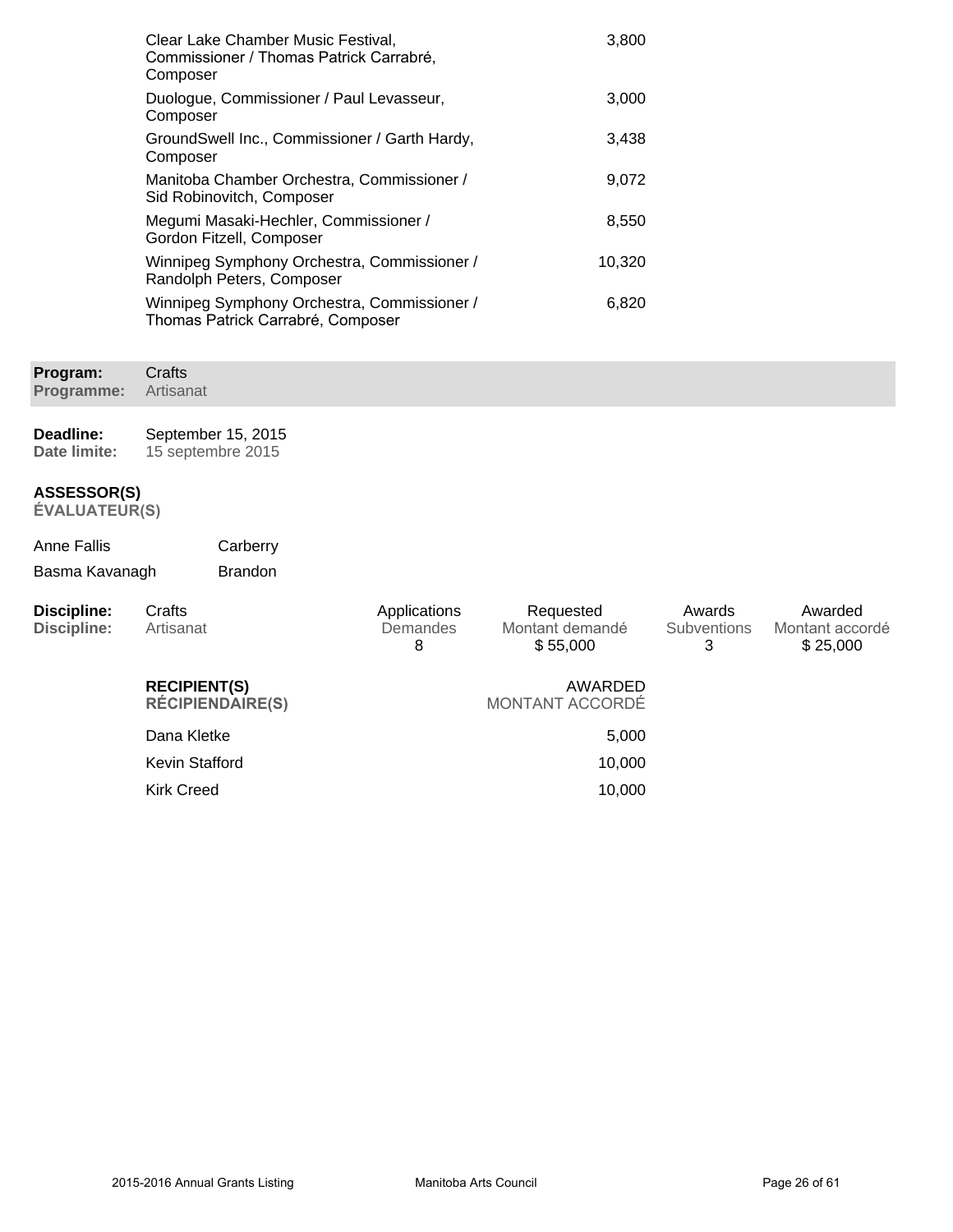| Program:<br>Programme:                     | Dance Creation - Individuals<br>Création en danse – artistes individuels |                                |                                           |                            |                                        |
|--------------------------------------------|--------------------------------------------------------------------------|--------------------------------|-------------------------------------------|----------------------------|----------------------------------------|
| Deadline:<br><b>Date limite:</b>           | September 15, 2015<br>15 septembre 2015                                  |                                |                                           |                            |                                        |
| <b>ASSESSOR(S)</b><br><b>ÉVALUATEUR(S)</b> |                                                                          |                                |                                           |                            |                                        |
| Johanna Riley                              | Winnipeg                                                                 |                                |                                           |                            |                                        |
| <b>Claire Marshall</b>                     | Winnipeg                                                                 |                                |                                           |                            |                                        |
| lain Rowe                                  | Winnipeg                                                                 |                                |                                           |                            |                                        |
| <b>Discipline:</b><br><b>Discipline:</b>   | Dance<br>Danse                                                           | Applications<br>Demandes<br>13 | Requested<br>Montant demandé<br>\$171,000 | Awards<br>Subventions<br>4 | Awarded<br>Montant accordé<br>\$48,000 |
|                                            | <b>RECIPIENT(S)</b><br><b>RÉCIPIENDAIRE(S)</b>                           |                                | AWARDED<br>MONTANT ACCORDÉ                |                            |                                        |
|                                            | Freya Olafson                                                            |                                | 10,000                                    |                            |                                        |
|                                            | Lise McMillan                                                            |                                | 13,000                                    |                            |                                        |
|                                            | Paula Blair                                                              |                                | 13,000                                    |                            |                                        |
|                                            | <b>Treasure Waddell</b>                                                  |                                | 12,000                                    |                            |                                        |
| Program:<br>Programme:                     | Dance Creation - Organizations<br>Création en danse - aux organismes     |                                |                                           |                            |                                        |
| Deadline:<br>Date limite:                  | September 15, 2015<br>15 septembre 2015                                  |                                |                                           |                            |                                        |
| <b>ASSESSOR(S)</b><br><b>ÉVALUATEUR(S)</b> |                                                                          |                                |                                           |                            |                                        |
| Johanna Riley                              | Winnipeg                                                                 |                                |                                           |                            |                                        |
| <b>Claire Marshall</b>                     | Winnipeg                                                                 |                                |                                           |                            |                                        |
| lain Rowe                                  | Winnipeg                                                                 |                                |                                           |                            |                                        |
| <b>Discipline:</b><br><b>Discipline:</b>   | Dance<br>Danse                                                           | Applications<br>Demandes<br>3  | Requested<br>Montant demandé<br>\$32,252  | Awards<br>Subventions<br>2 | Awarded<br>Montant accordé<br>\$12,000 |
|                                            | <b>RECIPIENT(S)</b><br><b>RÉCIPIENDAIRE(S)</b>                           |                                | AWARDED<br>MONTANT ACCORDÉ                |                            |                                        |
|                                            |                                                                          |                                |                                           |                            |                                        |
|                                            | .6 ricochet                                                              |                                | 5,000                                     |                            |                                        |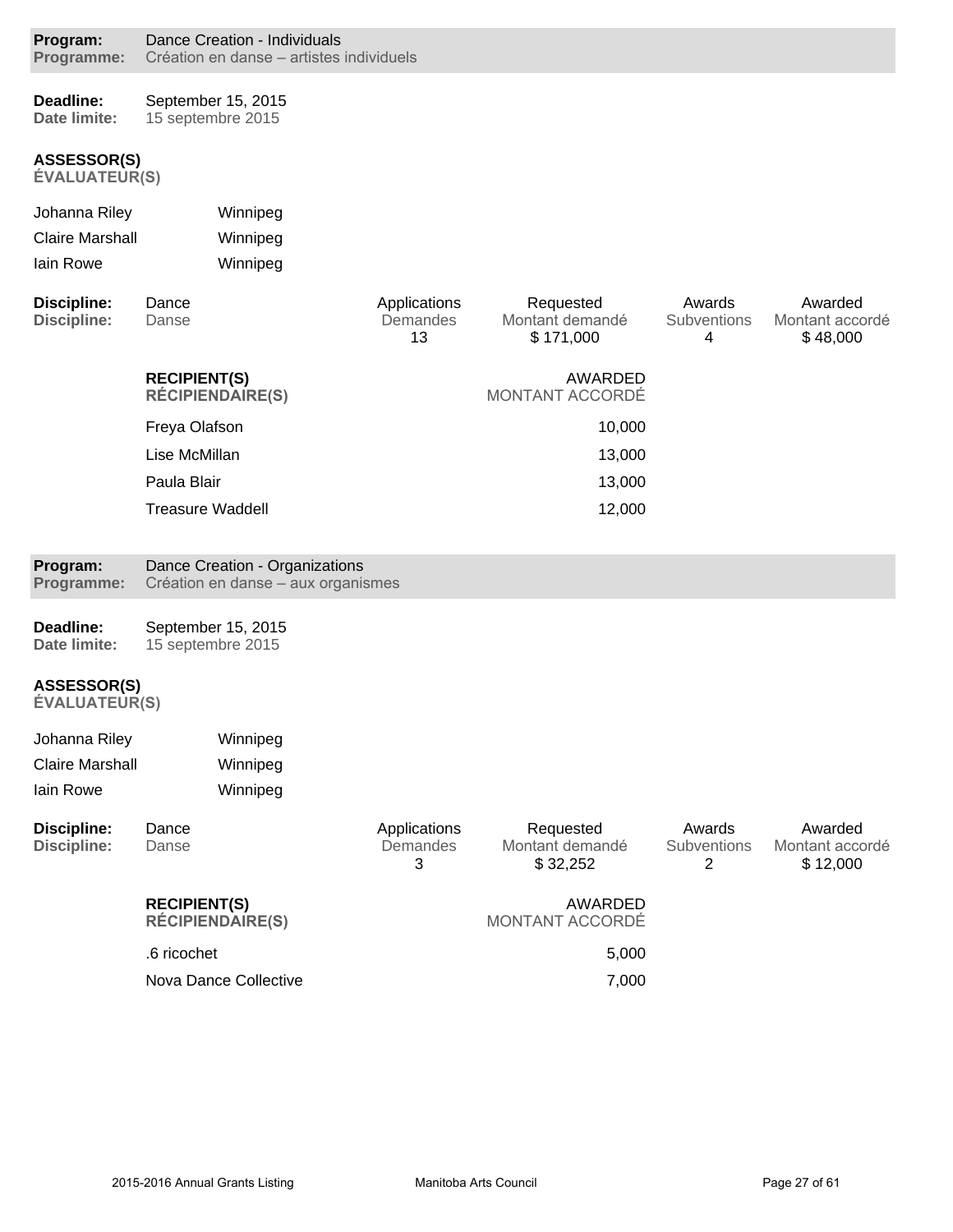| Program:<br>Programme:                     | <b>Major Arts</b><br>Subventions majeures destinées aux arts |                         |                                |                                           |                                         |                                        |
|--------------------------------------------|--------------------------------------------------------------|-------------------------|--------------------------------|-------------------------------------------|-----------------------------------------|----------------------------------------|
| Deadline:<br>Date limite:                  | January 15, 2016<br>15 janvier 2016                          |                         |                                |                                           |                                         |                                        |
| <b>ASSESSOR(S)</b><br><b>ÉVALUATEUR(S)</b> |                                                              |                         |                                |                                           |                                         |                                        |
| Joanne Soldier                             |                                                              | Winnipeg                |                                |                                           |                                         |                                        |
| <b>Francois Baril Pelletier</b>            |                                                              | Hull (Gatineau)         |                                |                                           |                                         |                                        |
| <b>Treasure Waddell</b>                    |                                                              | Winnipeg                |                                |                                           |                                         |                                        |
| <b>Roland Deschambault</b>                 |                                                              | Winnipeg                |                                |                                           |                                         |                                        |
| Melentie Pandilovski                       |                                                              | Winnipeg                |                                |                                           |                                         |                                        |
| <b>Discipline:</b><br><b>Discipline:</b>   | Dance<br>Danse                                               |                         | Applications<br>Demandes<br>2  | Requested<br>Montant demandé<br>\$56,000  | Awards<br>Subventions<br>0              |                                        |
| <b>Discipline:</b><br><b>Discipline:</b>   | Music<br>Musique                                             |                         | Applications<br>Demandes<br>6  | Requested<br>Montant demandé<br>\$177,290 | Awards<br>Subventions<br>0              |                                        |
| <b>Discipline:</b><br><b>Discipline:</b>   | Theatre<br>Théâtre                                           |                         | Applications<br>Demandes<br>2  | Requested<br>Montant demandé<br>\$54,800  | Awards<br>Subventions<br>0              |                                        |
| <b>Discipline:</b><br><b>Discipline:</b>   | Crafts<br>Artisanat                                          |                         | Applications<br>Demandes<br>4  | Requested<br>Montant demandé<br>\$107,400 | Awards<br>Subventions<br>1              | Awarded<br>Montant accordé<br>\$30,000 |
|                                            | <b>RECIPIENT(S)</b>                                          | <b>RÉCIPIENDAIRE(S)</b> |                                | <b>AWARDED</b><br>MONTANT ACCORDÉ         |                                         |                                        |
|                                            | <b>Florian Vorreiter</b>                                     |                         |                                | 30,000                                    |                                         |                                        |
| <b>Discipline:</b><br><b>Discipline:</b>   | <b>Visual Arts</b><br>Arts visuels                           |                         | Applications<br>Demandes<br>16 | Requested<br>Montant demandé<br>\$433,350 | Awards<br>Subventions<br>$\overline{2}$ | Awarded<br>Montant accordé<br>\$59,000 |
|                                            | <b>RECIPIENT(S)</b>                                          | <b>RÉCIPIENDAIRE(S)</b> |                                | <b>AWARDED</b><br>MONTANT ACCORDÉ         |                                         |                                        |
|                                            |                                                              | Diana Thorneycroft      |                                | 30,000                                    |                                         |                                        |
|                                            | Michael Dudeck                                               |                         |                                | 29,000                                    |                                         |                                        |
| <b>Discipline:</b><br><b>Discipline:</b>   | Film/Video<br>Film et vidéo                                  |                         | Applications<br>Demandes<br>2  | Requested<br>Montant demandé<br>\$60,000  | Awards<br>Subventions<br>0              |                                        |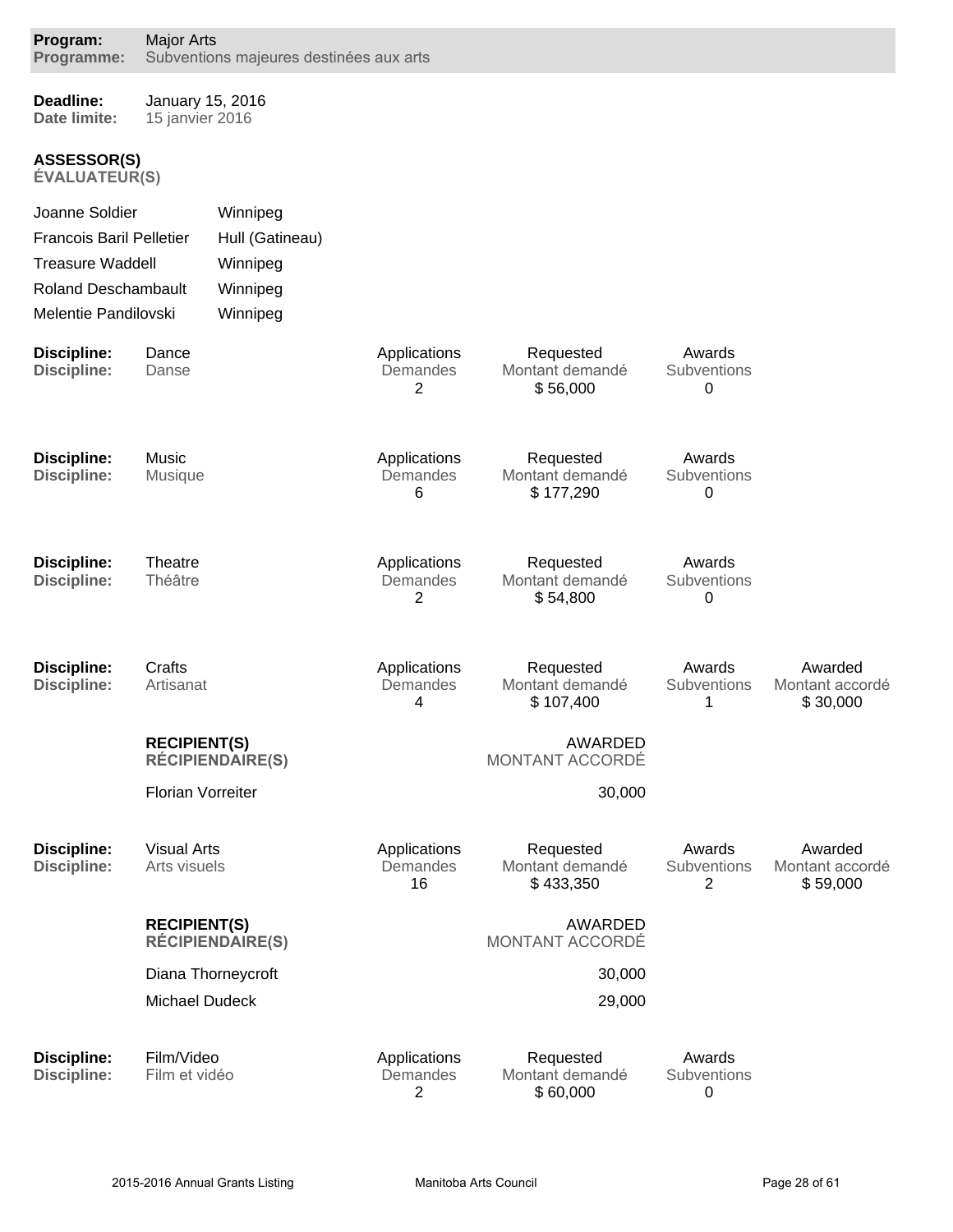| <b>Discipline:</b><br><b>Discipline:</b>   | Writing & Publishing<br>Lettres et édition                               | Applications<br>Demandes<br>11 | Requested<br>Montant demandé<br>\$308,800 | Awards<br>Subventions<br>1 | Awarded<br>Montant accordé<br>\$20,000 |
|--------------------------------------------|--------------------------------------------------------------------------|--------------------------------|-------------------------------------------|----------------------------|----------------------------------------|
|                                            | <b>RECIPIENT(S)</b><br><b>RÉCIPIENDAIRE(S)</b>                           |                                | <b>AWARDED</b><br>MONTANT ACCORDÉ         |                            |                                        |
|                                            | Méira Cook                                                               |                                | 20,000                                    |                            |                                        |
| Program:<br>Programme:                     | Media Arts Grant - Emerging Artist<br>Media Arts Grant - Emerging Artist |                                |                                           |                            |                                        |
| Deadline:<br>Date limite:                  | January 25, 2016<br>25 janvier 2016                                      |                                |                                           |                            |                                        |
| <b>ASSESSOR(S)</b><br><b>ÉVALUATEUR(S)</b> |                                                                          |                                |                                           |                            |                                        |
| Becca Taylor                               | Winnipeg                                                                 |                                |                                           |                            |                                        |
| <b>Brian Rougeau</b>                       | Winnipeg                                                                 |                                |                                           |                            |                                        |
| Kaoru Klatt                                | Winnipeg                                                                 |                                |                                           |                            |                                        |
| <b>Alison Davis</b>                        | Winnipeg                                                                 |                                |                                           |                            |                                        |
| Sam Vint                                   | Winnipeg                                                                 |                                |                                           |                            |                                        |
| <b>Discipline:</b><br><b>Discipline:</b>   | Film/Video<br>Film et vidéo                                              | Applications<br>Demandes<br>16 | Requested<br>Montant demandé<br>\$107,854 | Awards<br>Subventions<br>4 | Awarded<br>Montant accordé<br>\$30,000 |
|                                            | <b>RECIPIENT(S)</b><br><b>RÉCIPIENDAIRE(S)</b>                           |                                | <b>AWARDED</b><br>MONTANT ACCORDÉ         |                            |                                        |
|                                            | Alison James                                                             |                                | 7,500                                     |                            |                                        |
|                                            | Kelly Ruth                                                               |                                | 7,500                                     |                            |                                        |
|                                            | Mackenzie Gruer                                                          |                                | 7,500                                     |                            |                                        |
|                                            | <b>Tracy Peters</b>                                                      |                                | 7,500                                     |                            |                                        |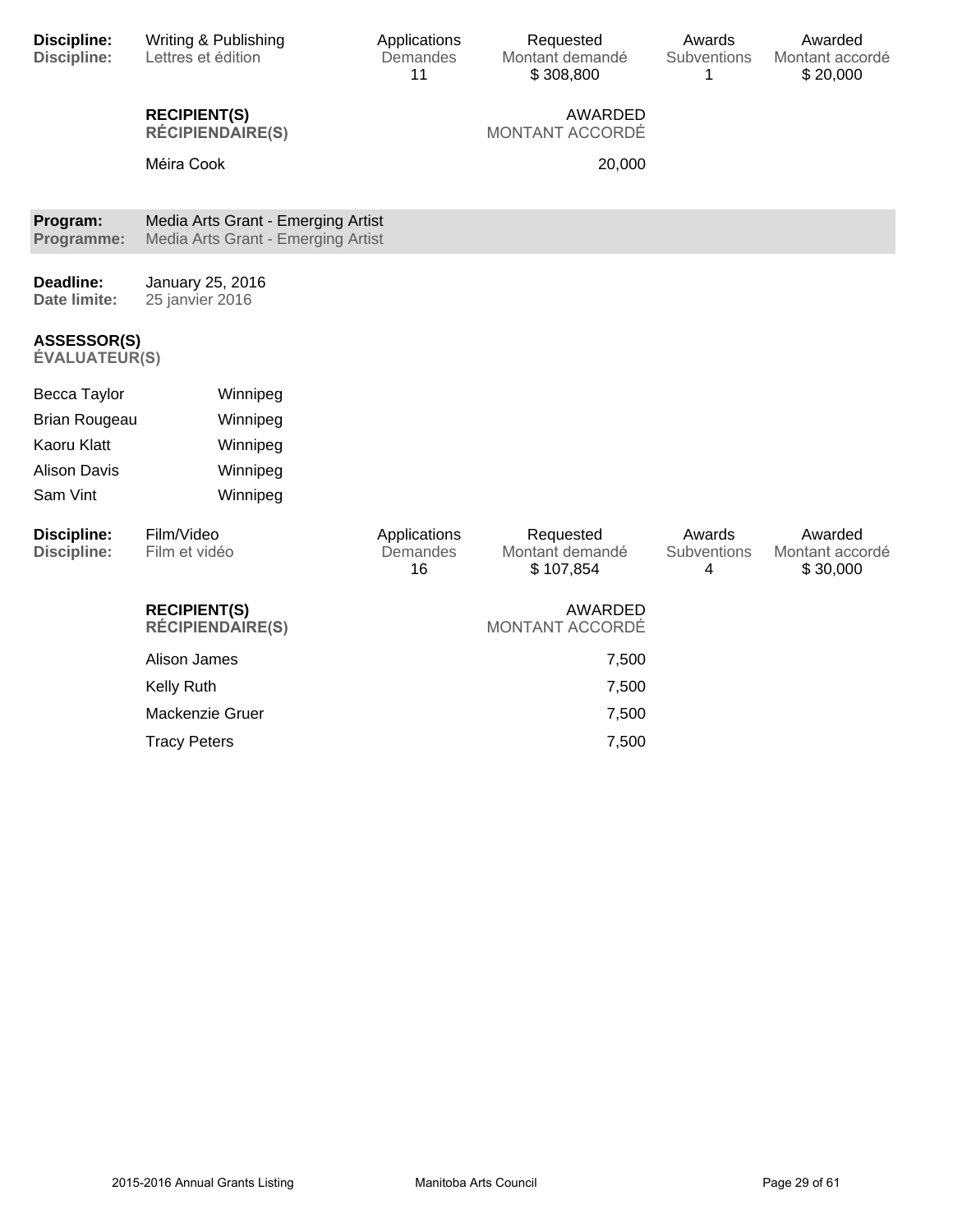| Program:<br>Programme:                     | Media Arts Grant - Established Artist<br>Media Arts Grant - Established Artist |                                |                                           |                            |                                        |
|--------------------------------------------|--------------------------------------------------------------------------------|--------------------------------|-------------------------------------------|----------------------------|----------------------------------------|
| Deadline:<br>Date limite:                  | January 25, 2016<br>25 janvier 2016                                            |                                |                                           |                            |                                        |
| <b>ASSESSOR(S)</b><br><b>ÉVALUATEUR(S)</b> |                                                                                |                                |                                           |                            |                                        |
| Becca Taylor                               | Winnipeg                                                                       |                                |                                           |                            |                                        |
| <b>Brian Rougeau</b>                       | Winnipeg                                                                       |                                |                                           |                            |                                        |
| Kaoru Klatt                                | Winnipeg                                                                       |                                |                                           |                            |                                        |
| <b>Alison Davis</b>                        | Winnipeg                                                                       |                                |                                           |                            |                                        |
| Sam Vint                                   | Winnipeg                                                                       |                                |                                           |                            |                                        |
| <b>Discipline:</b><br><b>Discipline:</b>   | Film/Video<br>Film et vidéo                                                    | Applications<br>Demandes<br>21 | Requested<br>Montant demandé<br>\$376,880 | Awards<br>Subventions<br>5 | Awarded<br>Montant accordé<br>\$75,000 |
|                                            | <b>RECIPIENT(S)</b><br><b>RÉCIPIENDAIRE(S)</b>                                 |                                | <b>AWARDED</b><br>MONTANT ACCORDÉ         |                            |                                        |
|                                            | Aaron Zeghers                                                                  |                                | 11,250                                    |                            |                                        |
|                                            | <b>Andrew Milne</b>                                                            |                                | 11,250                                    |                            |                                        |
|                                            | John Paskievich                                                                |                                | 17,500                                    |                            |                                        |
|                                            | Rhayne Vermette                                                                |                                | 15,000                                    |                            |                                        |
|                                            | Ryan Ward                                                                      |                                | 20,000                                    |                            |                                        |
| Program:<br>Programme:                     | Spoken Word/Storytelling<br>Conteurs ou artistes de la création parlée         |                                |                                           |                            |                                        |
| Deadline:<br>Date limite:                  | May 20, 2015<br>20 mai 2015                                                    |                                |                                           |                            |                                        |
| <b>ASSESSOR(S)</b><br><b>ÉVALUATEUR(S)</b> |                                                                                |                                |                                           |                            |                                        |
| <b>Brenda Hasiuk</b>                       | Winnipeg                                                                       |                                |                                           |                            |                                        |
| <b>Charlene Diehl</b>                      | Winnipeg                                                                       |                                |                                           |                            |                                        |
| Laurelyn Whitt                             | Minnedosa                                                                      |                                |                                           |                            |                                        |
| Sarah Klassen                              | Winnipeg                                                                       |                                |                                           |                            |                                        |
| <b>Discipline:</b><br><b>Discipline:</b>   | Writing & Publishing<br>Lettres et édition                                     | Applications<br>Demandes       | Requested<br>Montant demandé              | Awards<br>Subventions      |                                        |

1

Montant demandé \$ 2,000

0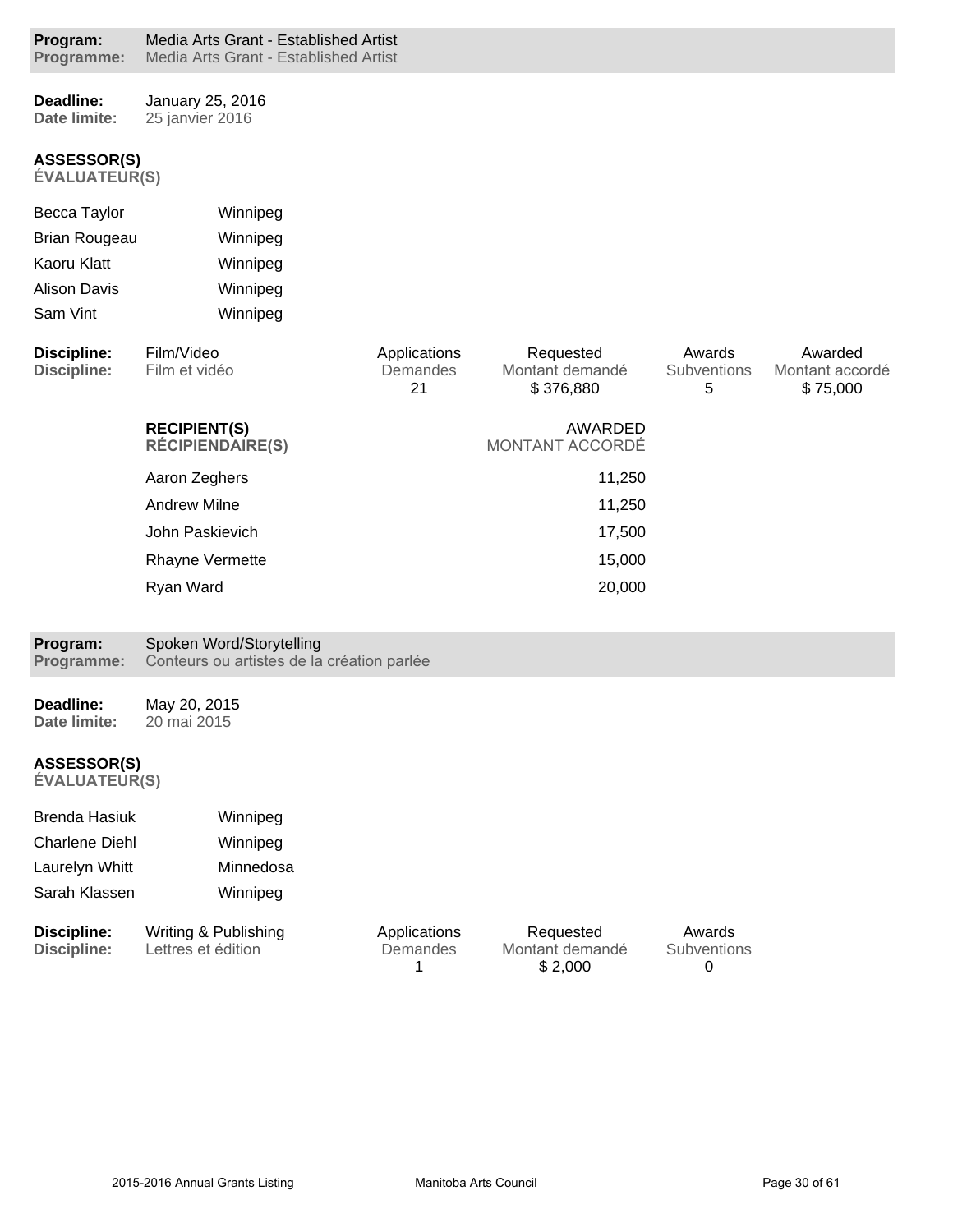| Program:<br>Programme:                     |                        | Theatre - Emerging Playwrights<br>Théâtre - dramaturges débutants  |                                            |                                          |                            |                                        |
|--------------------------------------------|------------------------|--------------------------------------------------------------------|--------------------------------------------|------------------------------------------|----------------------------|----------------------------------------|
| Deadline:<br>Date limite:                  |                        | September 15, 2015<br>15 septembre 2015                            |                                            |                                          |                            |                                        |
| <b>ASSESSOR(S)</b><br><b>ÉVALUATEUR(S)</b> |                        |                                                                    |                                            |                                          |                            |                                        |
| <b>Gerry Atwell</b>                        |                        | Winnipeg                                                           |                                            |                                          |                            |                                        |
| <b>Chris Gerrard-Pinker</b>                |                        | Vancouver                                                          |                                            |                                          |                            |                                        |
| Tara Beagan                                |                        | Toronto                                                            |                                            |                                          |                            |                                        |
| <b>Discipline:</b><br><b>Discipline:</b>   | Theatre<br>Théâtre     |                                                                    | Applications<br>Demandes<br>$\overline{7}$ | Requested<br>Montant demandé<br>\$21,000 | Awards<br>Subventions<br>3 | Awarded<br>Montant accordé<br>\$8,000  |
|                                            | <b>RECIPIENT(S)</b>    | <b>RÉCIPIENDAIRE(S)</b>                                            |                                            | AWARDED<br>MONTANT ACCORDÉ               |                            |                                        |
|                                            | Frances Koncan         |                                                                    |                                            | 3,000                                    |                            |                                        |
|                                            | Jeremy Bowkett         |                                                                    |                                            | 3,000                                    |                            |                                        |
|                                            | Sue Proctor            |                                                                    |                                            | 2,000                                    |                            |                                        |
| Program:<br>Programme:                     |                        | Theatre - Established Playwrights<br>Théâtre – dramaturges établis |                                            |                                          |                            |                                        |
| Deadline:<br>Date limite:                  |                        | September 15, 2015<br>15 septembre 2015                            |                                            |                                          |                            |                                        |
| <b>ASSESSOR(S)</b><br><b>ÉVALUATEUR(S)</b> |                        |                                                                    |                                            |                                          |                            |                                        |
| <b>Gerry Atwell</b>                        |                        | Winnipeg                                                           |                                            |                                          |                            |                                        |
| <b>Chris Gerrard-Pinker</b>                |                        | Vancouver                                                          |                                            |                                          |                            |                                        |
| Tara Beagan                                |                        | Toronto                                                            |                                            |                                          |                            |                                        |
| <b>Discipline:</b><br><b>Discipline:</b>   | Theatre<br>Théâtre     |                                                                    | Applications<br>Demandes<br>10             | Requested<br>Montant demandé<br>\$78,000 | Awards<br>Subventions<br>7 | Awarded<br>Montant accordé<br>\$26,500 |
|                                            | <b>RECIPIENT(S)</b>    | <b>RÉCIPIENDAIRE(S)</b>                                            |                                            | <b>AWARDED</b><br>MONTANT ACCORDÉ        |                            |                                        |
|                                            | Cairn Moore            |                                                                    |                                            | 3,000                                    |                            |                                        |
|                                            | Carolyn Gray           |                                                                    |                                            | 4,000                                    |                            |                                        |
|                                            | Debbie Patterson       |                                                                    |                                            | 4,000                                    |                            |                                        |
|                                            | <b>Grant Guy</b>       |                                                                    |                                            | 5,000                                    |                            |                                        |
|                                            |                        | Leigh-Anne Kehler                                                  |                                            | 3,000                                    |                            |                                        |
|                                            | Sharon Bajer           |                                                                    |                                            | 4,000                                    |                            |                                        |
|                                            | <b>Steven Ratzlaff</b> |                                                                    |                                            | 3,500                                    |                            |                                        |
|                                            |                        |                                                                    |                                            |                                          |                            |                                        |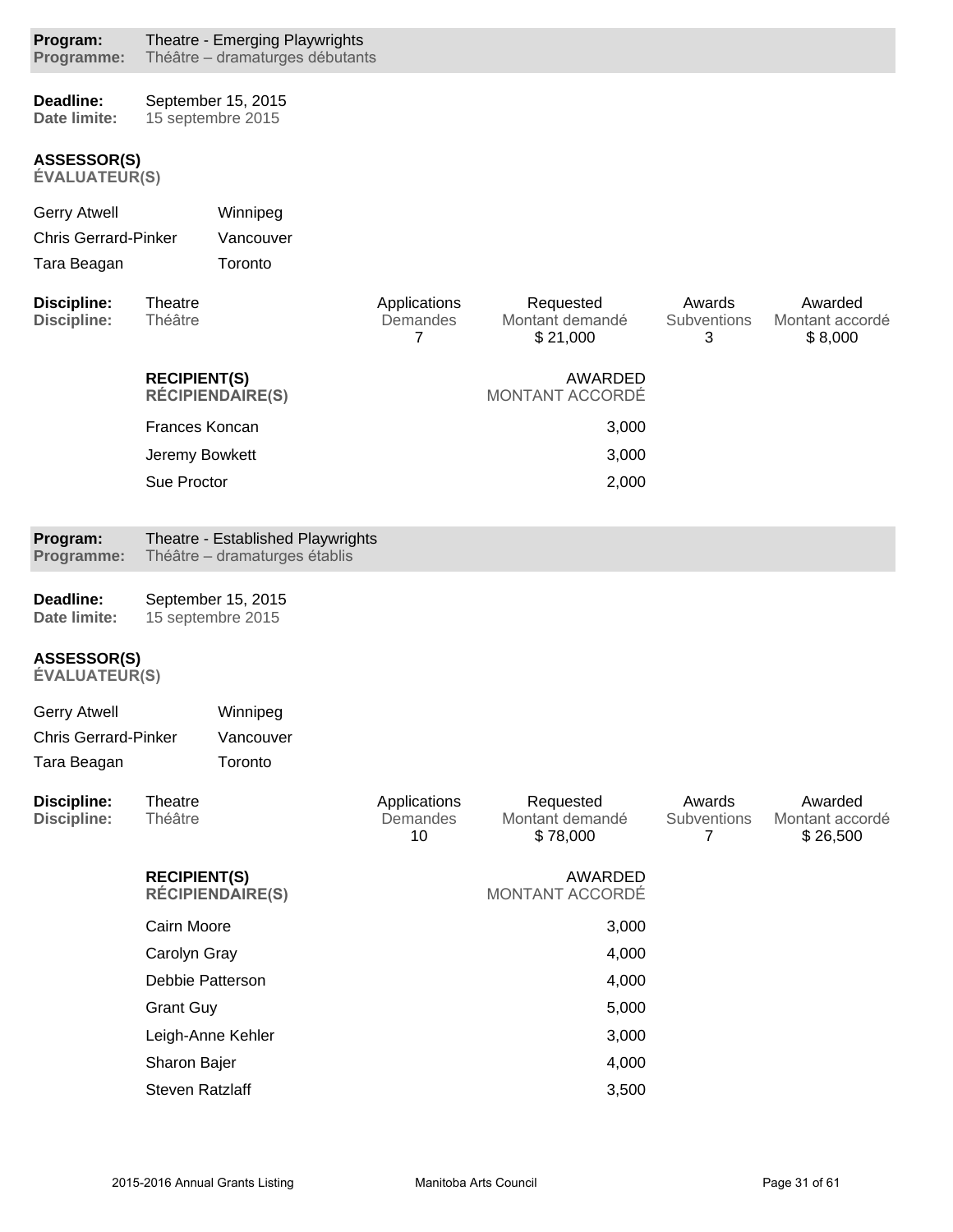| Program:<br>Programme:                     | Visual A<br>Visuel de type A       |                                         |                                |                                           |                             |                                         |
|--------------------------------------------|------------------------------------|-----------------------------------------|--------------------------------|-------------------------------------------|-----------------------------|-----------------------------------------|
| Deadline:<br>Date limite:                  |                                    | September 20, 2015<br>20 septembre 2015 |                                |                                           |                             |                                         |
| <b>ASSESSOR(S)</b><br><b>ÉVALUATEUR(S)</b> |                                    |                                         |                                |                                           |                             |                                         |
| Praba Pilar                                |                                    | Winnipeg                                |                                |                                           |                             |                                         |
| Neil Dyck                                  |                                    | Sanford                                 |                                |                                           |                             |                                         |
| Sarah Swan                                 |                                    | Winnipeg                                |                                |                                           |                             |                                         |
| Hagere Selam Zegeye-<br>Gebrehiwot         |                                    | Winnipeg                                |                                |                                           |                             |                                         |
| <b>Tracy Peters</b>                        |                                    | Winnipeg                                |                                |                                           |                             |                                         |
| <b>Discipline:</b><br><b>Discipline:</b>   | <b>Visual Arts</b><br>Arts visuels |                                         | Applications<br>Demandes<br>30 | Requested<br>Montant demandé<br>\$293,545 | Awards<br>Subventions<br>12 | Awarded<br>Montant accordé<br>\$114,975 |
|                                            | <b>RECIPIENT(S)</b>                | <b>RÉCIPIENDAIRE(S)</b>                 |                                | AWARDED<br>MONTANT ACCORDÉ                |                             |                                         |
|                                            | Andrea Roberts                     |                                         |                                | 10,000                                    |                             |                                         |
|                                            | Derek Brueckner                    |                                         |                                | 10,000                                    |                             |                                         |
|                                            | Dominique Rey                      |                                         |                                | 10,000                                    |                             |                                         |
|                                            | Douglas Smith                      |                                         |                                | 10,000                                    |                             |                                         |
|                                            | Erica Mendritzki                   |                                         |                                | 10,000                                    |                             |                                         |
|                                            |                                    | Finnigan + Wood Collective              |                                | 10,000                                    |                             |                                         |
|                                            | Karen Asher                        |                                         |                                | 10,000                                    |                             |                                         |
|                                            | Rob Kovitz                         |                                         |                                | 5,000                                     |                             |                                         |
|                                            | Shaun Morin                        |                                         |                                | 10,000                                    |                             |                                         |
|                                            | Shawna Dempsey                     |                                         |                                | 9,975                                     |                             |                                         |
|                                            | Sylvia Matas                       |                                         |                                | 10,000                                    |                             |                                         |
|                                            |                                    | <b>Timothy Schouten</b>                 |                                | 10,000                                    |                             |                                         |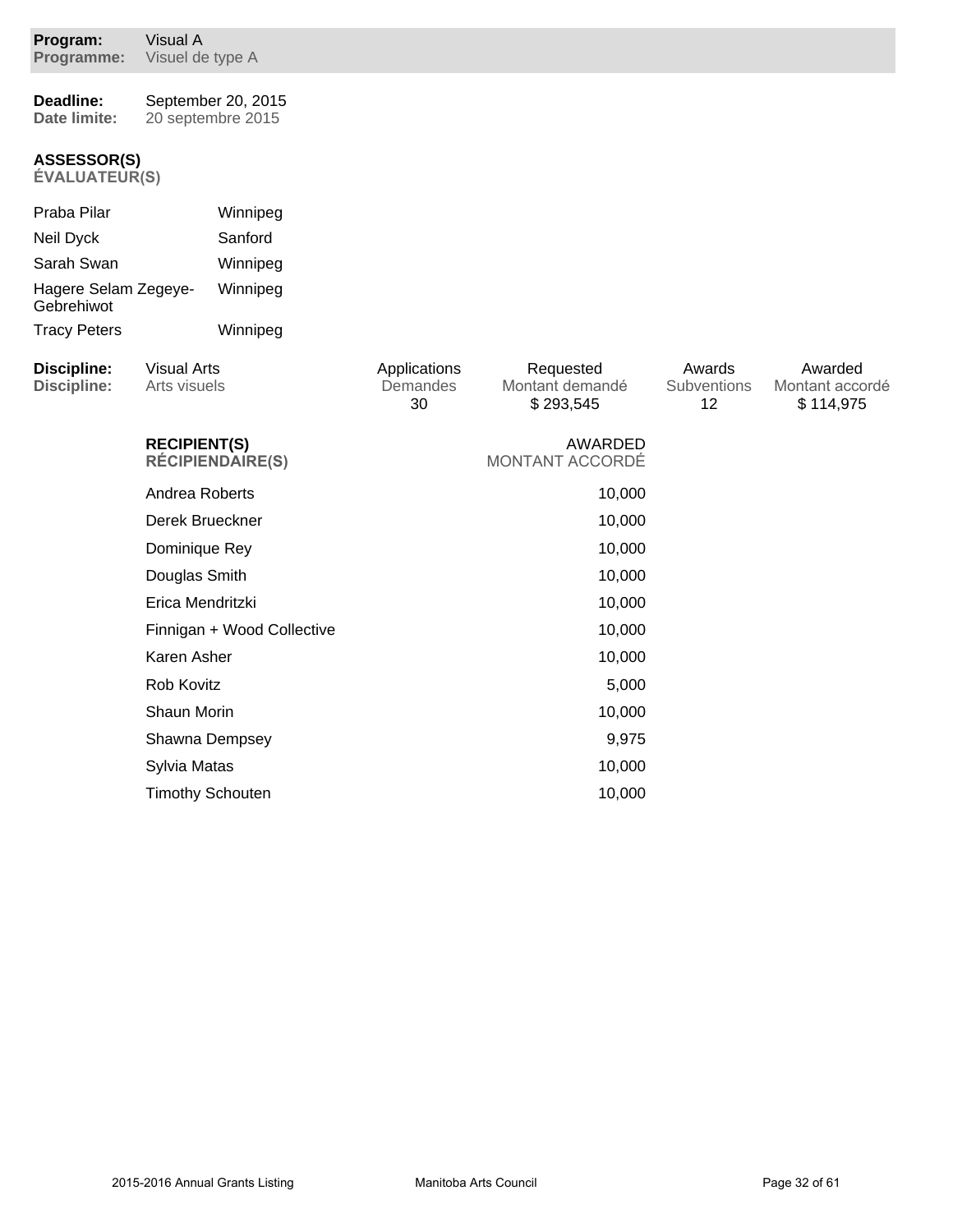| Program:<br>Programme:                     | Visual B<br>Visuel de type B       |                                         |                                |                                          |                            |                                        |
|--------------------------------------------|------------------------------------|-----------------------------------------|--------------------------------|------------------------------------------|----------------------------|----------------------------------------|
| Deadline:<br>Date limite:                  |                                    | September 20, 2015<br>20 septembre 2015 |                                |                                          |                            |                                        |
| <b>ASSESSOR(S)</b><br><b>ÉVALUATEUR(S)</b> |                                    |                                         |                                |                                          |                            |                                        |
| Praba Pilar                                |                                    | Winnipeg                                |                                |                                          |                            |                                        |
| Neil Dyck                                  |                                    | Sanford                                 |                                |                                          |                            |                                        |
| Sarah Swan                                 |                                    | Winnipeg                                |                                |                                          |                            |                                        |
| Hagere Selam Zegeye-<br>Gebrehiwot         |                                    | Winnipeg                                |                                |                                          |                            |                                        |
| <b>Tracy Peters</b>                        |                                    | Winnipeg                                |                                |                                          |                            |                                        |
| <b>Discipline:</b><br><b>Discipline:</b>   | <b>Visual Arts</b><br>Arts visuels |                                         | Applications<br>Demandes<br>13 | Requested<br>Montant demandé<br>\$47,800 | Awards<br>Subventions<br>5 | Awarded<br>Montant accordé<br>\$18,000 |
|                                            | <b>RECIPIENT(S)</b>                | <b>RÉCIPIENDAIRE(S)</b>                 |                                | <b>AWARDED</b><br>MONTANT ACCORDÉ        |                            |                                        |
|                                            | Alexis Kinloch                     |                                         |                                | 2,000                                    |                            |                                        |
|                                            | Irene Bindi                        |                                         |                                | 4,000                                    |                            |                                        |
|                                            | Kelsey Braun                       |                                         |                                | 4,000                                    |                            |                                        |
|                                            | Kyle Janzen                        |                                         |                                | 4,000                                    |                            |                                        |
|                                            | Monica Martinez                    |                                         |                                | 4,000                                    |                            |                                        |
| Program:<br>Programme:                     | Visual C<br>Visuel de type C       |                                         |                                |                                          |                            |                                        |
| Deadline:<br>Date limite:                  |                                    | September 20, 2015<br>20 septembre 2015 |                                |                                          |                            |                                        |
| <b>ASSESSOR(S)</b><br><b>ÉVALUATEUR(S)</b> |                                    |                                         |                                |                                          |                            |                                        |
| Praba Pilar                                |                                    | Winnipeg                                |                                |                                          |                            |                                        |
| Neil Dyck                                  |                                    | Sanford                                 |                                |                                          |                            |                                        |
| Sarah Swan                                 |                                    | Winnipeg                                |                                |                                          |                            |                                        |
| Hagere Selam Zegeye-<br>Gebrehiwot         |                                    | Winnipeg                                |                                |                                          |                            |                                        |
| <b>Tracy Peters</b>                        |                                    | Winnipeg                                |                                |                                          |                            |                                        |
| <b>Discipline:</b><br><b>Discipline:</b>   | <b>Visual Arts</b><br>Arts visuels |                                         | Applications<br>Demandes<br>13 | Requested<br>Montant demandé<br>\$26,053 | Awards<br>Subventions<br>7 | Awarded<br>Montant accordé<br>\$12,000 |
|                                            | <b>RECIPIENT(S)</b>                | <b>RÉCIPIENDAIRE(S)</b>                 |                                | AWARDED<br>MONTANT ACCORDÉ               |                            |                                        |
|                                            | <b>Arthur Oscar</b>                |                                         |                                | 1,000                                    |                            |                                        |
|                                            | <b>Charles Venzon</b>              |                                         |                                | 2,000                                    |                            |                                        |
|                                            |                                    |                                         |                                |                                          |                            |                                        |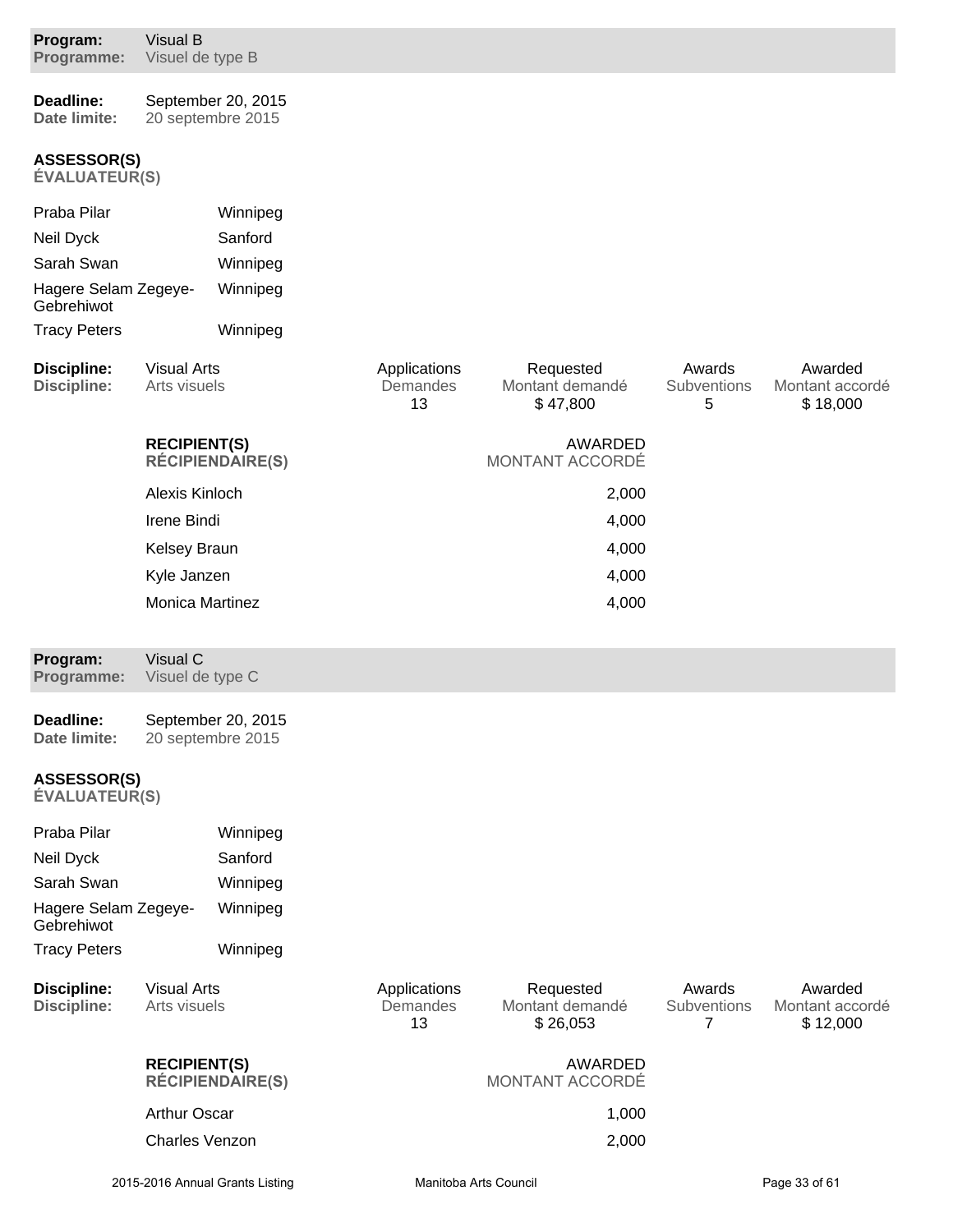| Jesse Krause    | 2,000 |
|-----------------|-------|
| Kevin Bertram   | 2,000 |
| Lois Pedersen   | 1,000 |
| Megan Krause    | 2,000 |
| Michelle Wilson | 2,000 |

| Program:<br>Programme:                                                           | <b>Writers A</b><br>Écrivains de type A        |                                |                                           |                            |                                        |
|----------------------------------------------------------------------------------|------------------------------------------------|--------------------------------|-------------------------------------------|----------------------------|----------------------------------------|
| Deadline:<br>Date limite:                                                        | May 20, 2015<br>20 mai 2015                    |                                |                                           |                            |                                        |
| <b>ASSESSOR(S)</b><br><b>ÉVALUATEUR(S)</b>                                       |                                                |                                |                                           |                            |                                        |
| <b>Brenda Hasiuk</b><br><b>Charlene Diehl</b><br>Laurelyn Whitt<br>Sarah Klassen | Winnipeg<br>Winnipeg<br>Minnedosa<br>Winnipeg  |                                |                                           |                            |                                        |
| <b>Discipline:</b><br><b>Discipline:</b>                                         | Writing & Publishing<br>Lettres et édition     | Applications<br>Demandes<br>11 | Requested<br>Montant demandé<br>\$110,000 | Awards<br>Subventions<br>6 | Awarded<br>Montant accordé<br>\$60,000 |
|                                                                                  | <b>RECIPIENT(S)</b><br><b>RÉCIPIENDAIRE(S)</b> |                                | <b>AWARDED</b><br>MONTANT ACCORDÉ         |                            |                                        |
|                                                                                  | <b>Bill Redekop</b>                            |                                | 10,000                                    |                            |                                        |
|                                                                                  | Dora Dueck                                     |                                | 10,000                                    |                            |                                        |
|                                                                                  | Douglas Whiteway                               |                                | 10,000                                    |                            |                                        |
|                                                                                  | <b>Martha Brooks</b>                           |                                | 10,000                                    |                            |                                        |
|                                                                                  | Méira Cook                                     |                                | 10,000                                    |                            |                                        |
|                                                                                  | Patricia Bovey                                 |                                | 10,000                                    |                            |                                        |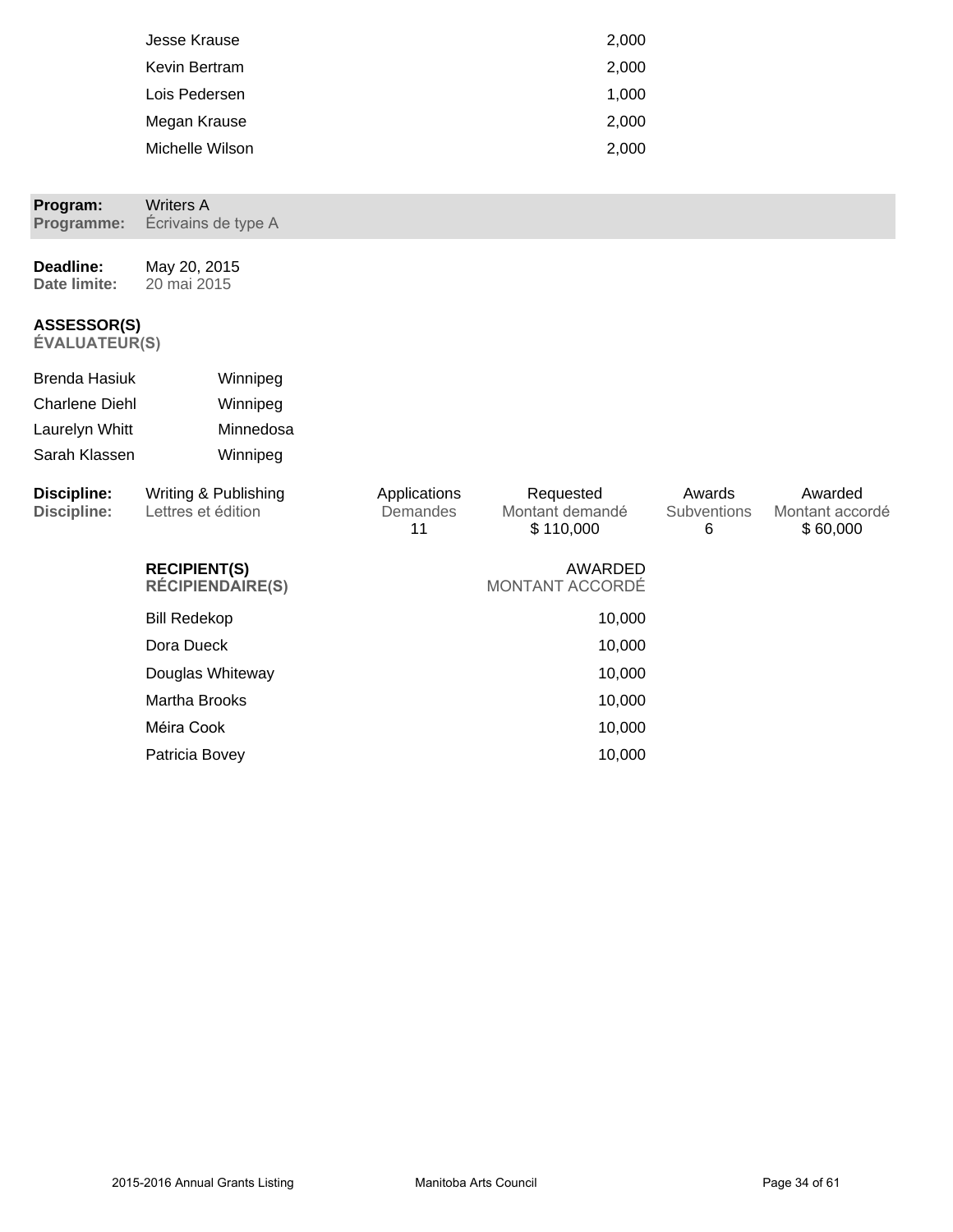| Program:<br>Programme:                     | <b>Writers B</b><br>Écrivains de type B        |                                            |                                          |                            |                                        |
|--------------------------------------------|------------------------------------------------|--------------------------------------------|------------------------------------------|----------------------------|----------------------------------------|
| <b>Deadline:</b><br>Date limite:           | May 20, 2015<br>20 mai 2015                    |                                            |                                          |                            |                                        |
| <b>ASSESSOR(S)</b><br><b>ÉVALUATEUR(S)</b> |                                                |                                            |                                          |                            |                                        |
| <b>Brenda Hasiuk</b>                       | Winnipeg                                       |                                            |                                          |                            |                                        |
| <b>Charlene Diehl</b>                      | Winnipeg                                       |                                            |                                          |                            |                                        |
| Laurelyn Whitt                             | Minnedosa                                      |                                            |                                          |                            |                                        |
| Sarah Klassen                              | Winnipeg                                       |                                            |                                          |                            |                                        |
| <b>Discipline:</b><br>Discipline:          | Writing & Publishing<br>Lettres et édition     | Applications<br>Demandes<br>$\overline{7}$ | Requested<br>Montant demandé<br>\$35,000 | Awards<br>Subventions<br>3 | Awarded<br>Montant accordé<br>\$15,000 |
|                                            | <b>RECIPIENT(S)</b><br><b>RÉCIPIENDAIRE(S)</b> |                                            | AWARDED<br>MONTANT ACCORDÉ               |                            |                                        |
|                                            | Basma Kavanagh                                 |                                            | 5,000                                    |                            |                                        |
|                                            | <b>Brenda Sciberras</b>                        |                                            | 5,000                                    |                            |                                        |
|                                            | Keith Cadieux                                  |                                            | 5,000                                    |                            |                                        |
| Program:<br>Programme:                     | <b>Writers C</b><br>Écrivains de type C        |                                            |                                          |                            |                                        |
| Deadline:<br>Date limite:                  | May 20, 2015<br>20 mai 2015                    |                                            |                                          |                            |                                        |
| <b>ASSESSOR(S)</b><br><b>ÉVALUATEUR(S)</b> |                                                |                                            |                                          |                            |                                        |
| Brenda Hasiuk                              | Winnipeg                                       |                                            |                                          |                            |                                        |
| <b>Charlene Diehl</b>                      | Winnipeg                                       |                                            |                                          |                            |                                        |
| Laurelyn Whitt                             | Minnedosa                                      |                                            |                                          |                            |                                        |
| Sarah Klassen                              | Winnipeg                                       |                                            |                                          |                            |                                        |
| Discipline:<br>Discipline:                 | Writing & Publishing<br>Lettres et édition     | Applications<br>Demandes<br>3              | Requested<br>Montant demandé<br>\$6,000  | Awards<br>Subventions<br>0 |                                        |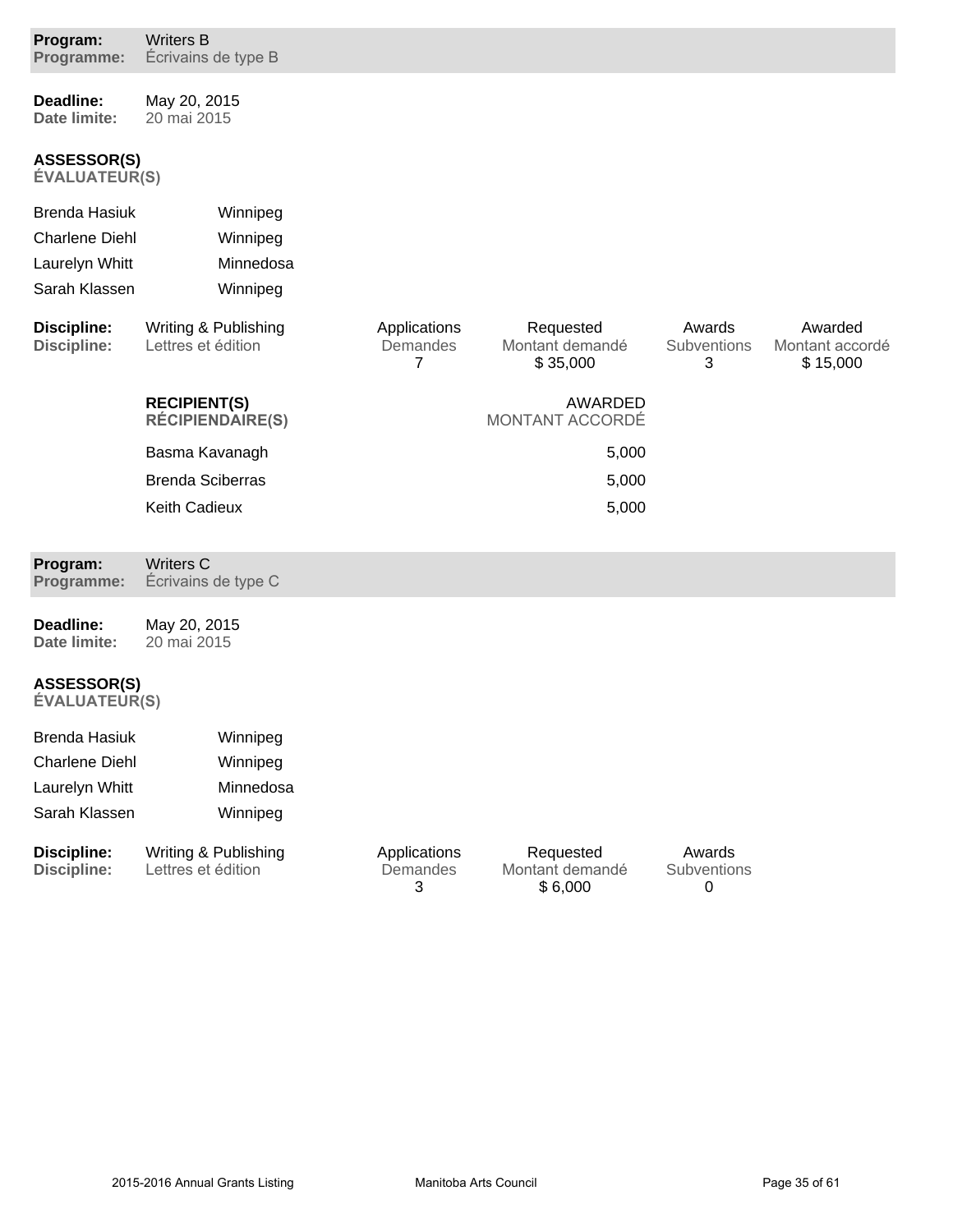## **Residencies**

**Residencies**

#### **ASSESSOR(S)**

 $ÉVALUATEUR(S)$ 

| Gilles Hébert  | Winnipeg |
|----------------|----------|
| Liv Valmestad  | Winnipeg |
| Kristin Nelson | Winnipeg |

| Discipline:<br>Discipline: | Visual Arts<br>Arts visuels                    | Applications<br>Demandes<br>5 | Requested<br>Montant demandé<br>\$62,000 | Awards<br>Subventions | Awarded<br>Montant accordé<br>\$12.500 |
|----------------------------|------------------------------------------------|-------------------------------|------------------------------------------|-----------------------|----------------------------------------|
|                            | <b>RECIPIENT(S)</b><br><b>RÉCIPIENDAIRE(S)</b> |                               | AWARDED<br>MONTANT ACCORDÉ               |                       |                                        |
|                            | Kevin deForest                                 |                               | 12.500                                   |                       |                                        |
|                            |                                                |                               |                                          |                       |                                        |

#### **Brooklyn Residency Expenses**

Dépenses Résidence Brooklyn

| Program:                                   | Deep Bay Artists' Residency            |  |
|--------------------------------------------|----------------------------------------|--|
| Programme:                                 | Résidence pour les Artistes à Deep Bay |  |
| Deadline:                                  | November 15, 2014                      |  |
| Date limite:                               | 15 novembre 2014                       |  |
| <b>ASSESSOR(S)</b><br><b>ÉVALUATEUR(S)</b> |                                        |  |

| Debbie Patterson        | Winnipeg |
|-------------------------|----------|
| <b>Shirley Grierson</b> | Winnipeg |
| <b>Charlene Diehl</b>   | Winnipeg |
| Derek Brueckner         | Winnipeg |

| Discipline: | Dance | Applications | Requested       | Awards             |
|-------------|-------|--------------|-----------------|--------------------|
| Discipline: | Danse | Demandes     | Montant demandé | <b>Subventions</b> |
|             |       |              | \$700           |                    |

**\$ 8,627**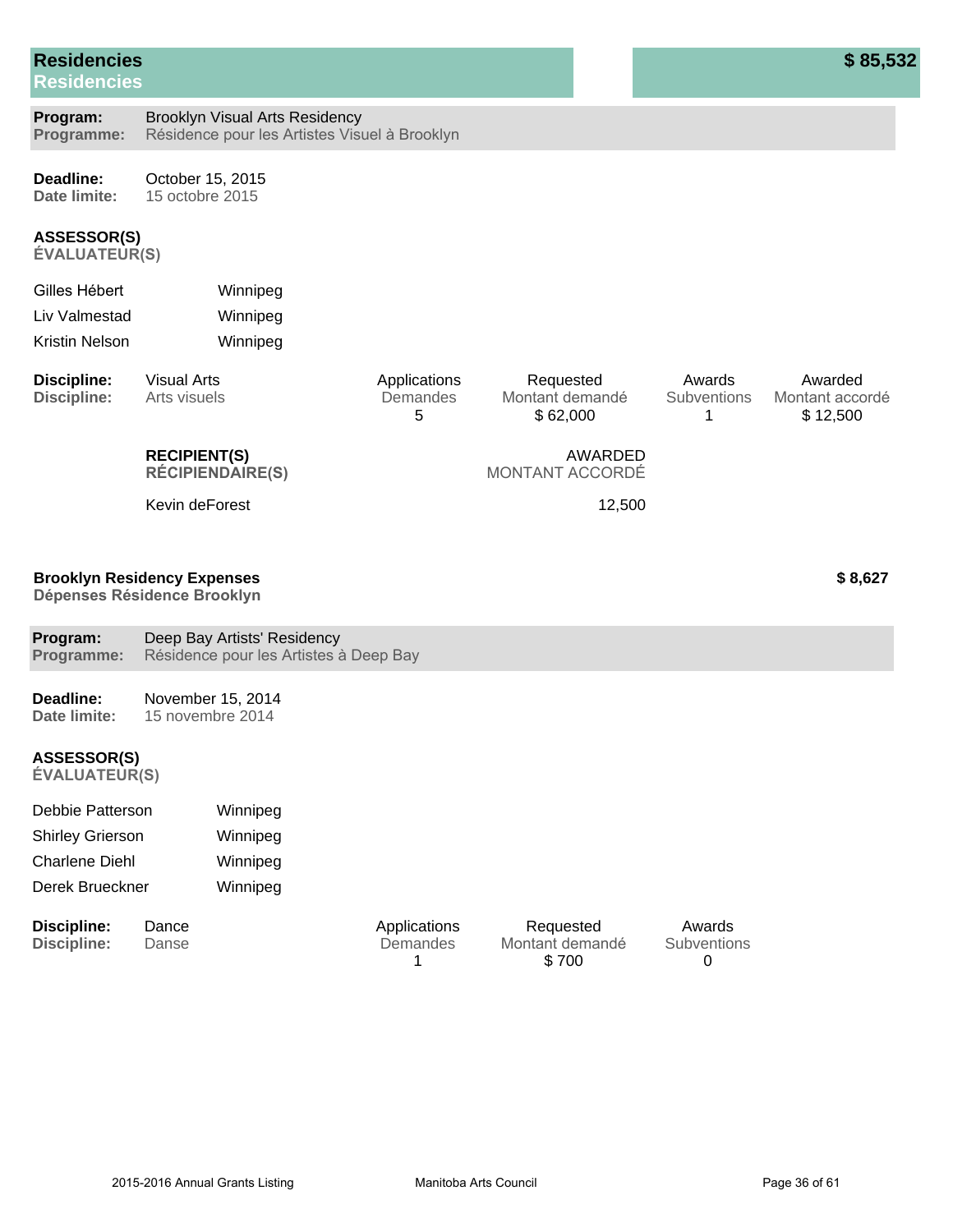| <b>Discipline:</b><br><b>Discipline:</b> | Music<br>Musique                               | Applications<br>Demandes<br>3  | Requested<br>Montant demandé<br>\$1,850 | Awards<br>Subventions<br>1 | Awarded<br>Montant accordé<br>\$450   |
|------------------------------------------|------------------------------------------------|--------------------------------|-----------------------------------------|----------------------------|---------------------------------------|
|                                          | <b>RECIPIENT(S)</b><br><b>RÉCIPIENDAIRE(S)</b> |                                | AWARDED<br>MONTANT ACCORDÉ              |                            |                                       |
|                                          | Daniel Koulack                                 |                                | 450                                     |                            |                                       |
| <b>Discipline:</b><br><b>Discipline:</b> | Theatre<br>Théâtre                             | Applications<br>Demandes<br>1  | Requested<br>Montant demandé<br>\$700   | Awards<br>Subventions<br>0 |                                       |
| <b>Discipline:</b><br><b>Discipline:</b> | <b>Visual Arts</b><br>Arts visuels             | Applications<br>Demandes<br>10 | Requested<br>Montant demandé<br>\$7,400 | Awards<br>Subventions<br>5 | Awarded<br>Montant accordé<br>\$3,000 |
|                                          | <b>RECIPIENT(S)</b><br><b>RÉCIPIENDAIRE(S)</b> |                                | <b>AWARDED</b><br>MONTANT ACCORDÉ       |                            |                                       |
|                                          | Diana Thorneycroft                             |                                | 700                                     |                            |                                       |
|                                          | <b>Kelsey Braun</b>                            |                                | 700                                     |                            |                                       |
|                                          | Maggie Ross                                    |                                | 450                                     |                            |                                       |
|                                          | <b>Patrick Dunford</b>                         |                                | 450                                     |                            |                                       |
|                                          | <b>Tracy Peters</b>                            |                                | 700                                     |                            |                                       |
| <b>Discipline:</b><br><b>Discipline:</b> | Film/Video<br>Film et vidéo                    | Applications<br>Demandes<br>2  | Requested<br>Montant demandé<br>\$1,400 | Awards<br>Subventions<br>2 | Awarded<br>Montant accordé<br>\$1,400 |
|                                          | <b>RECIPIENT(S)</b><br><b>RÉCIPIENDAIRE(S)</b> |                                | <b>AWARDED</b><br>MONTANT ACCORDÉ       |                            |                                       |
|                                          | <b>Alison Davis</b>                            |                                | 700                                     |                            |                                       |
|                                          | <b>Curtis Wiebe</b>                            |                                | 700                                     |                            |                                       |
| <b>Discipline:</b><br><b>Discipline:</b> | Writing & Publishing<br>Lettres et édition     | Applications<br>Demandes<br>2  | Requested<br>Montant demandé<br>\$1,400 | Awards<br>Subventions<br>2 | Awarded<br>Montant accordé<br>\$1,400 |
|                                          | <b>RECIPIENT(S)</b><br><b>RÉCIPIENDAIRE(S)</b> |                                | AWARDED<br>MONTANT ACCORDÉ              |                            |                                       |
|                                          | Angeline Schellenberg                          |                                | 700                                     |                            |                                       |
|                                          | Ariel Gordon                                   |                                | 700                                     |                            |                                       |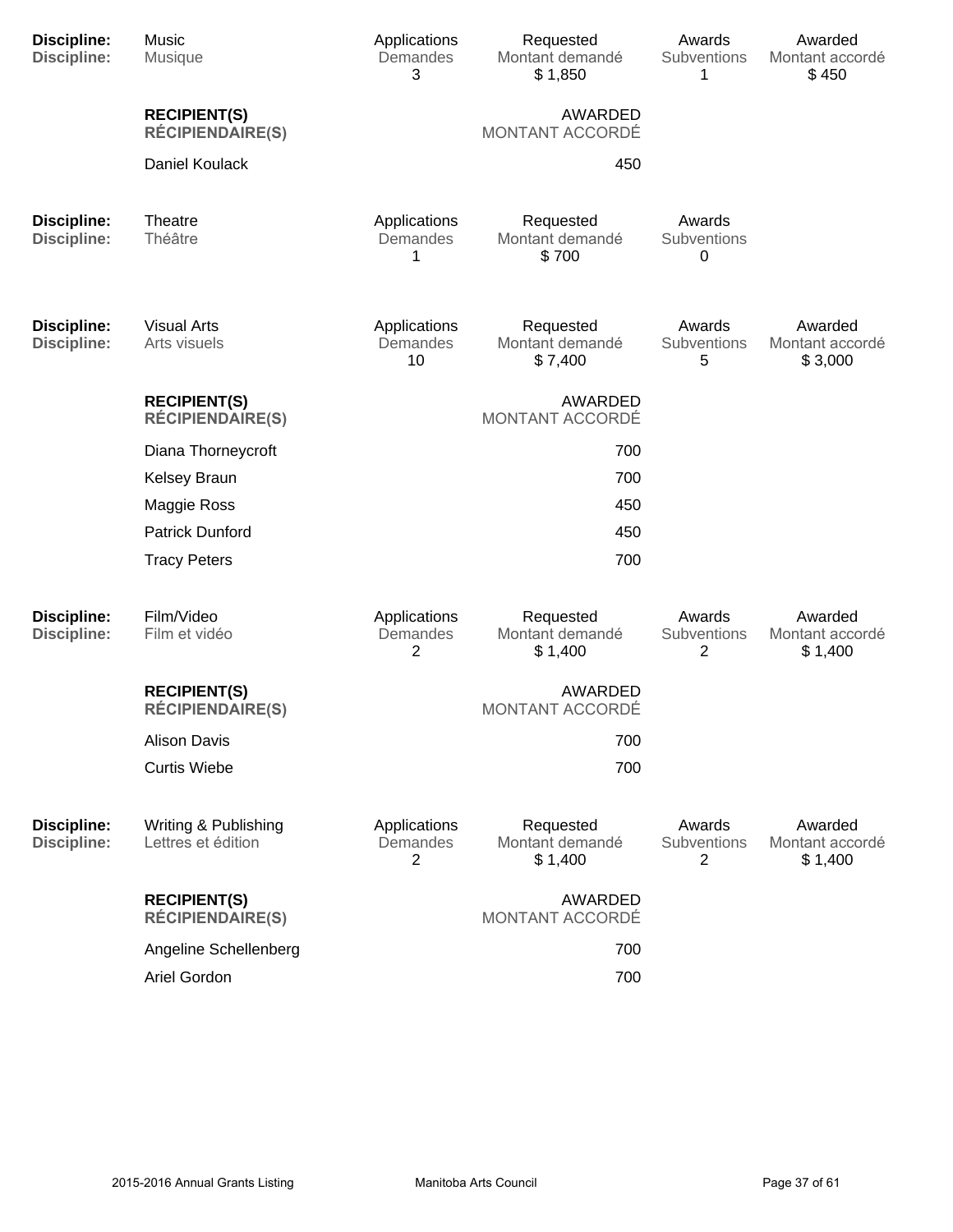| Discipline:<br><b>Discipline:</b>          | Interdisciplinary<br>Interdisciplinaire                                        | Applications<br>Demandes<br>1 | Requested<br>Montant demandé<br>\$700   | Awards<br>Subventions<br>1 | Awarded<br>Montant accordé<br>\$450   |
|--------------------------------------------|--------------------------------------------------------------------------------|-------------------------------|-----------------------------------------|----------------------------|---------------------------------------|
|                                            | <b>RECIPIENT(S)</b><br><b>RÉCIPIENDAIRE(S)</b>                                 |                               | AWARDED<br>MONTANT ACCORDÉ              |                            |                                       |
|                                            | Janelle Hacault                                                                |                               | 450                                     |                            |                                       |
|                                            | <b>Deep Bay Residency Expenses</b><br>Dépenses Résidence Deep Bay              |                               |                                         |                            | \$3,758                               |
| Program:<br>Programme:                     | <b>Churchill Artists' Residency</b><br>Résidence pour les Artistes à Churchill |                               |                                         |                            |                                       |
| Deadline:<br>Date limite:                  | October 15, 2015<br>15 octobre 2015                                            |                               |                                         |                            |                                       |
| <b>ASSESSOR(S)</b><br><b>ÉVALUATEUR(S)</b> |                                                                                |                               |                                         |                            |                                       |
| Ming Hon                                   | Winnipeg                                                                       |                               |                                         |                            |                                       |
| <b>Catherine Hunter</b>                    | Winnipeg                                                                       |                               |                                         |                            |                                       |
| <b>Heidi Ouellette</b>                     | Winnipeg                                                                       |                               |                                         |                            |                                       |
| <b>Michael Dudeck</b>                      | Winnipeg                                                                       |                               |                                         |                            |                                       |
|                                            |                                                                                |                               |                                         |                            |                                       |
| <b>Discipline:</b><br><b>Discipline:</b>   | Dance<br>Danse                                                                 | Applications<br>Demandes<br>1 | Requested<br>Montant demandé<br>\$2,000 | Awards<br>Subventions<br>0 |                                       |
| <b>Discipline:</b>                         | Music<br><b>Musique</b>                                                        | Applications                  | Requested<br>Montant demandé            | Awards<br>Subventions      | Awarded                               |
| <b>Discipline:</b>                         |                                                                                | Demandes<br>$\overline{2}$    | \$3,831                                 | 1                          | Montant accordé<br>\$2,000            |
|                                            | <b>RECIPIENT(S)</b><br><b>RÉCIPIENDAIRE(S)</b>                                 |                               | AWARDED<br>MONTANT ACCORDÉ              |                            |                                       |
|                                            | Leanne Zacharias                                                               |                               | 2,000                                   |                            |                                       |
| <b>Discipline:</b><br><b>Discipline:</b>   | <b>Visual Arts</b><br>Arts visuels                                             | Applications<br>Demandes<br>3 | Requested<br>Montant demandé<br>\$6,000 | Awards<br>Subventions<br>1 | Awarded<br>Montant accordé<br>\$2,000 |
|                                            | <b>RECIPIENT(S)</b><br><b>RÉCIPIENDAIRE(S)</b>                                 |                               | AWARDED<br>MONTANT ACCORDÉ              |                            |                                       |
|                                            | Megan Krause                                                                   |                               | 2,000                                   |                            |                                       |
|                                            |                                                                                |                               |                                         |                            |                                       |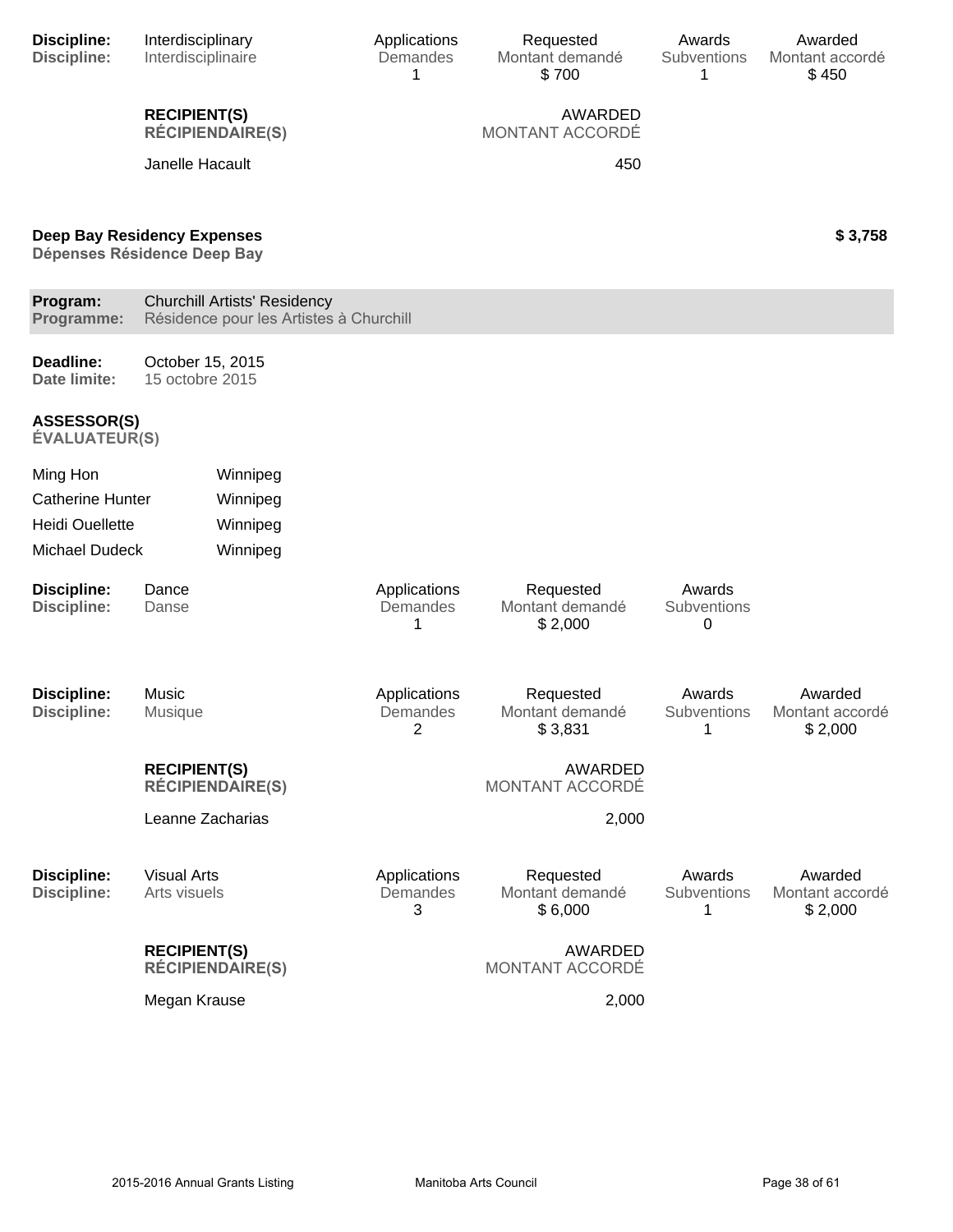| <b>Discipline:</b><br><b>Discipline:</b>        | Film/Video<br>Film et vidéo                                                                                     | Applications<br>Demandes<br>1 | Requested<br>Montant demandé<br>\$2,000 | Awards<br>Subventions<br>1 | Awarded<br>Montant accordé<br>\$2,000 |
|-------------------------------------------------|-----------------------------------------------------------------------------------------------------------------|-------------------------------|-----------------------------------------|----------------------------|---------------------------------------|
|                                                 | <b>RECIPIENT(S)</b><br><b>RÉCIPIENDAIRE(S)</b>                                                                  |                               | AWARDED<br>MONTANT ACCORDÉ              |                            |                                       |
|                                                 | <b>Kevin Nikkel</b>                                                                                             |                               | 2,000                                   |                            |                                       |
| <b>Discipline:</b><br><b>Discipline:</b>        | Writing & Publishing<br>Lettres et édition                                                                      | Applications<br>Demandes<br>1 | Requested<br>Montant demandé<br>\$2,000 | Awards<br>Subventions<br>1 | Awarded<br>Montant accordé<br>\$2,000 |
|                                                 | <b>RECIPIENT(S)</b><br><b>RÉCIPIENDAIRE(S)</b>                                                                  |                               | AWARDED<br>MONTANT ACCORDÉ              |                            |                                       |
|                                                 | Laurelyn Whitt                                                                                                  |                               | 2,000                                   |                            |                                       |
| <b>Discipline:</b><br><b>Discipline:</b>        | Interdisciplinary<br>Interdisciplinaire                                                                         | Applications<br>Demandes<br>2 | Requested<br>Montant demandé<br>\$4,000 | Awards<br>Subventions<br>0 |                                       |
|                                                 | <b>Churchill Residency Expenses</b><br><b>Dépenses Résidence Churchill</b>                                      |                               |                                         |                            | \$5,805                               |
| Program:<br>Programme:                          | Manitoba/New Brunswick/Quebec Creative Residency<br>Résidence de création Manitoba / Nouveau-Brunswick / Québec |                               |                                         |                            |                                       |
| Deadline:<br>Date limite:                       | October 15, 2015<br>15 octobre 2015                                                                             |                               |                                         |                            |                                       |
| <b>ASSESSOR(S)</b><br><b>ÉVALUATEUR(S)</b>      |                                                                                                                 |                               |                                         |                            |                                       |
| <b>Michael Dudeck</b><br><b>Heidi Ouellette</b> | Winnipeg<br>Winnipeg                                                                                            |                               |                                         |                            |                                       |
| <b>Discipline:</b><br><b>Discipline:</b>        | <b>Visual Arts</b><br>Arts visuels                                                                              | Applications<br>Demandes<br>1 | Requested<br>Montant demandé            | Awards<br>Subventions<br>1 | Awarded<br>Montant accordé<br>\$8,500 |
|                                                 |                                                                                                                 |                               | \$8,500                                 |                            |                                       |
|                                                 | <b>RECIPIENT(S)</b><br><b>RÉCIPIENDAIRE(S)</b>                                                                  |                               | AWARDED<br>MONTANT ACCORDÉ              |                            |                                       |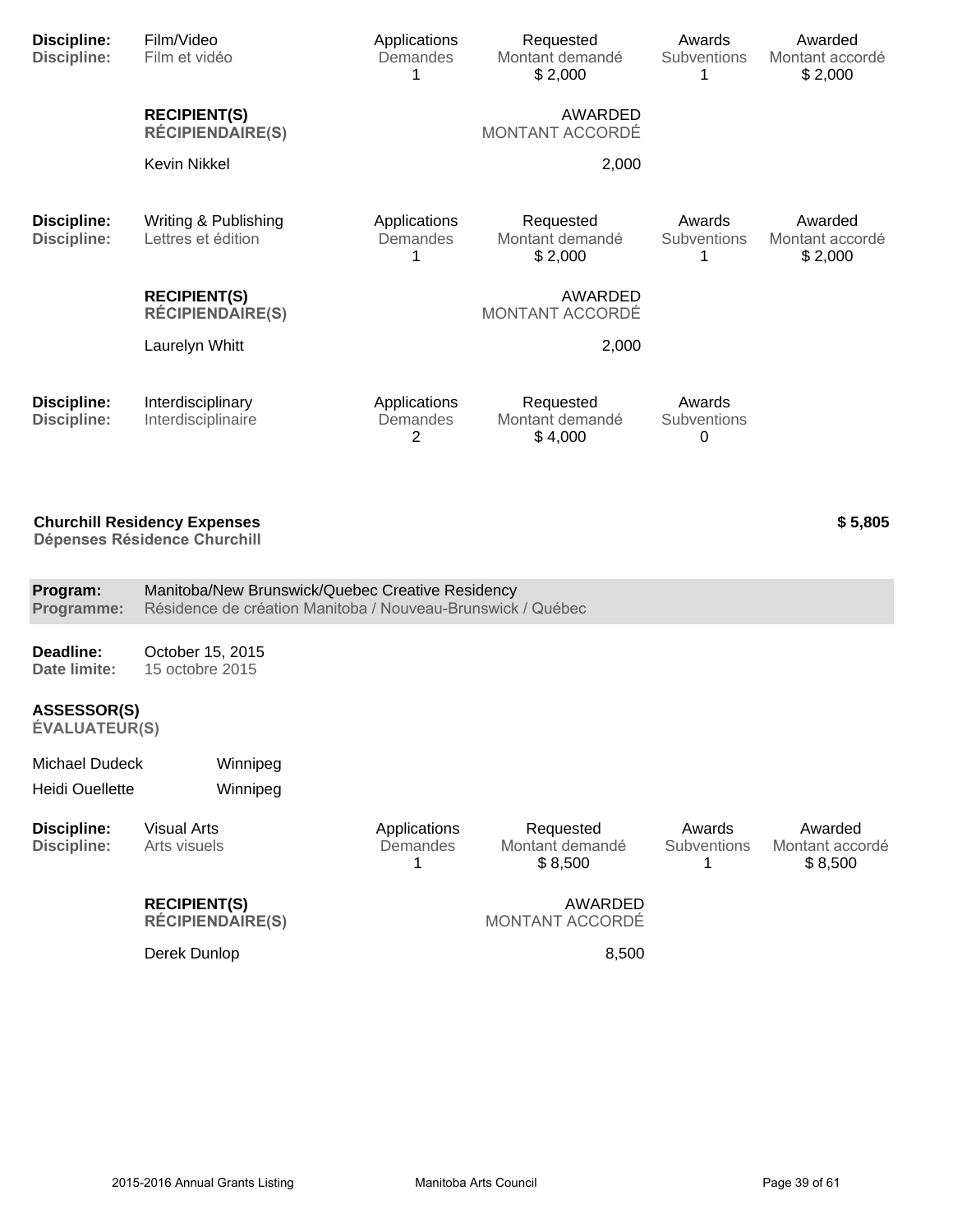| Program:<br>Programme:                     | <b>Iceland Performing Arts Residency</b><br>Résidence pour les arts du spectacle en Islande   |                               |                                          |                                   |                                        |
|--------------------------------------------|-----------------------------------------------------------------------------------------------|-------------------------------|------------------------------------------|-----------------------------------|----------------------------------------|
| Deadline:<br>Date limite:                  | October 15, 2015<br>15 octobre 2015                                                           |                               |                                          |                                   |                                        |
| <b>ASSESSOR(S)</b><br><b>ÉVALUATEUR(S)</b> |                                                                                               |                               |                                          |                                   |                                        |
| <b>Heidi Ouellette</b>                     | Winnipeg                                                                                      |                               |                                          |                                   |                                        |
| Ming Hon                                   | Winnipeg                                                                                      |                               |                                          |                                   |                                        |
| <b>Discipline:</b><br><b>Discipline:</b>   | Dance<br>Danse                                                                                | Applications<br>Demandes<br>3 | Requested<br>Montant demandé<br>\$15,000 | Awards<br><b>Subventions</b><br>1 | Awarded<br>Montant accordé<br>\$5,000  |
|                                            | <b>RECIPIENT(S)</b><br><b>RÉCIPIENDAIRE(S)</b>                                                |                               | AWARDED<br><b>MONTANT ACCORDÉ</b>        |                                   |                                        |
|                                            | Alexandra Elliott                                                                             |                               | 5,000                                    |                                   |                                        |
| <b>Discipline:</b><br><b>Discipline:</b>   | Music<br>Musique                                                                              | Applications<br>Demandes<br>3 | Requested<br>Montant demandé<br>\$14,250 | Awards<br>Subventions<br>1        | Awarded<br>Montant accordé<br>\$5,000  |
|                                            | <b>RECIPIENT(S)</b><br><b>RÉCIPIENDAIRE(S)</b>                                                |                               | AWARDED<br>MONTANT ACCORDÉ               |                                   |                                        |
|                                            | Leanne Zacharias                                                                              |                               | 5,000                                    |                                   |                                        |
|                                            | <b>Iceland Residency Expenses</b><br>Dépenses Résidence pour les arts du spectacle en Islande |                               |                                          |                                   | 2761                                   |
| Program:<br>Programme:                     | <b>Basse-Normandie Creative Residency</b><br>Residence de creation en Basse-Normandie         |                               |                                          |                                   |                                        |
| Deadline:<br>Date limite:                  | October 15, 2015<br>15 octobre 2015                                                           |                               |                                          |                                   |                                        |
| <b>ASSESSOR(S)</b><br><b>ÉVALUATEUR(S)</b> |                                                                                               |                               |                                          |                                   |                                        |
| Gilles Hébert                              | Winnipeg                                                                                      |                               |                                          |                                   |                                        |
| <b>Kristin Nelson</b>                      | Winnipeg                                                                                      |                               |                                          |                                   |                                        |
| Liv Valmestad                              |                                                                                               |                               |                                          |                                   |                                        |
|                                            | Winnipeg                                                                                      |                               |                                          |                                   |                                        |
| <b>Discipline:</b><br><b>Discipline:</b>   | <b>Visual Arts</b><br>Arts visuels                                                            | Applications<br>Demandes<br>5 | Requested<br>Montant demandé<br>\$47,206 | Awards<br>Subventions<br>1        | Awarded<br>Montant accordé<br>\$10,000 |
|                                            | <b>RECIPIENT(S)</b><br><b>RÉCIPIENDAIRE(S)</b>                                                |                               | AWARDED<br>MONTANT ACCORDÉ               |                                   |                                        |
|                                            | Craig Love                                                                                    |                               | 10,000                                   |                                   |                                        |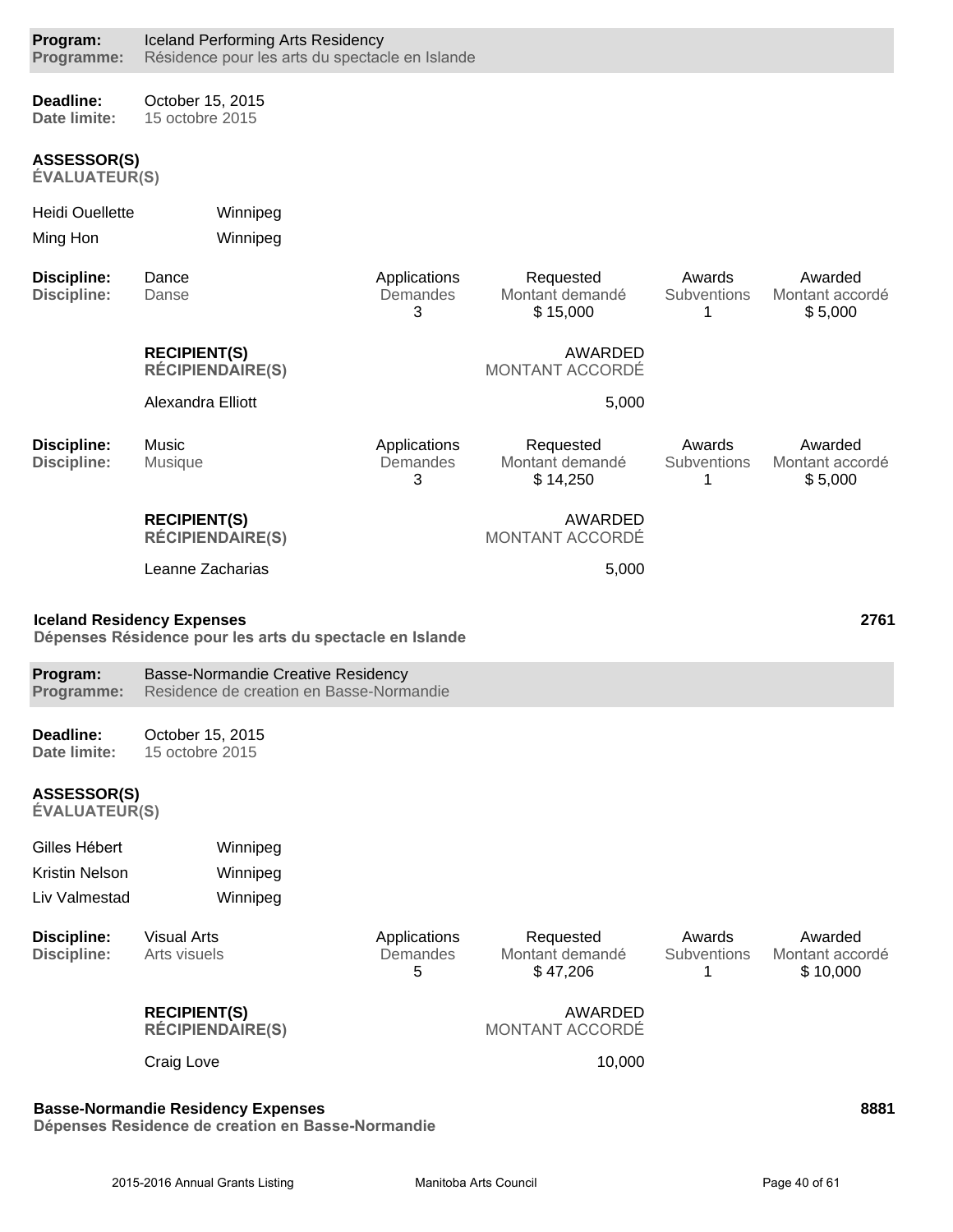#### **Program:** Touring Grants (Individuals/Ensembles)

**Programme:** Subventions pour tournées (individus et ensembles)

**Deadline: Date limite:** October 1, 2015 1 octobre 2015

#### **ASSESSOR(S)**

 $ÉVALUATEUR(S)$ 

Madeline Hildebrand Winnipeg

| <b>Discipline:</b><br>Discipline: | Music<br>Musique                               | Applications<br><b>Demandes</b><br>3 | Requested<br>Montant demandé<br>\$28,700 | Awards<br><b>Subventions</b><br>3 | Awarded<br>Montant accordé<br>\$20,000 |
|-----------------------------------|------------------------------------------------|--------------------------------------|------------------------------------------|-----------------------------------|----------------------------------------|
|                                   | <b>RECIPIENT(S)</b><br><b>RÉCIPIENDAIRE(S)</b> |                                      | AWARDED<br>MONTANT ACCORDÉ               |                                   |                                        |
|                                   | Fubuki Daiko                                   |                                      | 1,000                                    |                                   |                                        |
|                                   | Home Routes/Chemin Chez Nous                   |                                      | 9,500                                    |                                   |                                        |
|                                   | Prairie Debut Inc.                             |                                      | 9,500                                    |                                   |                                        |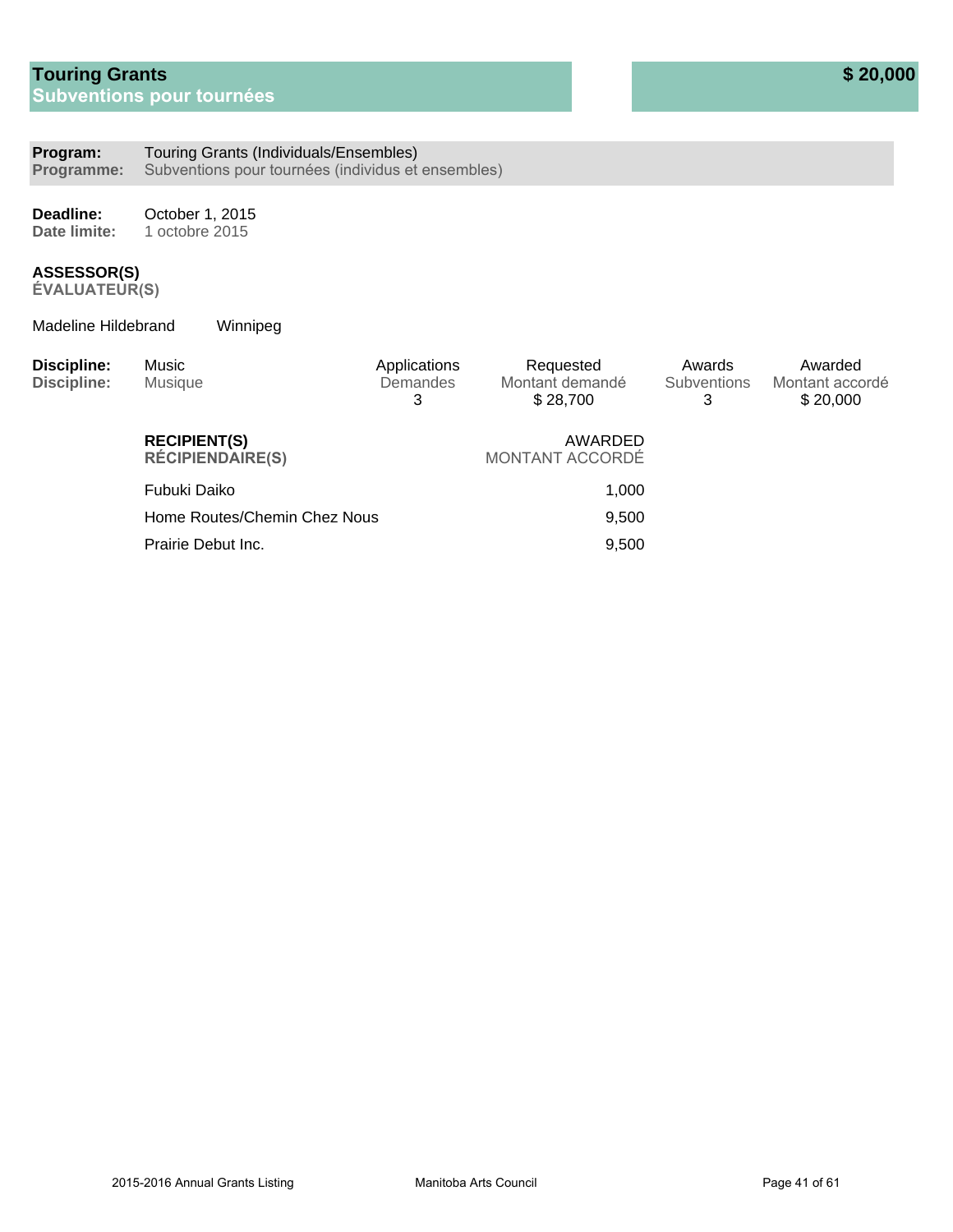### **Arts Development** Développement artistique

**\$403,368**

| <b>Artists in the Schools</b> |
|-------------------------------|
| Artistes à l'école            |

| <b>Border Land School Division</b>                                     | 11,548 |
|------------------------------------------------------------------------|--------|
| <b>Ecole Elmwood School</b>                                            |        |
| Leigh-Anne Kehler - Theatre / Théâtre                                  | 3,029  |
| Gretna Elementary                                                      |        |
| Fubuki Daiko - Music / Musique                                         | 5,624  |
| Pineland Colony School (H)                                             |        |
| Leigh-Anne Kehler - Theatre / Théâtre                                  | 1,464  |
| <b>Rosenfeld Elementary School</b>                                     |        |
| Megan McArton - Theatre / Théâtre                                      | 1,431  |
| <b>Brandon School Division</b>                                         | 24,423 |
| Alexander School                                                       |        |
| Casimiro Nhussi & Jay Stoller - Interdisciplinary / Interdisciplinaire | 1,928  |
| École Harrison                                                         |        |
| Dominique Reynolds - Music / Musique                                   | 1,641  |
| <b>Green Acres School</b>                                              |        |
| Randy Guest - Film/Video / Film et vidéo                               | 1,643  |
| King George School                                                     |        |
| Leigh-Anne Kehler - Theatre / Théâtre                                  | 1,643  |
| <b>Kirkcaldy Heights School</b>                                        |        |
| Leigh-Anne Kehler - Theatre / Théâtre                                  | 1,643  |
| <b>Linden Lanes School</b>                                             |        |
| Film Roots - Film/Video / Film et vidéo                                | 6,293  |
| <b>Meadows Elementary School</b>                                       |        |
| Mark Cameron - Dance / Danse                                           | 1,643  |
| <b>Riverheights School</b>                                             |        |
| Fubuki Daiko - Music / Musique                                         | 3,113  |
| Valleyview Centennial School                                           |        |
| Stan Lesk - Theatre / Théâtre                                          | 1,643  |
| <b>Waverly Park School</b>                                             |        |
| Leigh-Anne Kehler - Theatre / Théâtre                                  | 3,233  |
| <b>Division Scolaire Franco-Manitobaine</b>                            | 10,553 |
| Collège régionale Gabrielle-Roy                                        |        |
| Kraink - Music / Musique                                               | 1,612  |
| École communautaire Aurèle-Lemoine                                     |        |
| Kraink - Music / Musique                                               | 3,696  |
| École Pointe-des-Chenes                                                |        |
| Kraink - Music / Musique                                               | 1,692  |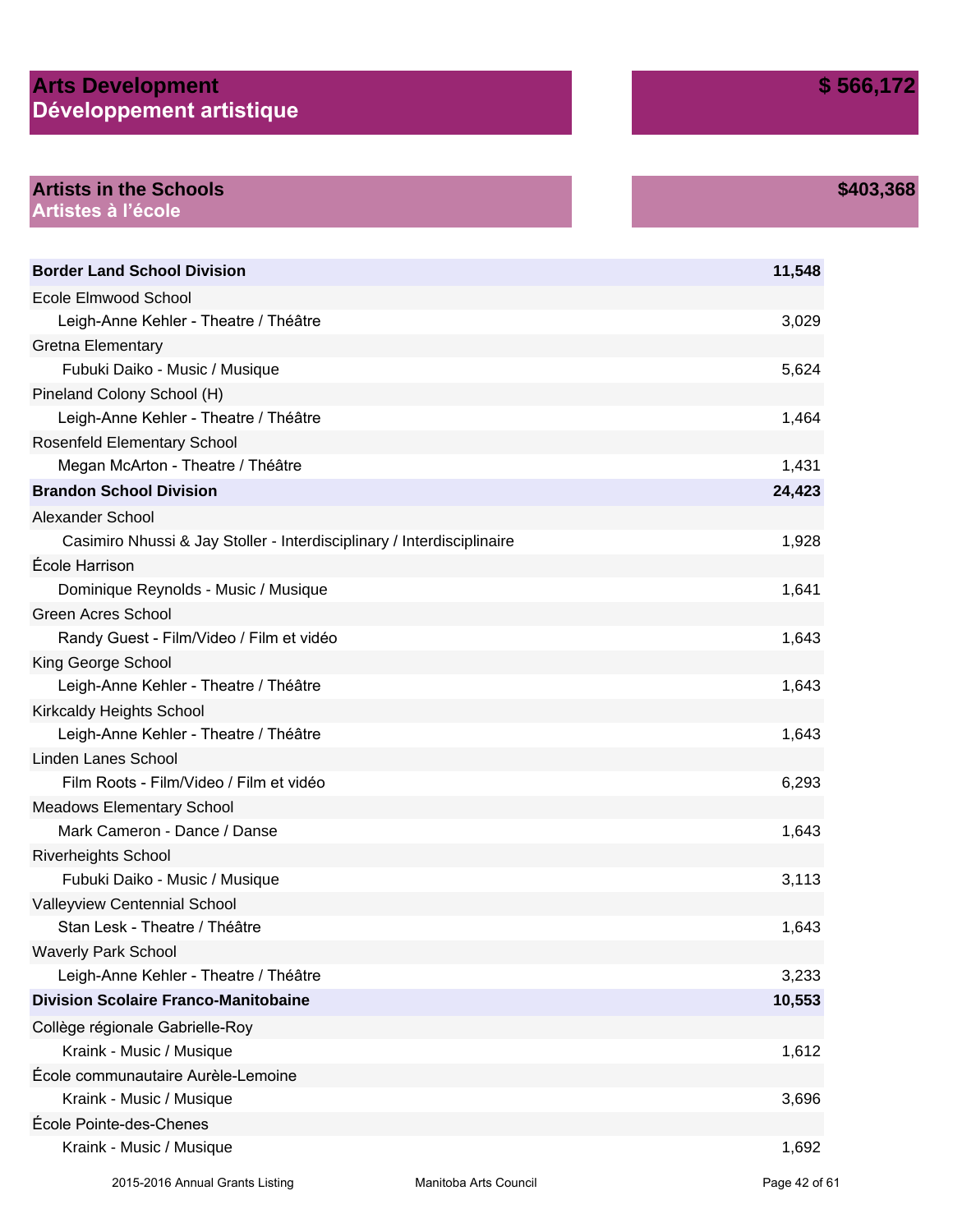| École régionale Notre-Dame                                                                      |                |
|-------------------------------------------------------------------------------------------------|----------------|
| Kraink - Music / Musique                                                                        | 2,803          |
| École Taché                                                                                     |                |
| Gérald Laroche - Visual Arts / Arts visuels                                                     | 750            |
| <b>Evergreen School Division #22</b>                                                            | 9,094          |
| Arborg Early Middle Years School                                                                |                |
| Mark Cameron - Music / Musique                                                                  | 1,447          |
| Elliott Walsh - Interdisciplinary / Interdisciplinaire                                          | 1,447          |
| Dr. George Johnson Middle School                                                                |                |
| Gérald Laroche - Visual Arts / Arts visuels                                                     | 1,138          |
| Riverton Early Middle Years School                                                              |                |
| KC Adams - Visual Arts / Arts visuels                                                           | 1,708          |
| Sigurbjorg Stefansson Early School                                                              |                |
| Natasha Halayda - Visual Arts / Arts visuels                                                    | 2,276          |
| Winnipeg Beach School                                                                           |                |
| KC Adams - Visual Arts / Arts visuels                                                           | 1,078          |
| <b>First Nations</b>                                                                            | 14,658         |
| <b>Black River Anishinabe School</b>                                                            |                |
| Karen Cornelius - Visual Arts / Arts visuels                                                    | 1,447          |
| <b>Charles Sinclair School</b>                                                                  |                |
| Barry Hillman - Visual Arts / Arts visuels                                                      | 1,631          |
| Sagkeeng Consolidated School                                                                    |                |
| Sister Dorothy - Music / Musique                                                                | 11,580         |
| <b>Flin Flon School District #46</b>                                                            | 10,080         |
| Hapnot Collegiate Institute                                                                     |                |
| Karen Cornelius - Visual Arts / Arts visuels                                                    |                |
|                                                                                                 |                |
|                                                                                                 | 1,620          |
| Annie Bergen - Visual Arts / Arts visuels                                                       | 1,620          |
| <b>Ruth Betts Community School</b>                                                              |                |
| Karen Cornelius - Visual Arts / Arts visuels                                                    | 3,420          |
| Annie Bergen - Visual Arts / Arts visuels                                                       | 3,420          |
| Fort La Bosse School Division #41                                                               | 9,985          |
| <b>Elkhorn School</b>                                                                           |                |
| Jay Stoller - Music / Musique                                                                   | 3,307          |
| Oak Lake Community School                                                                       |                |
| Judy Cook - Dance / Danse                                                                       | 1,676          |
| <b>Reston Elementary</b>                                                                        |                |
| Gérald Laroche - Visual Arts / Arts visuels                                                     | 1,717          |
| Virden Junior High                                                                              |                |
| Evans Coffie - Interdisciplinary / Interdisciplinaire                                           | 3,285          |
| <b>Frontier School Division #48</b>                                                             | 50,873         |
| <b>Berens River School</b>                                                                      |                |
| Lasha Mowchun - Interdisciplinary / Interdisciplinaire                                          | 3,420          |
| Annie Bergen - Visual Arts / Arts visuels                                                       | 3,420          |
| <b>Brochet School</b>                                                                           |                |
| Aliza Anne Amihude - Visual Arts / Arts visuels<br>Karen Cornelius - Visual Arts / Arts visuels | 1,620<br>1,620 |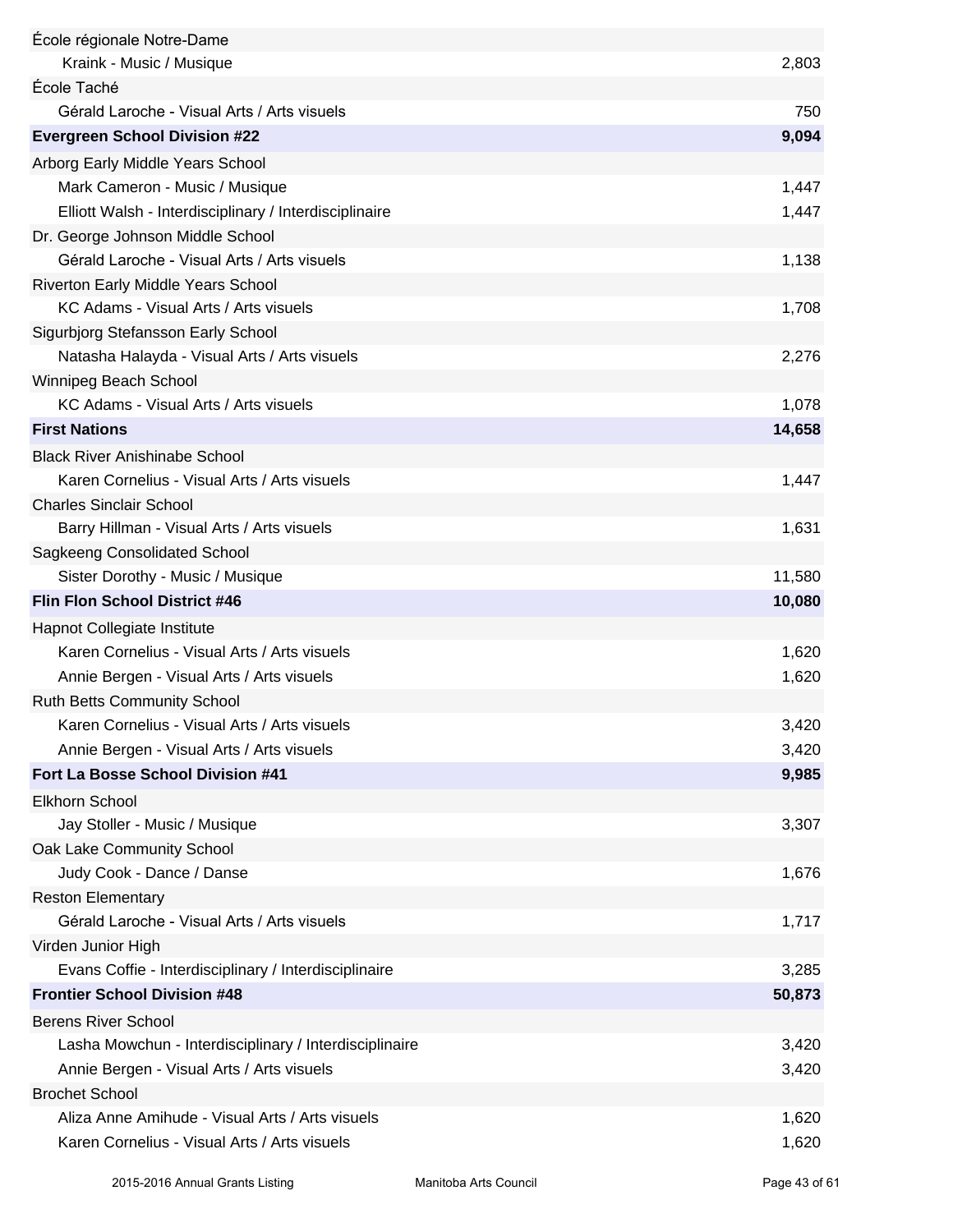| <b>Cormorant Lake School</b>                           |       |
|--------------------------------------------------------|-------|
| Mark Cameron - Music / Musique                         | 1,620 |
| <b>Cranberry Portage Elementary</b>                    |       |
| Evans Coffie - Interdisciplinary / Interdisciplinaire  | 1,620 |
| D. R. Hamilton School                                  |       |
| Ted Longbottom - Music / Musique                       | 3,478 |
| <b>Frontier Collegiate Institute</b>                   |       |
| Ted Longbottom - Music / Musique                       | 1,500 |
| <b>Gillam School</b>                                   |       |
| Stan Lesk - Theatre / Théâtre                          | 1,620 |
| Nereo Eugenio - Interdisciplinary / Interdisciplinaire | 1,620 |
| <b>Grand Rapids School</b>                             |       |
| Randy Guest - Film/Video / Film et vidéo               | 1,978 |
| <b>Gypsumville School</b>                              |       |
| Aliza Anne Amihude - Visual Arts / Arts visuels        | 1,685 |
| Helen Betty Osborne Ininiw Edu. Res. Ctr.              |       |
| Sue Proctor - Theatre / Théâtre                        | 1,620 |
| Freeze Frame - Film/Video / Film et vidéo              | 1,620 |
| <b>Jack River School</b>                               |       |
| Elliott Walsh - Visual Arts / Arts visuels             | 1,620 |
| Ted Longbottom - Music / Musique                       | 1,678 |
| Sue Proctor - Theatre / Théâtre                        | 1,620 |
| Joseph H. Kerr School                                  |       |
| Fubuki Daiko - Music / Musique                         | 3,808 |
| Matheson Island School                                 |       |
| Annie Bergen - Visual Arts / Arts visuels              | 1,731 |
| Ministic School                                        |       |
| Aliza Anne Amihude - Visual Arts / Arts visuels        | 1,620 |
| San Antonio School                                     |       |
| Shannon Guile - Theatre / Théâtre                      | 1,689 |
| Skownan School                                         |       |
| Ted Longbottom - Music / Musique                       | 1,790 |
| <b>Stevenson Island School</b>                         |       |
| Mark Cameron - Music / Musique                         | 1,620 |
| <b>Thicket Portage School</b>                          |       |
| Sister Dorothy - Music / Musique                       | 1,500 |
| <b>Wanipigow School</b>                                |       |
| Mark Cameron - Music / Musique                         | 1,878 |
| Lasha Mowchun - Interdisciplinary / Interdisciplinaire | 1,878 |
| <b>Garden Valley School Division</b>                   | 4,332 |
|                                                        |       |
| <b>Edelweiss School</b>                                |       |
| Karen Cornelius - Visual Arts / Arts visuels           | 1,443 |
| <b>Emerado Centennial School</b>                       |       |
| Freeze Frame - Film/Video / Film et vidéo              | 1,445 |
| <b>Plum Coulee School</b>                              |       |
| Karen Cornelius - Visual Arts / Arts visuels           | 1,444 |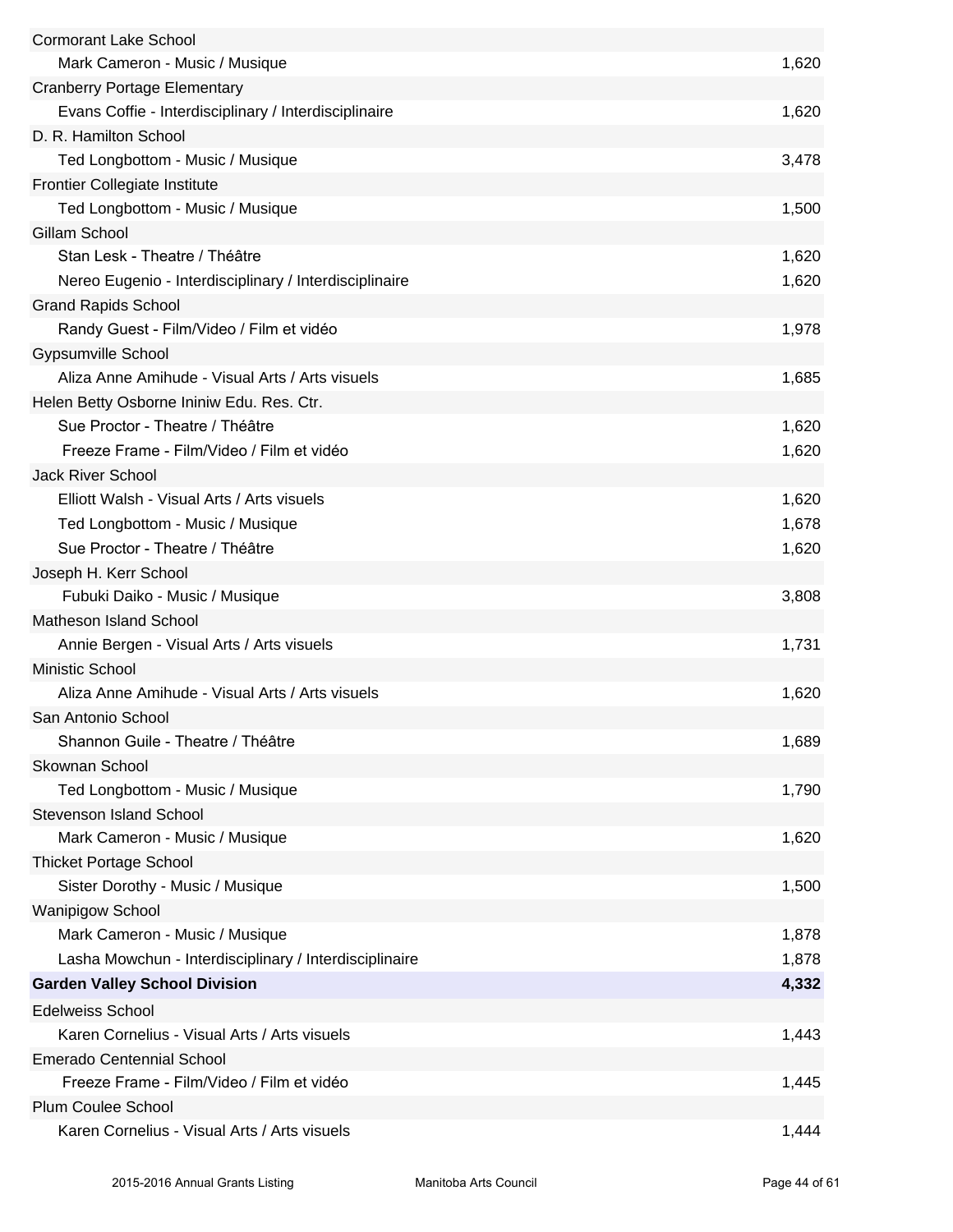| <b>Hanover School Division #15</b>                                    | 12,240 |
|-----------------------------------------------------------------------|--------|
| <b>Crystal Springs School</b>                                         |        |
| Randy Guest - Film/Video / Film et vidéo                              | 906    |
| <b>Kleefeld School</b>                                                |        |
| Jamie Oliviero - Theatre / Théâtre                                    | 882    |
| South Oaks Elementary                                                 |        |
| Phoebe Man - Music / Musique                                          | 2,814  |
| Southwood School                                                      |        |
| Evans Coffie - Interdisciplinary / Interdisciplinaire                 | 1,006  |
| Stonybrook Middle School                                              |        |
| Ted Longbottom - Music / Musique                                      | 4,620  |
| Woodlawn Elementary School                                            |        |
| Dimitry Melman - Visual Arts / Arts visuels                           | 2,012  |
| Independant                                                           | 5,250  |
| <b>Balmoral Hall School</b>                                           |        |
| Lasha Mowchun - Interdisciplinary / Interdisciplinaire                | 2,250  |
| St. John Brebeuf School                                               |        |
| Bud Gillies - Visual Arts / Arts visuels                              | 750    |
| Natasha Halayda - Visual Arts / Arts visuels                          | 750    |
| St. John's-Ravenscourt School                                         |        |
| Karin Adams and Anita Lebeau - Interdisciplinary / Interdisciplinaire | 1,500  |
| <b>Interlake School Division #21</b>                                  | 6,254  |
| New Haven School                                                      |        |
| Randy Guest - Film/Video / Film et vidéo                              | 950    |
| <b>Rosser Elementary</b>                                              |        |
| Ted Longbottom - Music / Musique                                      | 3,452  |
| <b>Stonewall Collegiate</b>                                           |        |
| Karen Cornelius - Visual Arts / Arts visuels                          | 898    |
| <b>Woodlands School</b>                                               |        |
| Dimitry Melman - Visual Arts / Arts visuels                           | 954    |
| <b>Kelsey School Division #45</b>                                     | 3,240  |
| <b>Kelsey Community School</b>                                        |        |
| Fubuki Daiko - Music / Musique                                        | 3,240  |
| <b>Lakeshore School Division #23</b>                                  | 8,643  |
| <b>Ashern Central School</b>                                          |        |
| Randy Guest - Film/Video / Film et vidéo                              | 1,498  |
| Broad Valley Colony School (H)                                        |        |
| Charles Granger - Visual Arts / Arts visuels                          | 1,467  |
| <b>Fisher Branch Collegiate</b>                                       |        |
| Annie Bergen - Visual Arts / Arts visuels                             | 1,673  |
| <b>Fisher Branch Early Years School</b>                               |        |
| Jay Stoller - Music / Musique                                         | 1,442  |
| <b>Inwood School</b>                                                  |        |
| KC Adams - Visual Arts / Arts visuels                                 | 1,074  |
| Marble Ridge Colony School (H)                                        |        |
| Marianne Gopalkrishna - Visual Arts / Arts visuels                    | 1,489  |
|                                                                       |        |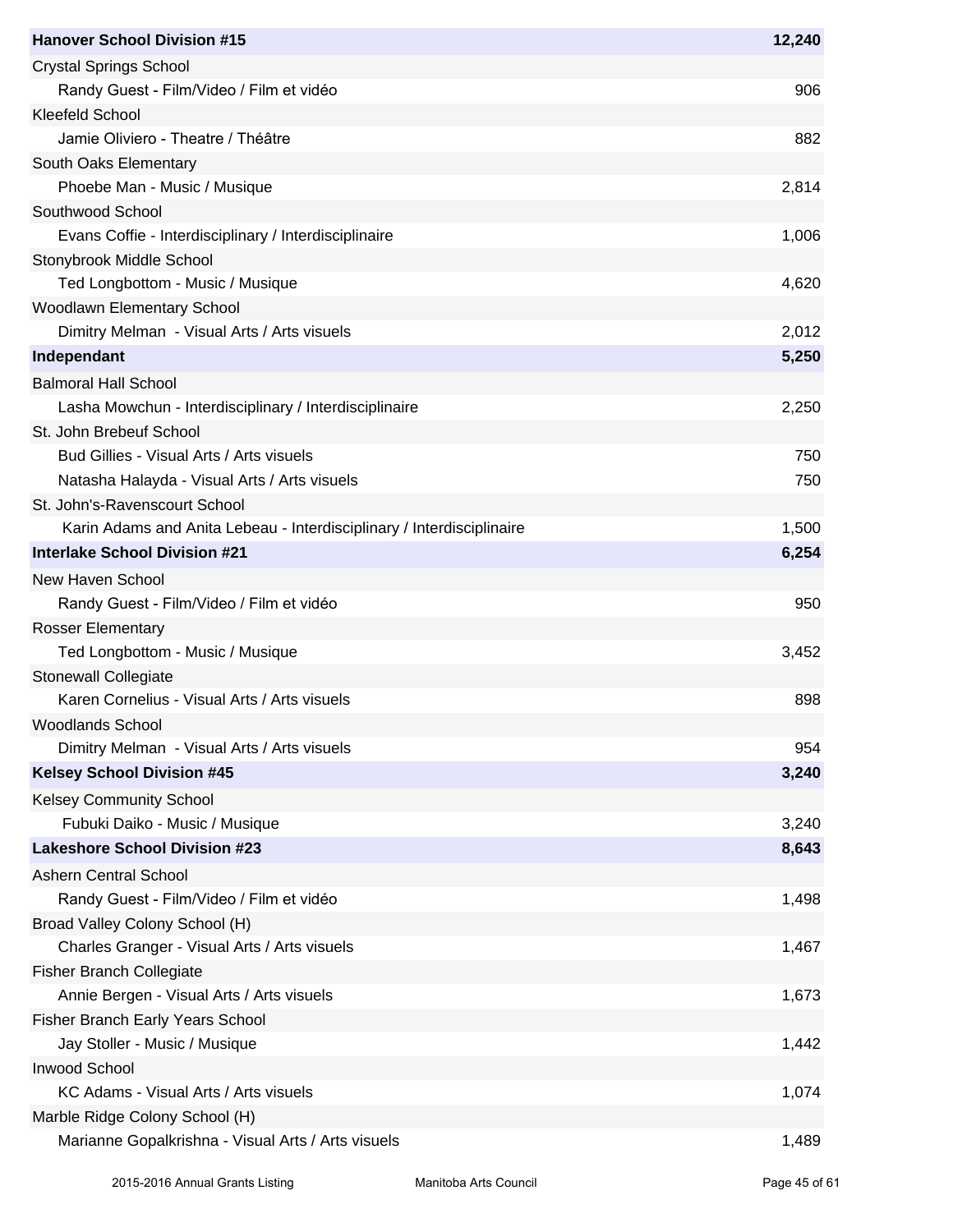| <b>Lord Selkirk School Division #1</b>                  | 10,231 |
|---------------------------------------------------------|--------|
| <b>Centennial School</b>                                |        |
| Mark Cameron - Music / Musique                          | 910    |
| École Bonaventure                                       |        |
| Eric and Jérémie Gosselin - Theatre / Théâtre           | 1,660  |
| <b>Mapleton School</b>                                  |        |
| Lasha Mowchun - Interdisciplinary / Interdisciplinaire  | 874    |
| <b>Robert Smith Elementary</b>                          |        |
| Bud Gillies - Visual Arts / Arts visuels                | 1,820  |
| <b>Ruth Hooker School</b>                               |        |
| Gérald Laroche - Visual Arts / Arts visuels             | 1,820  |
| <b>Walter Whyte School</b>                              |        |
| Evans Coffie - Interdisciplinary / Interdisciplinaire   | 1,435  |
| William S. Patterson School                             |        |
| Fubuki Daiko - Music / Musique                          | 1,712  |
| <b>Louis Riel School Division</b>                       | 6,000  |
| <b>Hastings School</b>                                  |        |
| Bud Gillies - Visual Arts / Arts visuels                | 1,500  |
| Minnetonka School                                       |        |
| KC Adams - Visual Arts / Arts visuels                   | 750    |
| Niakwa Place School                                     |        |
| Sue Proctor - Theatre / Théâtre                         | 750    |
| Victor H.L. Wyatt School                                |        |
| KC Adams - Visual Arts / Arts visuels                   | 1,500  |
| Victor Mager School                                     |        |
| Freeze Frame - Film/Video / Film et vidéo               | 750    |
| <b>Windsor Park Collegiate</b>                          |        |
| Jay Stoller - Music / Musique                           | 750    |
| <b>Mountain View School Division</b>                    | 18,310 |
| <b>Ethelbert School</b>                                 |        |
| Annie Bergen - Visual Arts / Arts visuels               | 3,460  |
| <b>Gilbert Plains Elementary School</b>                 |        |
| Fubuki Daiko - Music / Musique                          | 3,226  |
| <b>Grandview School</b>                                 |        |
| Fubuki Daiko - Music / Musique                          | 3,238  |
| <b>Henderson School</b>                                 |        |
| Kate Ferris - Interdisciplinary / Interdisciplinaire    | 1,633  |
| Lt. Colonel Barker V.C. School                          |        |
| Brenda Gorlick - Interdisciplinary / Interdisciplinaire | 3,318  |
| <b>Ochre River School</b>                               |        |
| Shannon Guile - Theatre / Théâtre                       | 1,707  |
| <b>Whitmore School</b>                                  |        |
| Evans Coffie - Interdisciplinary / Interdisciplinaire   | 1,728  |
| <b>Mystery Lake School Division #2355</b>               | 8,340  |
| Juniper School                                          |        |
| Brenda Gorlick - Interdisciplinary / Interdisciplinaire | 1,620  |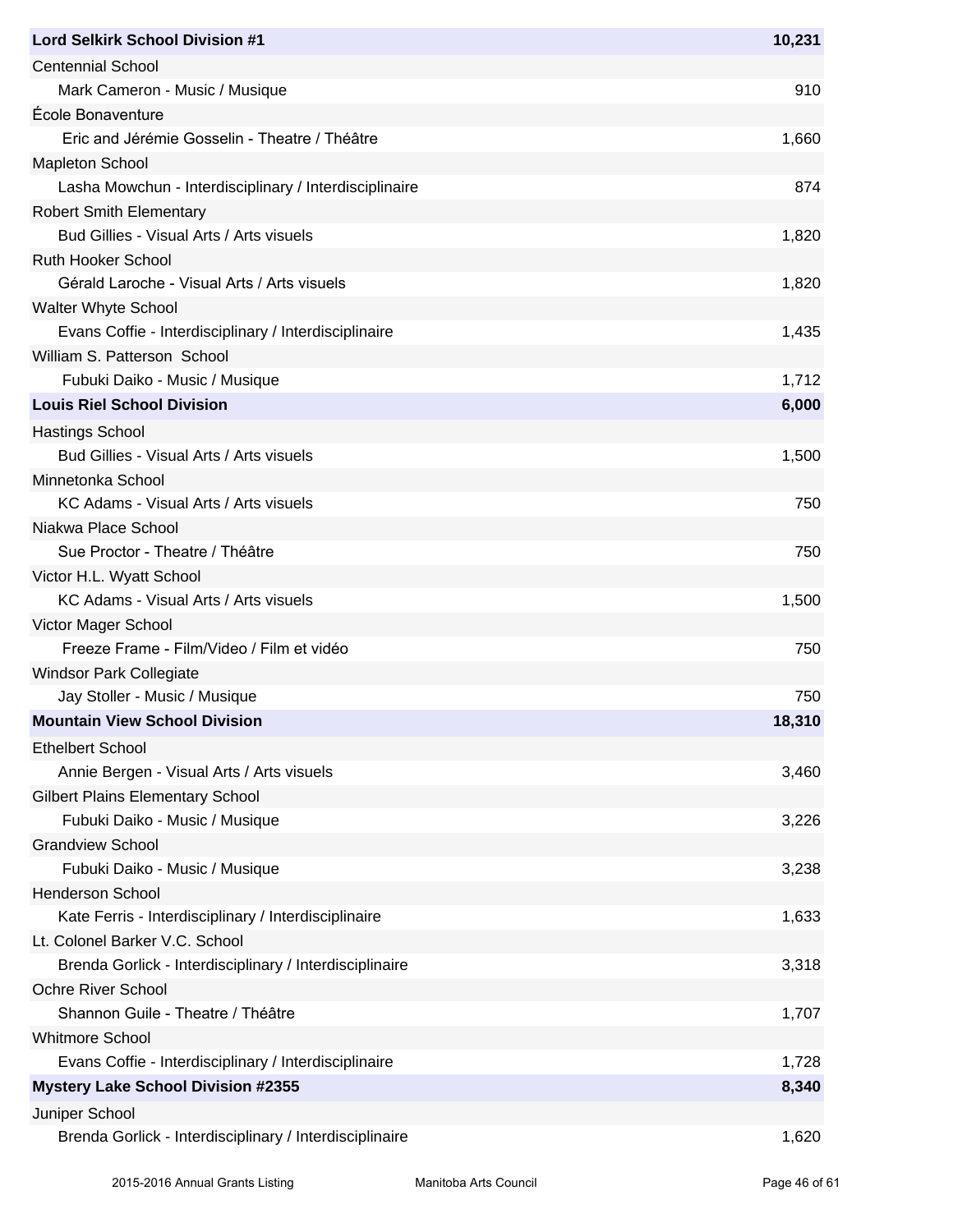| R.D. Parker Collegiate                                                 |                       |               |
|------------------------------------------------------------------------|-----------------------|---------------|
| Aliza Anne Amihude - Visual Arts / Arts visuels                        |                       | 3,360         |
| <b>Wapanohk Community School</b>                                       |                       |               |
| Annie Bergen - Visual Arts / Arts visuels                              |                       | 3,360         |
| <b>Park West School Division</b>                                       |                       | 11,998        |
| <b>Binscarth School</b>                                                |                       |               |
| KC Adams - Visual Arts / Arts visuels                                  |                       | 1,733         |
| Inglis School                                                          |                       |               |
| Evans Coffie - Interdisciplinary / Interdisciplinaire                  |                       | 1,768         |
| Miniota School                                                         |                       |               |
| Becky-Lynne Thiessen - Visual Arts / Arts visuels                      |                       | 1,721         |
| Rossburn Elementary                                                    |                       |               |
| Sue Proctor - Theatre / Théâtre                                        |                       | 1,734         |
| <b>Shoal Lake School</b>                                               |                       |               |
|                                                                        |                       |               |
| Phoebe Man - Music / Musique                                           |                       | 1,688         |
| <b>Strathclair Community School</b>                                    |                       |               |
| Casimiro Nhussi - Dance / Danse                                        |                       | 1,677         |
| Nereo Eugenio - Interdisciplinary / Interdisciplinaire                 |                       | 1,677         |
| <b>Pembina Trails School Division</b>                                  |                       | 15,116        |
| <b>Bairdmore School</b>                                                |                       |               |
| Fubuki Daiko - Music / Musique                                         |                       | 3,000         |
| École Charleswood School                                               |                       |               |
| Giuseppe Condello - Theatre / Théâtre                                  |                       | 750           |
| École Tuxedo Park                                                      |                       |               |
| Margaret Shaw-MacKinnon - Writing & Publishing / Lettres et édition    |                       | 1,500         |
| <b>General Byng School</b>                                             |                       |               |
| Nereo Eugenio - Interdisciplinary / Interdisciplinaire                 |                       | 1,500         |
| <b>River West Park School</b>                                          |                       |               |
| Christopher Sigurdson - Theatre / Théâtre                              |                       | 750           |
| Royal School                                                           |                       |               |
| Casimiro Nhussi & Jay Stoller - Interdisciplinary / Interdisciplinaire |                       | 1,500         |
| Shaftesbury High School                                                |                       |               |
| Randy Guest - Film/Video / Film et vidéo                               |                       | 750           |
| Van Walleghem School                                                   |                       |               |
| Annie Bergen - Visual Arts / Arts visuels                              |                       | 4,616         |
| Whyte Ridge Elementary                                                 |                       |               |
| KC Adams - Interdisciplinary / Interdisciplinaire                      |                       | 750           |
| <b>Pine Creek School Division</b>                                      |                       | 1,470         |
|                                                                        |                       |               |
| Langruth Elementary                                                    |                       |               |
| Christopher Sigurdson - Theatre / Théâtre                              |                       | 1,470         |
| <b>Prairie Rose School Division</b>                                    |                       | 6,505         |
| Carman Collegiate                                                      |                       |               |
| Randy Guest - Film/Video / Film et vidéo                               |                       | 1,070         |
| École Saint-Eustache                                                   |                       |               |
| Karin Adams - Writing & Publishing / Lettres et édition                |                       | 2,108         |
| Elm Creek School                                                       |                       |               |
| Leigh-Anne Kehler - Theatre / Théâtre                                  |                       | 1,026         |
| 2015-2016 Annual Grants Listing                                        | Manitoba Arts Council | Page 47 of 61 |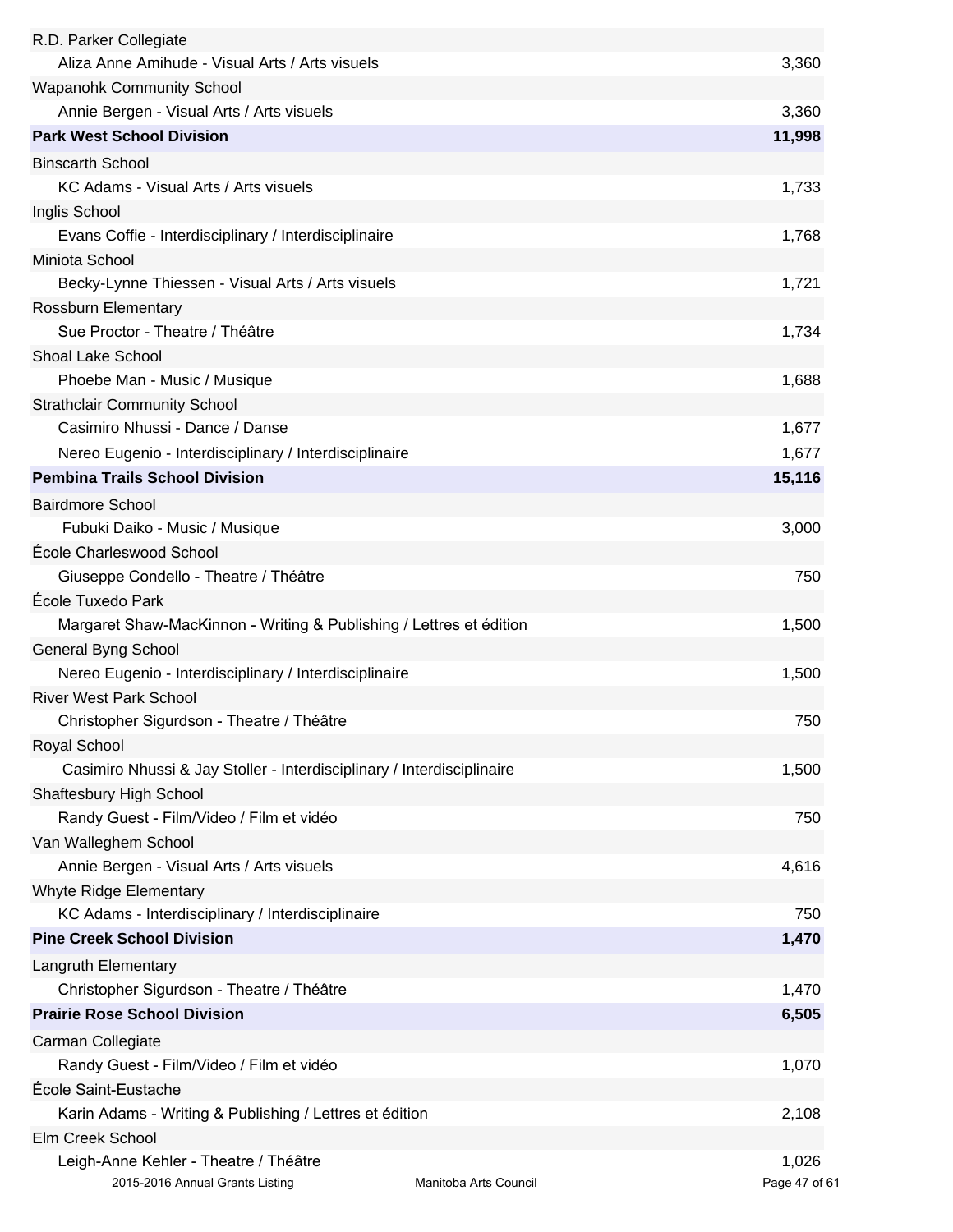| <b>Roland Elementary</b>                              |        |
|-------------------------------------------------------|--------|
| Megan McArton - Theatre / Théâtre                     | 1,431  |
| St. Francois Xavier Community School                  |        |
| Evans Coffie - Interdisciplinary / Interdisciplinaire | 870    |
| <b>Prairie Spirit School Division</b>                 | 5,516  |
| <b>Crystal City Early Years School</b>                |        |
| Leigh-Anne Kehler - Theatre / Théâtre                 | 1,504  |
| Fairholme Colony School                               |        |
| Lindsey Bond - Visual Arts / Arts visuels             | 1,086  |
| <b>Prairie Mountain Elementary School</b>             |        |
| Mark Cameron - Music / Musique                        | 1,476  |
| <b>Treherne Collegiate</b>                            |        |
| KC Adams - Visual Arts / Arts visuels                 | 1,450  |
| <b>Red River Valley School Division</b>               | 13,474 |
| Domain Elementary                                     |        |
| Annie Bergen - Visual Arts / Arts visuels             | 906    |
| École Heritage Immersion                              |        |
| Stan Lesk - Theatre / Théâtre                         | 982    |
| École St. Malo School                                 |        |
| Fubuki Daiko - Music / Musique                        | 1,788  |
| Tusia Kozub - Music / Musique                         | 1,038  |
| Morris School                                         |        |
| Fubuki Daiko - Music / Musique                        | 3,528  |
| Peace Valley School                                   |        |
| Mark Cameron - Music / Musique                        | 906    |
| <b>Rosenort School</b>                                |        |
| Mark Cameron - Music / Musique                        | 1,014  |
| <b>Starbuck School</b>                                |        |
| Film Roots - Film/Video / Film et vidéo               | 3,312  |
| <b>River East Transcona School Division</b>           | 21,860 |
| <b>Bernie Wolfe Community School</b>                  |        |
| Mark Cameron - Music / Musique                        | 750    |
| Bertrun E. Glavin Elementary                          |        |
| Randy Guest - Film/Video / Film et vidéo              | 750    |
| <b>Bird's Hill School</b>                             |        |
| Film Roots - Film/Video / Film et vidéo               | 1,500  |
| École Centrale                                        |        |
| Stan Lesk - Theatre / Théâtre                         | 1,500  |
| École Margaret Underhill                              |        |
| Bud Gillies - Visual Arts / Arts visuels              | 1,500  |
| <b>Harold Hatcher School</b>                          |        |
| Annie Bergen - Visual Arts / Arts visuels             | 4,610  |
| Joseph Teres School                                   |        |
| Mark Cameron - Music / Musique                        | 750    |
| Neil Campbell School                                  |        |
| Freeze Frame - Film/Video / Film et vidéo             | 1,500  |
|                                                       |        |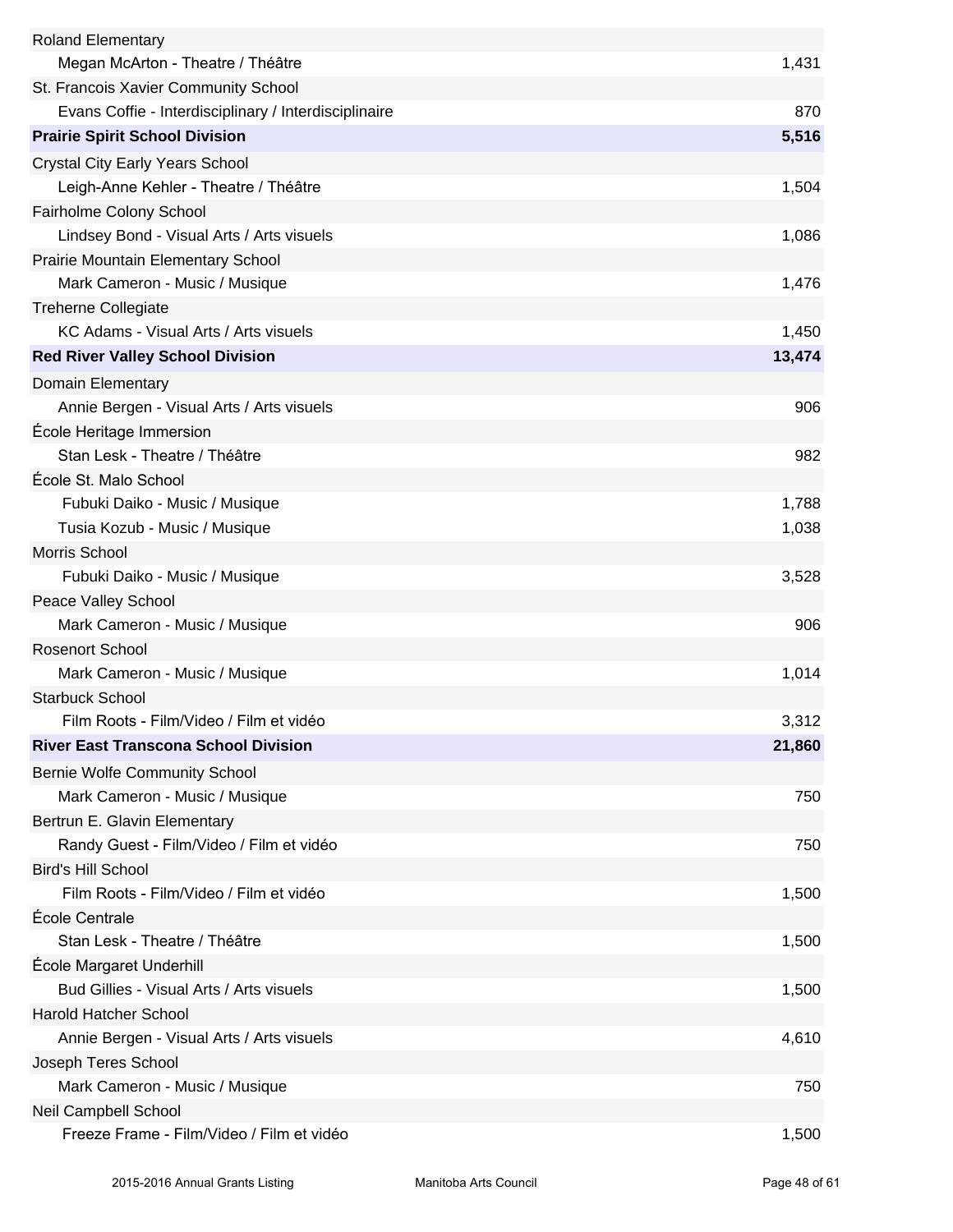| Polson School                                                          |        |
|------------------------------------------------------------------------|--------|
| Christopher Sigurdson - Theatre / Théâtre                              | 750    |
| <b>Prince Edward School</b>                                            |        |
| Karin Adams and Anita Lebeau - Interdisciplinary / Interdisciplinaire  | 3,000  |
| <b>Princess Margaret School</b>                                        |        |
| Judy Cook - Dance / Danse                                              | 1,500  |
| Radisson School                                                        |        |
| Bud Gillies - Visual Arts / Arts visuels                               | 750    |
| Salisbury Morse Place School                                           |        |
| Fubuki Daiko - Music / Musique                                         | 1,500  |
| Sherwood School                                                        |        |
| Dimitry Melman - Visual Arts / Arts visuels                            | 1,500  |
| <b>Rolling River School Division #39</b>                               | 1,911  |
| <b>Forrest Elementary</b>                                              |        |
| Casimiro Nhussi & Jay Stoller - Interdisciplinary / Interdisciplinaire | 1,911  |
| <b>Seine River School Division</b>                                     | 5,196  |
| École Ile des Chenes School                                            |        |
| Dimitry Melman - Visual Arts / Arts visuels                            | 1,724  |
| École Lorette Immersion                                                |        |
| Mark Cameron - Music / Musique                                         | 1,756  |
| La Salle School                                                        |        |
| Lindsey Bond - Film/Video / Film et vidéo                              | 1,716  |
| <b>Seven Oaks School Division</b>                                      | 10,500 |
| <b>Collicutt School</b>                                                |        |
| KC Adams - Visual Arts / Arts visuels                                  | 750    |
| École Riverbend Community School                                       |        |
| Bud Gillies - Visual Arts / Arts visuels                               | 3,000  |
| Governor Semple School                                                 |        |
| Phoebe Man - Music / Musique                                           | 1,500  |
| <b>Margaret Park Community School</b>                                  |        |
| Freeze Frame - Film/Video / Film et vidéo                              | 1,500  |
| O.V. Jewitt Community School                                           |        |
| Karin Adams and Anita Lebeau - Interdisciplinary / Interdisciplinaire  | 3,000  |
| R.F. Morrison School                                                   |        |
| Mark Cameron - Music / Musique                                         | 750    |
| <b>Southwest Horizon School Division</b>                               | 1,735  |
| <b>Melita School</b>                                                   |        |
| Mark Cameron - Music / Musique                                         | 1,735  |
| <b>St. James-Assiniboia School Division</b>                            | 1,756  |
| <b>Buchanan School</b>                                                 |        |
| Jamie Oliviero - Theatre / Théâtre                                     | 1,756  |
| <b>Sunrise School Division</b>                                         | 11,255 |
| Anola School                                                           |        |
| Stan Lesk - Theatre / Théâtre                                          | 1,812  |
| <b>Centennial School</b>                                               |        |
| Donna Besel - Writing & Publishing / Lettres et édition                | 750    |
|                                                                        |        |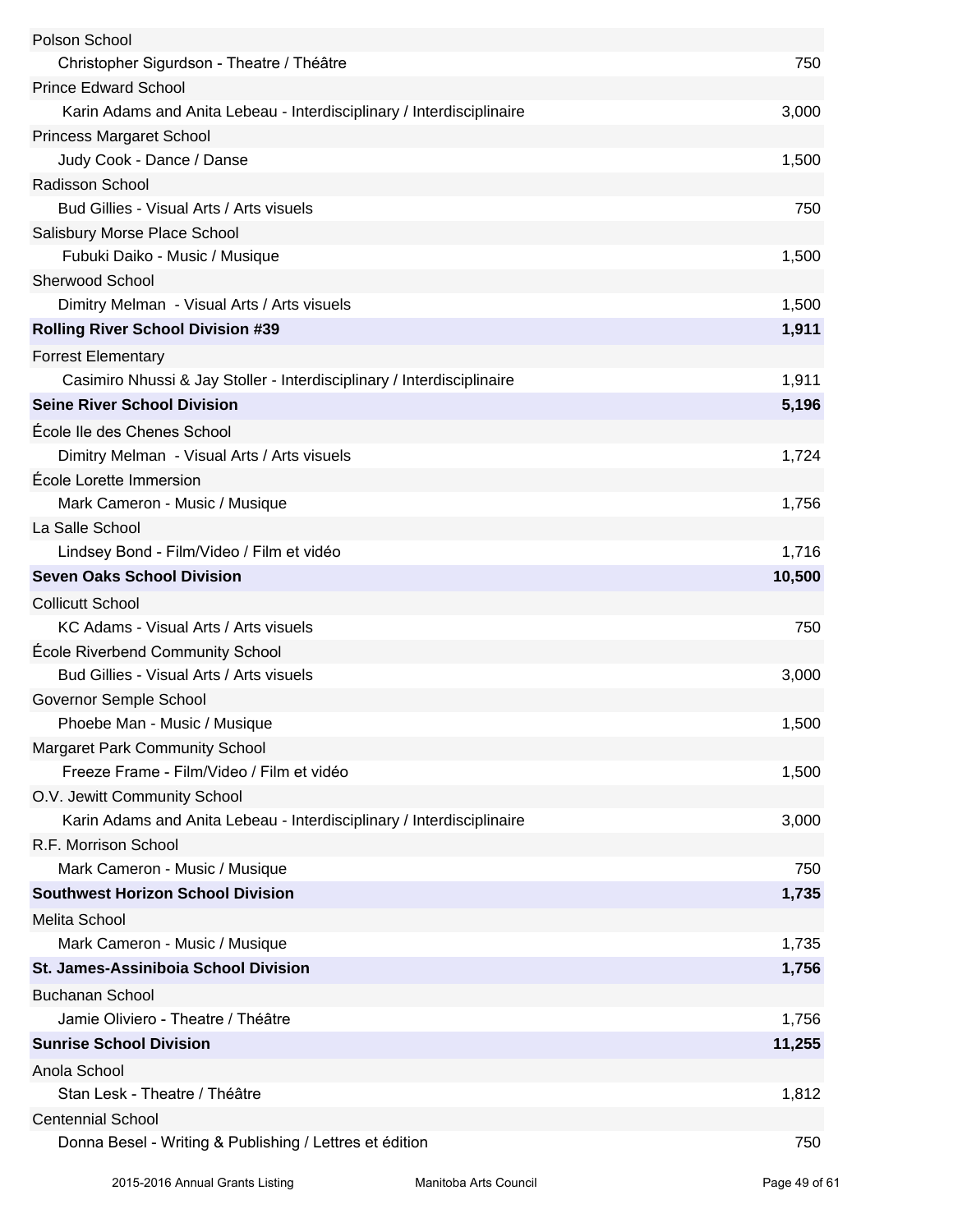| École Dugald School                                                    |        |
|------------------------------------------------------------------------|--------|
| Casimiro Nhussi - Dance / Danse                                        | 2,132  |
| Dominique Reynolds - Music / Musique                                   | 1,066  |
| Donna Besel - Writing & Publishing / Lettres et édition                | 1,436  |
| Gillis School                                                          |        |
| Film Roots - Film/Video / Film et vidéo                                | 1,700  |
| Hazelridge School                                                      |        |
| Phoebe Man - Music / Musique                                           | 922    |
| <b>Whitemouth School</b>                                               |        |
| Marianne Gopalkrishna - Visual Arts / Arts visuels                     | 1,437  |
| <b>Swan Valley School Division</b>                                     | 13,084 |
| <b>Benito School</b>                                                   |        |
| Fubuki Daiko - Music / Musique                                         | 3,627  |
| <b>Birch River School</b>                                              |        |
| Freeze Frame - Film/Video / Film et vidéo                              | 1,899  |
| <b>Bowsman School</b>                                                  |        |
| Randy Guest - Film/Video / Film et vidéo                               | 1,882  |
| École Swan River South School                                          |        |
| Phoebe Man - Music / Musique                                           | 3,819  |
| Minitonas Early Years School                                           |        |
| Rebecca Sawdon - Visual Arts / Arts visuels                            | 1,857  |
| <b>Turtle Mountian School Division</b>                                 | 1,660  |
| Minto School                                                           |        |
| Casimiro Nhussi - Dance / Danse                                        | 1,660  |
| <b>Turtle River School Division</b>                                    | 1,692  |
| Ste. Rose School                                                       |        |
| Natasha Halayda - Visual Arts / Arts visuels                           | 1,692  |
| <b>Western School Division</b>                                         | 1,448  |
| Minnewasta School                                                      |        |
| Gérald Laroche - Visual Arts / Arts visuels                            | 1,448  |
| <b>Winnipeg School Division</b>                                        | 24,282 |
| <b>Adolescent Parent Centre</b>                                        |        |
| Margaret Shaw-MacKinnon - Writing & Publishing / Lettres et édition    | 750    |
| Carpathia School                                                       |        |
| Mark Cameron - Music / Musique                                         | 750    |
| Champlain School                                                       |        |
| Jamie Oliviero - Theatre / Théâtre                                     | 1,756  |
| <b>Clifton School</b>                                                  |        |
| Casimiro Nhussi & Jay Stoller - Interdisciplinary / Interdisciplinaire | 1,500  |
| David Livingstone School                                               |        |
| Casimiro Nhussi - Dance / Danse                                        | 1,500  |
| École Stanley Knowles                                                  |        |
| Karen Cornelius - Visual Arts / Arts visuels                           | 2,250  |
| Glenelm School                                                         |        |
| Annie Bergen - Visual Arts / Arts visuels                              | 3,026  |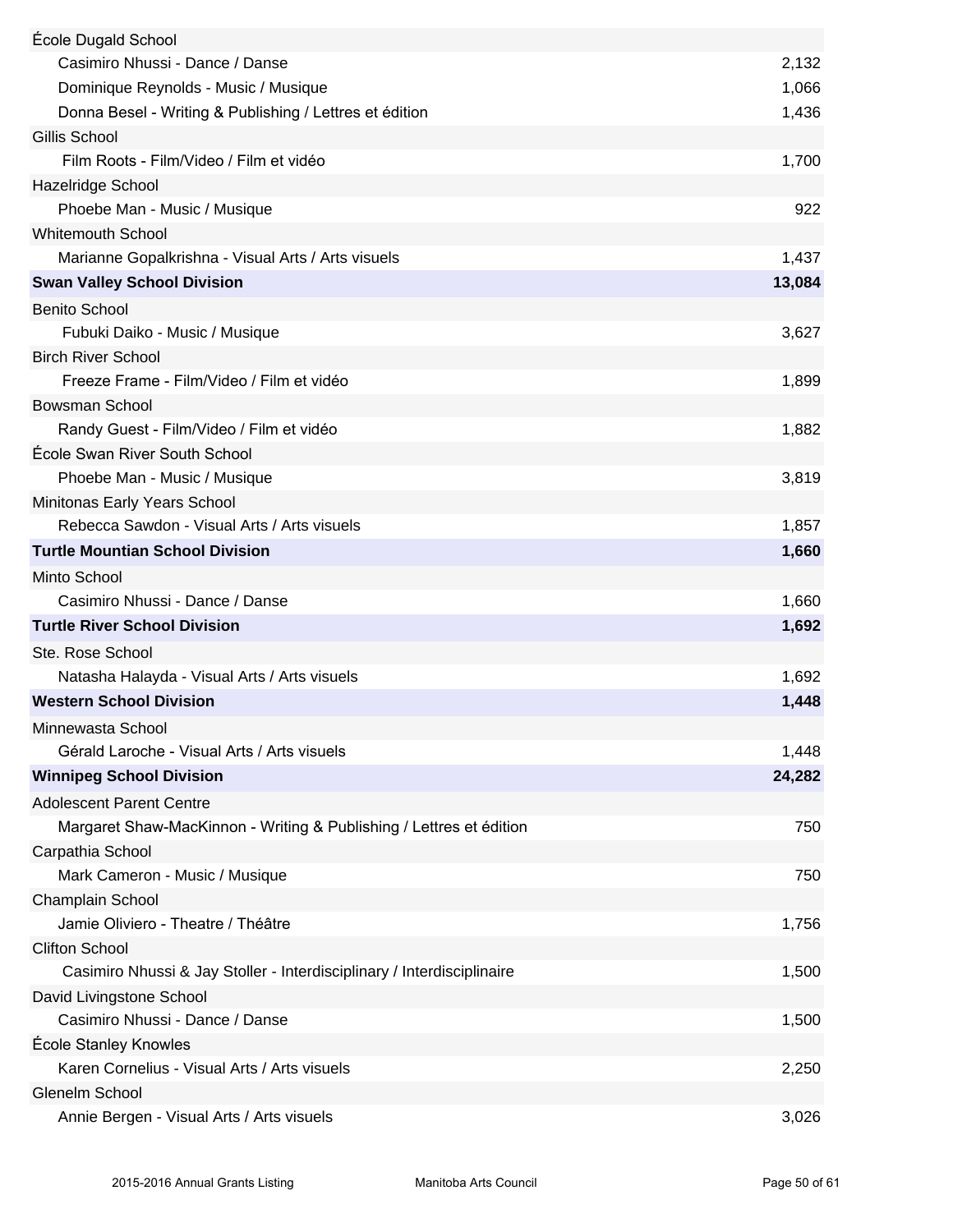| <b>Grant Park High School</b>                                                          |          |
|----------------------------------------------------------------------------------------|----------|
| Freeze Frame - Film/Video / Film et vidéo                                              | 750      |
| <b>Grosvenor School</b>                                                                |          |
| Karin Adams and Anita Lebeau - Interdisciplinary / Interdisciplinaire                  | 3,000    |
| J.B. Mitchell School                                                                   |          |
| Freeze Frame - Film/Video / Film et vidéo                                              | 2,250    |
| <b>Lord Nelson School</b>                                                              |          |
| Evans Coffie - Interdisciplinary / Interdisciplinaire                                  | 1,500    |
| <b>Montrose School</b>                                                                 |          |
| KC Adams - Visual Arts / Arts visuels                                                  | 750      |
| Rockwood School                                                                        |          |
| Stan Lesk - Theatre / Théâtre                                                          | 1,500    |
| St. John's High School                                                                 |          |
| Margaret Shaw-MacKinnon - Writing & Publishing / Lettres et édition                    | 750      |
| William Whyte School                                                                   |          |
| Margaret Shaw-MacKinnon - Writing & Publishing / Lettres et édition                    | 750      |
| <b>Wolseley School</b>                                                                 |          |
| Dimitry Melman - Visual Arts / Arts visuels                                            | 1,500    |
|                                                                                        |          |
| 2016 Expenses<br>Dépenses 2016                                                         | \$14,371 |
| 2016 Accrued Expense<br>Frais à payer 2016                                             | \$12,100 |
| <b>2015 Under Accrued Expense</b>                                                      | \$2,385  |
| Sous frais à payer 2015                                                                |          |
|                                                                                        | \$28,856 |
|                                                                                        |          |
|                                                                                        |          |
| <b>Arts Development Special Projects</b><br>Projets spéciaux développement artistique  | \$46,196 |
| ArtsSmarts Development<br>Développement du programme GénieArts                         | \$25,402 |
| Aboriginal Program Development<br>Développement de la programmation d'arts autochtones | \$2,643  |
| <b>Creative Road Development</b><br>Développement de la Voie créative                  | \$18,151 |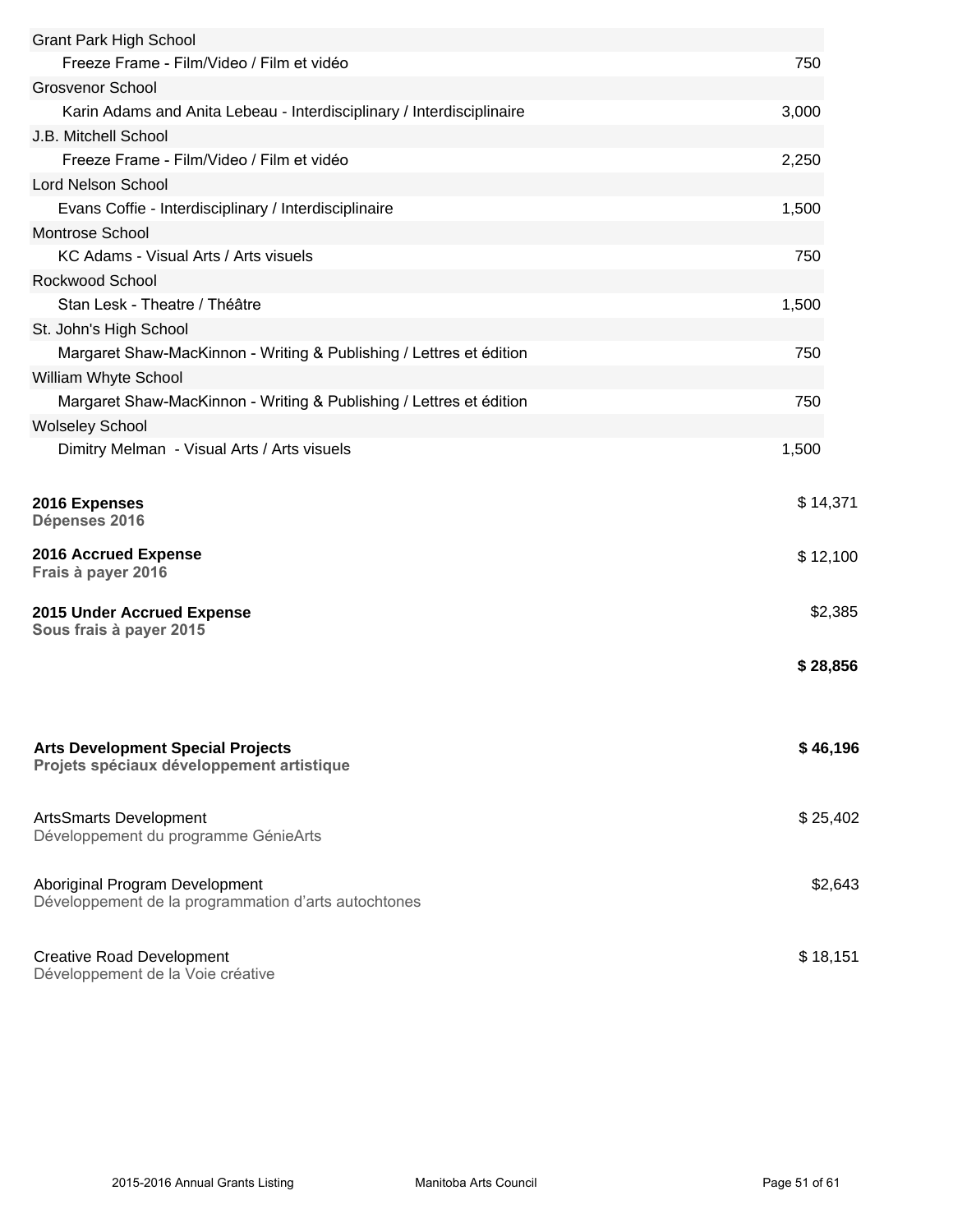| Program:<br>Programme:                     | <b>ArtsSmarts I</b><br>GénieArts I             |                               |                                         |                            |                                       |
|--------------------------------------------|------------------------------------------------|-------------------------------|-----------------------------------------|----------------------------|---------------------------------------|
| Deadline:<br>Date limite:                  | March 31, 2016<br>31 mars 2016                 |                               |                                         |                            |                                       |
| <b>ASSESSOR(S)</b><br><b>ÉVALUATEUR(S)</b> |                                                |                               |                                         |                            |                                       |
| Leanne Foley                               | Winnipeg                                       |                               |                                         |                            |                                       |
| <b>Discipline:</b><br><b>Discipline:</b>   | <b>Visual Arts</b><br>Arts visuels             | Applications<br>Demandes<br>6 | Requested<br>Montant demandé<br>\$6,800 | Awards<br>Subventions<br>6 | Awarded<br>Montant accordé<br>\$6,800 |
|                                            | <b>RECIPIENT(S)</b><br><b>RÉCIPIENDAIRE(S)</b> |                               | <b>AWARDED</b><br>MONTANT ACCORDÉ       |                            |                                       |
|                                            | Alexander School                               |                               | 1,200                                   |                            |                                       |
|                                            | <b>Highbury School</b>                         |                               | 1,000                                   |                            |                                       |
|                                            | <b>Holy Ghost School</b>                       |                               | 1,200                                   |                            |                                       |
|                                            | Maples Collegiate Institute                    |                               | 1,200                                   |                            |                                       |
|                                            | New Era School                                 |                               | 1,200                                   |                            |                                       |
|                                            | Steinbach Christian School                     |                               | 1,000                                   |                            |                                       |
| <b>Discipline:</b><br><b>Discipline:</b>   | Writing & Publishing<br>Lettres et édition     | Applications<br>Demandes<br>1 | Requested<br>Montant demandé<br>\$1,000 | Awards<br>Subventions<br>0 |                                       |
| Discipline:<br><b>Discipline:</b>          | Interdisciplinary<br>Interdisciplinaire        | Applications<br>Demandes<br>8 | Requested<br>Montant demandé<br>\$8,950 | Awards<br>Subventions<br>8 | Awarded<br>Montant accordé<br>\$8,950 |
|                                            | <b>RECIPIENT(S)</b><br><b>RÉCIPIENDAIRE(S)</b> |                               | AWARDED<br>MONTANT ACCORDÉ              |                            |                                       |
|                                            | Andrew Mynarski V.C. School                    |                               | 1,200                                   |                            |                                       |
|                                            | Argyle Alternative High School                 |                               | 1,200                                   |                            |                                       |
|                                            | <b>Garden City Collegiate</b>                  |                               | 550                                     |                            |                                       |
|                                            | Hamiota Collegiate                             |                               | 1,200                                   |                            |                                       |
|                                            | Lord Nelson School                             |                               | 1,200                                   |                            |                                       |
|                                            | Many Faces Education Centre                    |                               | 1,200                                   |                            |                                       |
|                                            | Miniota School                                 |                               | 1,200                                   |                            |                                       |
|                                            | <b>Whitemouth School</b>                       |                               | 1,200                                   |                            |                                       |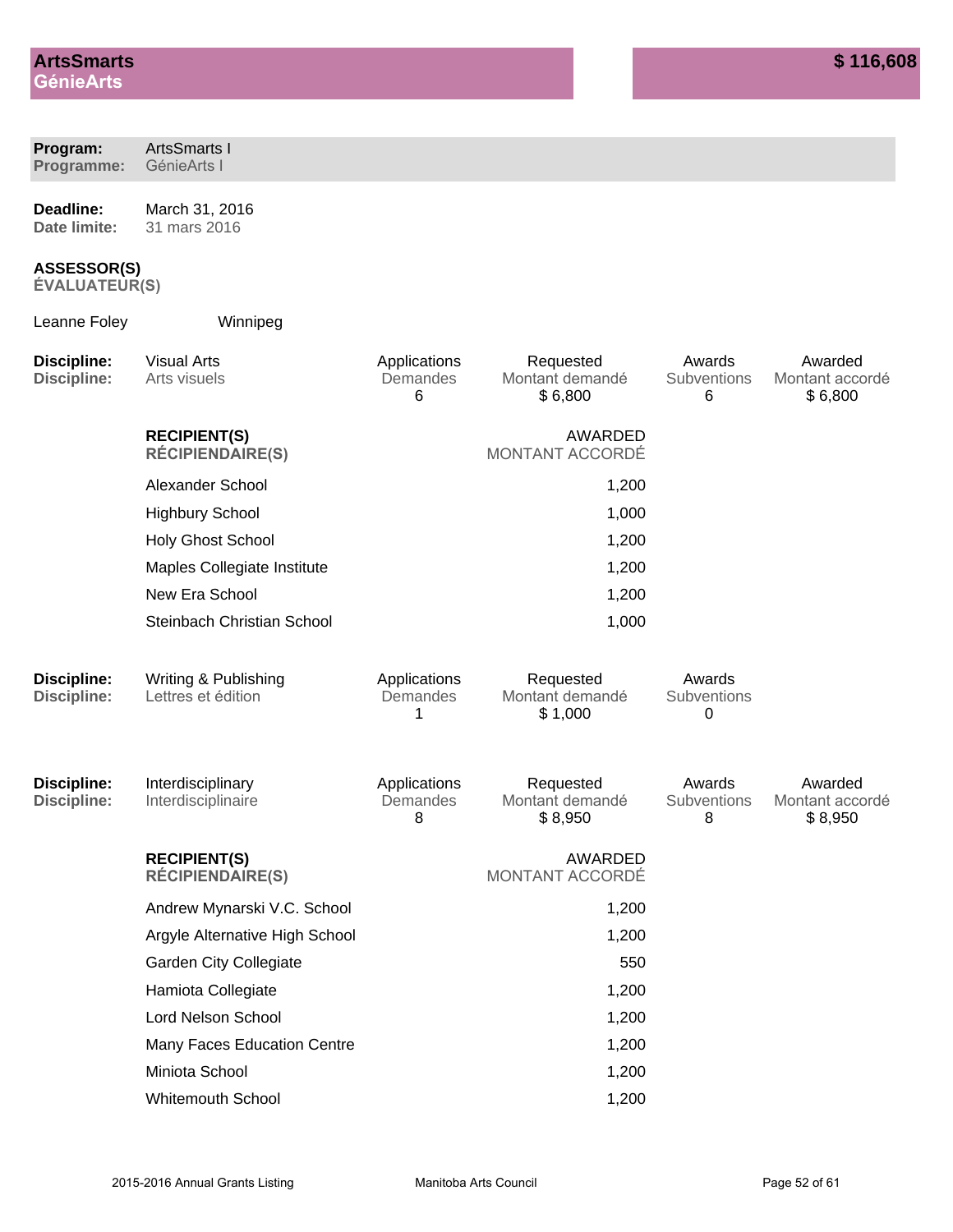| Program:<br>Programme:              | <b>ArtsSmarts II</b><br>GénieArts II             |                             |                                   |                                           |                             |                                         |
|-------------------------------------|--------------------------------------------------|-----------------------------|-----------------------------------|-------------------------------------------|-----------------------------|-----------------------------------------|
| Deadline:<br>Date limite:           | April 15, 2015<br>15 avril 2015                  |                             |                                   |                                           |                             |                                         |
| <b>ASSESSOR(S)</b><br>ÉVALUATEUR(S) |                                                  |                             |                                   |                                           |                             |                                         |
| Carolyn Gray                        |                                                  | Portage la<br>Prairie       |                                   |                                           |                             |                                         |
| Natasha Halayda                     |                                                  | Winnipeg                    |                                   |                                           |                             |                                         |
| <b>Brenna George</b>                |                                                  | Winnipeg                    |                                   |                                           |                             |                                         |
| <b>Pauline Broderick</b>            |                                                  | Winnipeg                    |                                   |                                           |                             |                                         |
| Discipline:<br>Discipline:          | Interdisciplinary<br>Interdisciplinaire          |                             | Applications<br>Demandes<br>24    | Requested<br>Montant demandé<br>\$132,108 | Awards<br>Subventions<br>17 | Awarded<br>Montant accordé<br>\$100,858 |
|                                     | <b>RECIPIENT(S)</b><br><b>RÉCIPIENDAIRE(S)</b>   |                             | AWARDED<br><b>MONTANT ACCORDÉ</b> |                                           |                             |                                         |
|                                     | <b>Behavioural Health Foundation K-12 School</b> |                             |                                   | 10,000                                    |                             |                                         |
|                                     | Darwin School                                    |                             |                                   | 3,700                                     |                             |                                         |
|                                     | <b>Deloraine School</b>                          |                             |                                   | 4,105                                     |                             |                                         |
|                                     | H.S. Paul School                                 |                             |                                   | 5,000                                     |                             |                                         |
|                                     |                                                  | Hapnot Collegiate Institute |                                   | 9,065                                     |                             |                                         |
|                                     | Kildonan-East Collegiate                         |                             |                                   | 2,500                                     |                             |                                         |
|                                     | Manitou Elementary School                        |                             |                                   | 10,000                                    |                             |                                         |
|                                     | Ralph Brown School                               |                             |                                   | 5,000                                     |                             |                                         |
|                                     | Rapid City School                                |                             |                                   | 3,560                                     |                             |                                         |
|                                     | René Deleurme Centre                             |                             |                                   | 8,200                                     |                             |                                         |
|                                     | <b>Ruth Betts Community School</b>               |                             | 2,500                             |                                           |                             |                                         |
|                                     | St. John's High School                           |                             | 5,000                             |                                           |                             |                                         |
|                                     | Strathcona School                                |                             | 5,000                             |                                           |                             |                                         |
|                                     | University of Winnipeg Collegiate                |                             |                                   | 8,300                                     |                             |                                         |
|                                     |                                                  | École Powerview School      |                                   | 5,320                                     |                             |                                         |
|                                     |                                                  | École Tuxedo Park           |                                   | 8,428                                     |                             |                                         |
|                                     |                                                  | École Viscount Alexander    |                                   | 5,180                                     |                             |                                         |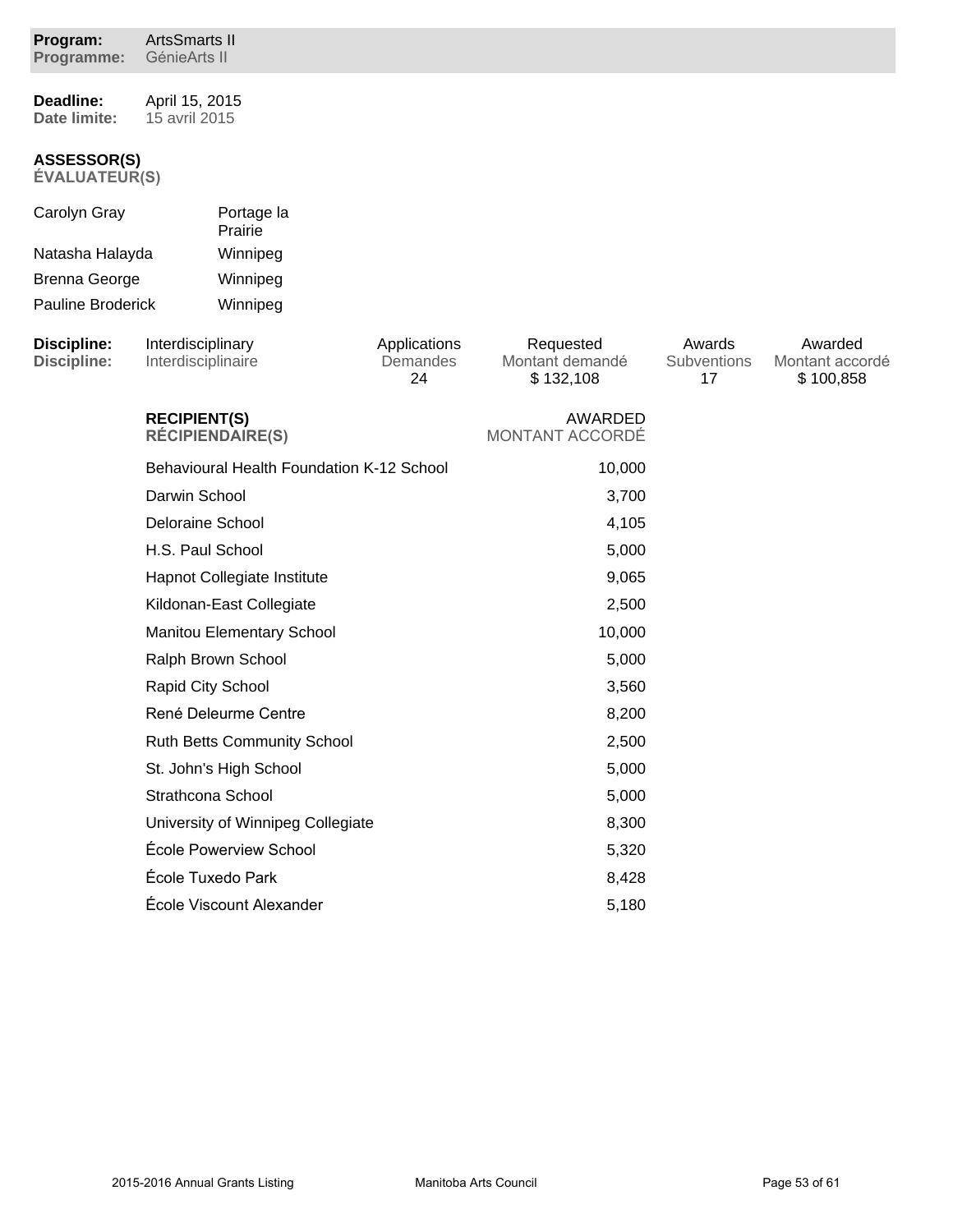### **Bridges Passerelles**

## **Aboriginal Arts Programs**

**Programmes des arts autochtones**

**\$ 60,000**

Awarded Montant accordé \$ 7,500

Awarded Montant accordé \$ 7,500

Awarded Montant accordé \$ 7,500

**Program: Programme:** Aboriginal Arts Creative Development Développement créatif des arts autochtones

**Deadline: Date limite:**

September 25, 2015 25 septembre 2015

**Discipline: Discipline:** 

Music Musique

Applications **Demandes** 3

Applications **Demandes** 3

Applications **Demandes** 1

**RECIPIENT(S) RÉCIPIENDAIRE(S)** 

Leonard Sumner 7,500

**Discipline: Discipline:** 

Arts visuels

**RECIPIENT(S) RÉCIPIENDAIRE(S)** 

KC Adams 7,500

Visual Arts

**Discipline: Discipline:**  Film/Video Film et vidéo

> **RECIPIENT(S) RÉCIPIENDAIRE(S)**

Ryan McMahon 7,500

**Discipline: Discipline:**  Writing & Publishing Lettres et édition

**RECIPIENT(S)**

**RÉCIPIENDAIRE(S)** 

David Robertson 7,500

Applications **Demandes** 2

Requested Montant demandé \$ 15,000

Requested Montant demandé \$ 17,500

MONTANT ACCORDÉ

Requested Montant demandé \$ 12,500

MONTANT ACCORDÉ

Requested Montant demandé \$ 7,500

MONTANT ACCORDÉ

AWARDED

AWARDED

AWARDED

Awards **Subventions** 1

Awards **Subventions** 1

Awards **Subventions** 1

Awards **Subventions** 1

> Awarded Montant accordé \$ 7,500

AWARDED MONTANT ACCORDÉ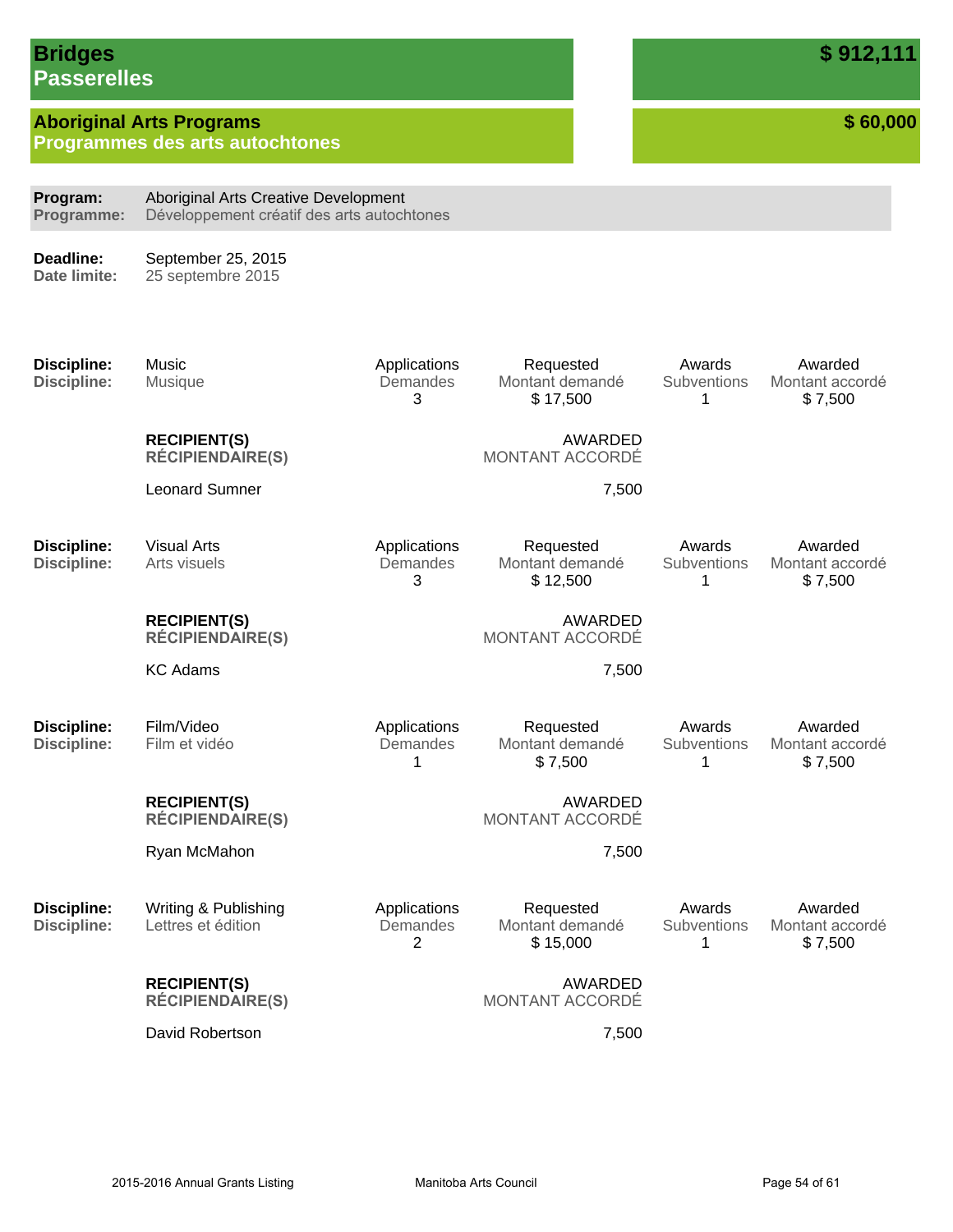| Discipline:<br><b>Discipline:</b> | Interdisciplinary<br>Interdisciplinaire        | Applications<br><b>Demandes</b><br>5 | Requested<br>Montant demandé<br>\$32,500 | Awards<br><b>Subventions</b><br>4 | Awarded<br>Montant accordé<br>\$30,000 |
|-----------------------------------|------------------------------------------------|--------------------------------------|------------------------------------------|-----------------------------------|----------------------------------------|
|                                   | <b>RECIPIENT(S)</b><br><b>RÉCIPIENDAIRE(S)</b> |                                      | AWARDED<br>MONTANT ACCORDÉ               |                                   |                                        |
|                                   | Don Amero                                      |                                      | 7,500                                    |                                   |                                        |
|                                   | Jaime Drew                                     |                                      | 7,500                                    |                                   |                                        |
|                                   | Joanne Soldier                                 |                                      | 7,500                                    |                                   |                                        |
|                                   | Vince Fontaine                                 |                                      | 7,500                                    |                                   |                                        |
|                                   |                                                |                                      |                                          |                                   |                                        |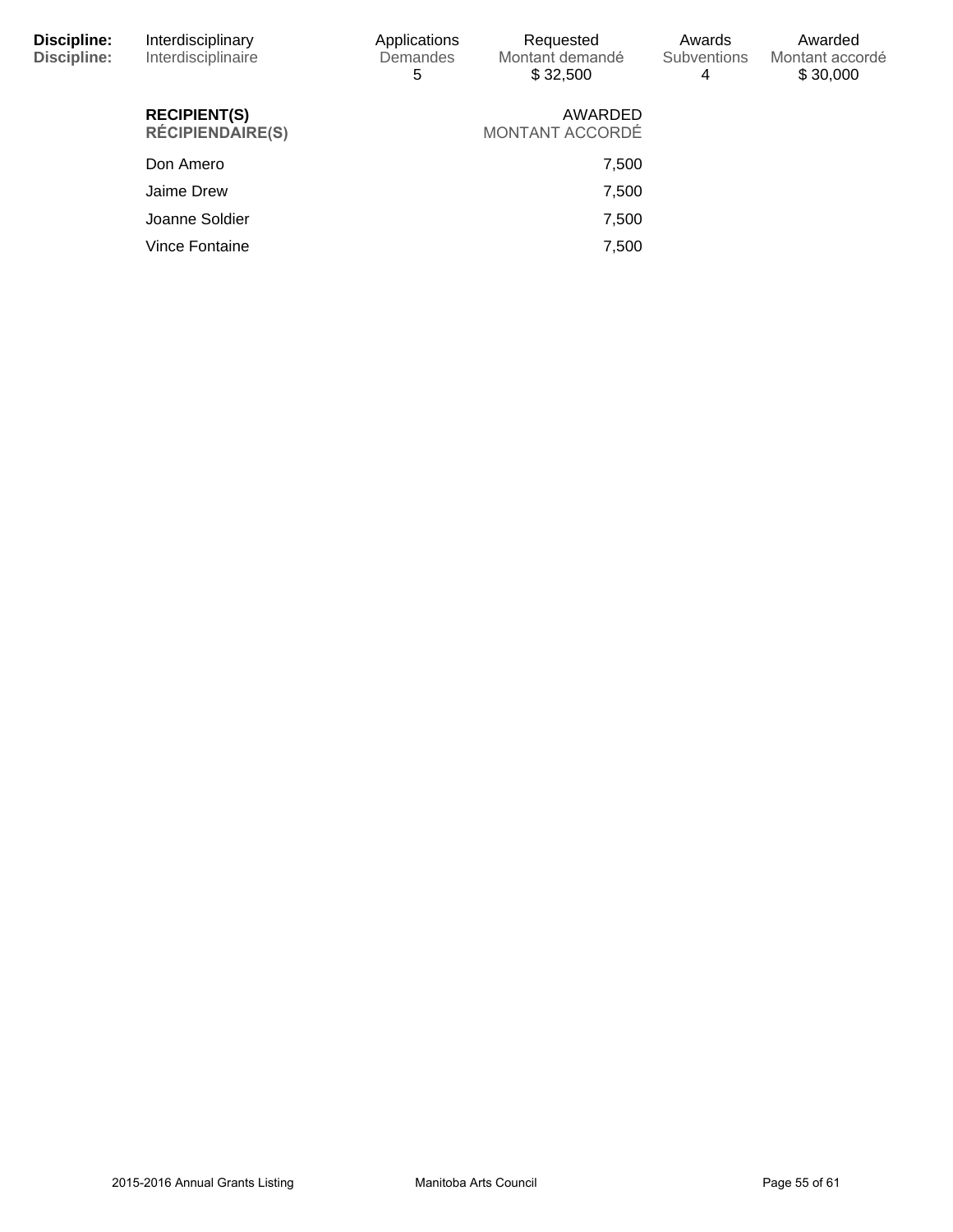### **Management & Governance Gestion et gouvernance**

| Program:<br>Programme:                   | Management & Governance<br>Gestion et gouvernance       |                                            |                                          |                                         |                                        |  |  |  |  |
|------------------------------------------|---------------------------------------------------------|--------------------------------------------|------------------------------------------|-----------------------------------------|----------------------------------------|--|--|--|--|
| Deadline:<br>Date limite:                | April 10, 2015<br>10 avril 2015                         |                                            |                                          |                                         |                                        |  |  |  |  |
| ASSESSOR(S)<br><b>ÉVALUATEUR(S)</b>      |                                                         |                                            |                                          |                                         |                                        |  |  |  |  |
| Ryan Black                               | Winnipeg                                                |                                            |                                          |                                         |                                        |  |  |  |  |
| Rose Passante                            | Winnipeg                                                |                                            |                                          |                                         |                                        |  |  |  |  |
| Dana Kletke                              | Winnipeg                                                |                                            |                                          |                                         |                                        |  |  |  |  |
| <b>Discipline:</b><br><b>Discipline:</b> | Music<br>Musique                                        | Applications<br>Demandes<br>1              | Requested<br>Montant demandé<br>\$10,000 | Awards<br>Subventions<br>0              |                                        |  |  |  |  |
| <b>Discipline:</b><br><b>Discipline:</b> | Theatre<br>Théâtre                                      | Applications<br>Demandes<br>2              | Requested<br>Montant demandé<br>\$12,500 | Awards<br>Subventions<br>1              | Awarded<br>Montant accordé<br>\$5,000  |  |  |  |  |
|                                          | <b>RECIPIENT(S)</b><br><b>RÉCIPIENDAIRE(S)</b>          |                                            | AWARDED<br>MONTANT ACCORDÉ               |                                         |                                        |  |  |  |  |
|                                          | Manitoba Association of Playwrights Inc.                |                                            | 5,000                                    |                                         |                                        |  |  |  |  |
| <b>Discipline:</b><br><b>Discipline:</b> | <b>Visual Arts</b><br>Arts visuels                      | Applications<br>Demandes<br>2              | Requested<br>Montant demandé<br>\$15,000 | Awards<br>Subventions<br>2              | Awarded<br>Montant accordé<br>\$14,000 |  |  |  |  |
|                                          | <b>RECIPIENT(S)</b><br><b>RÉCIPIENDAIRE(S)</b>          |                                            | <b>AWARDED</b><br>MONTANT ACCORDÉ        |                                         |                                        |  |  |  |  |
|                                          | Plug In Inc. (Plug In Institute of Contemporary<br>Art) |                                            | 7,000                                    |                                         |                                        |  |  |  |  |
|                                          | Winnipeg Film Group                                     |                                            | 7,000                                    |                                         |                                        |  |  |  |  |
| <b>Discipline:</b><br><b>Discipline:</b> | Interdisciplinary<br>Interdisciplinaire                 | Applications<br>Demandes<br>$\overline{2}$ | Requested<br>Montant demandé<br>\$12,800 | Awards<br>Subventions<br>$\overline{2}$ | Awarded<br>Montant accordé<br>\$6,000  |  |  |  |  |
|                                          | <b>RECIPIENT(S)</b><br><b>RÉCIPIENDAIRE(S)</b>          |                                            | AWARDED<br>MONTANT ACCORDÉ               |                                         |                                        |  |  |  |  |
|                                          | Manito Ahbee Festival Inc                               |                                            | 3,000                                    |                                         |                                        |  |  |  |  |
|                                          | Pembina Hills Arts Council Inc.                         |                                            | 3,000                                    |                                         |                                        |  |  |  |  |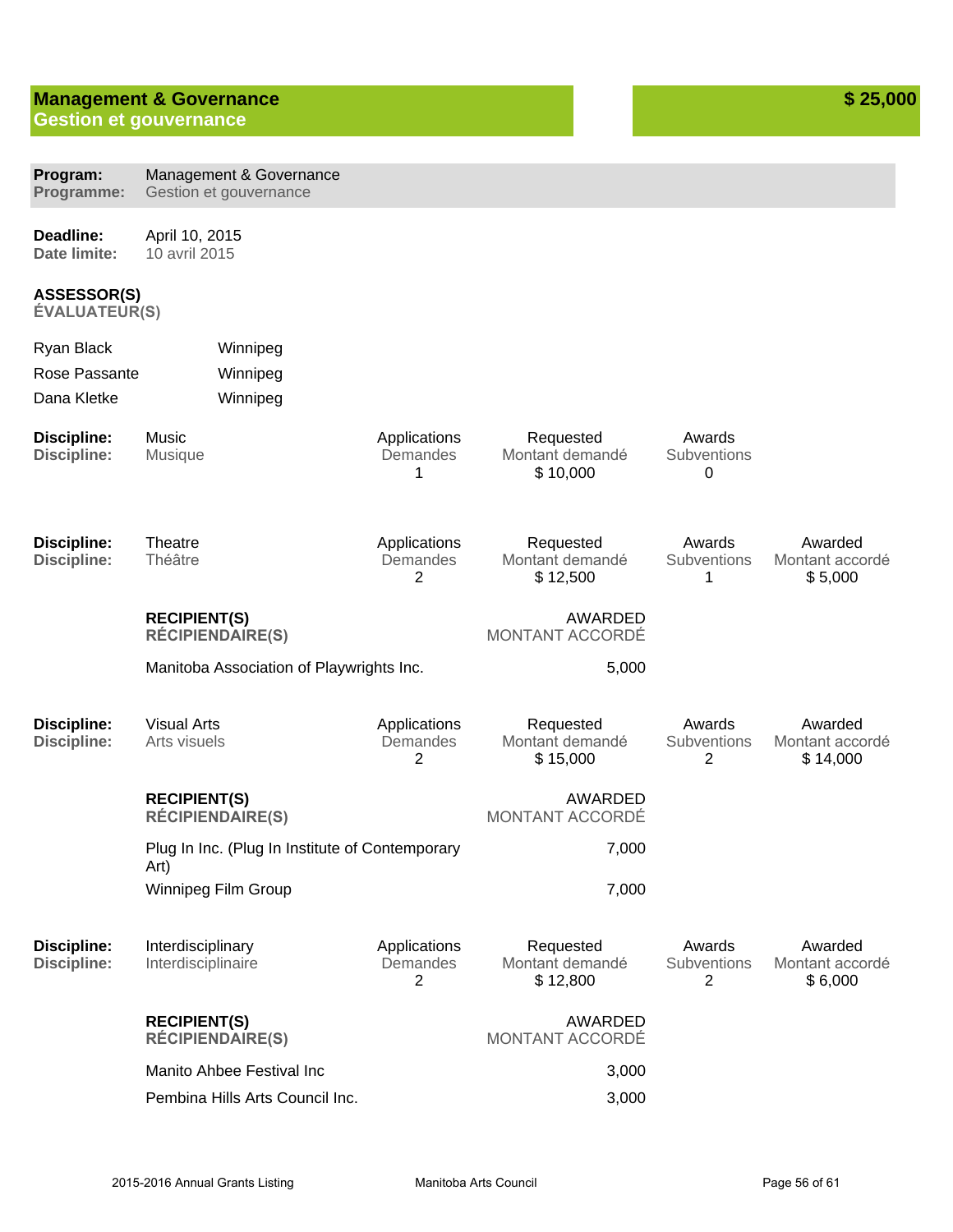|                                          |                                                | <b>Artist in the Community Residency</b><br>Artiste en résidence dans la communauté |                               |                                          |                            | \$81,543                               |
|------------------------------------------|------------------------------------------------|-------------------------------------------------------------------------------------|-------------------------------|------------------------------------------|----------------------------|----------------------------------------|
|                                          |                                                |                                                                                     |                               |                                          |                            |                                        |
| Program:<br>Programme:                   |                                                | Artist in the Community<br>Artiste dans la communauté                               |                               |                                          |                            |                                        |
| Deadline:<br>Date limite:                | March 25, 2015<br>25 mars 2015                 |                                                                                     |                               |                                          |                            |                                        |
| ASSESSOR(S)<br><b>ÉVALUATEUR(S)</b>      |                                                |                                                                                     |                               |                                          |                            |                                        |
| Jocelyne Baribeau                        |                                                | Winnipeg                                                                            |                               |                                          |                            |                                        |
| Benjamin Funk                            |                                                | Winnipeg                                                                            |                               |                                          |                            |                                        |
| <b>Susan Dupuis</b>                      |                                                | <b>Brandon</b>                                                                      |                               |                                          |                            |                                        |
| Jordan Miller                            |                                                | Winnipeg                                                                            |                               |                                          |                            |                                        |
| <b>Trevor Surgenor</b>                   |                                                | <b>Brandon</b>                                                                      |                               |                                          |                            |                                        |
| <b>Discipline:</b><br><b>Discipline:</b> | Music<br><b>Musique</b>                        |                                                                                     | Applications<br>Demandes<br>6 | Requested<br>Montant demandé<br>\$48,138 | Awards<br>Subventions<br>2 | Awarded<br>Montant accordé<br>\$20,000 |
|                                          | <b>RECIPIENT(S)</b><br><b>RÉCIPIENDAIRE(S)</b> |                                                                                     |                               | <b>AWARDED</b><br>MONTANT ACCORDÉ        |                            |                                        |
| Jazz Winnipeg Inc.                       |                                                |                                                                                     |                               |                                          | 10,000                     |                                        |
|                                          |                                                | The West End Cultural Centre                                                        |                               |                                          | 10,000                     |                                        |
| <b>Discipline:</b><br><b>Discipline:</b> | Theatre<br>Théâtre                             |                                                                                     | Applications<br>Demandes<br>4 | Requested<br>Montant demandé<br>\$37,500 | Awards<br>Subventions<br>1 | Awarded<br>Montant accordé<br>\$7,500  |
|                                          | <b>RECIPIENT(S)</b><br><b>RÉCIPIENDAIRE(S)</b> |                                                                                     |                               | AWARDED<br>MONTANT ACCORDÉ               |                            |                                        |
|                                          |                                                | La Maison Gabrielle-Roy                                                             |                               |                                          | 7,500                      |                                        |
| <b>Discipline:</b><br><b>Discipline:</b> | <b>Visual Arts</b><br>Arts visuels             |                                                                                     | Applications<br>Demandes<br>3 | Requested<br>Montant demandé<br>\$22,621 | Awards<br>Subventions<br>0 |                                        |
| <b>Discipline:</b><br><b>Discipline:</b> | Film/Video<br>Film et vidéo                    |                                                                                     | Applications<br>Demandes<br>1 | Requested<br>Montant demandé<br>\$9,144  | Awards<br>Subventions<br>1 | Awarded<br>Montant accordé<br>\$9,144  |
|                                          | <b>RECIPIENT(S)</b><br><b>RÉCIPIENDAIRE(S)</b> |                                                                                     |                               | <b>AWARDED</b><br>MONTANT ACCORDÉ        |                            |                                        |
|                                          |                                                | Ndinawemaaganag Endaawaad Inc.                                                      |                               |                                          | 9,144                      |                                        |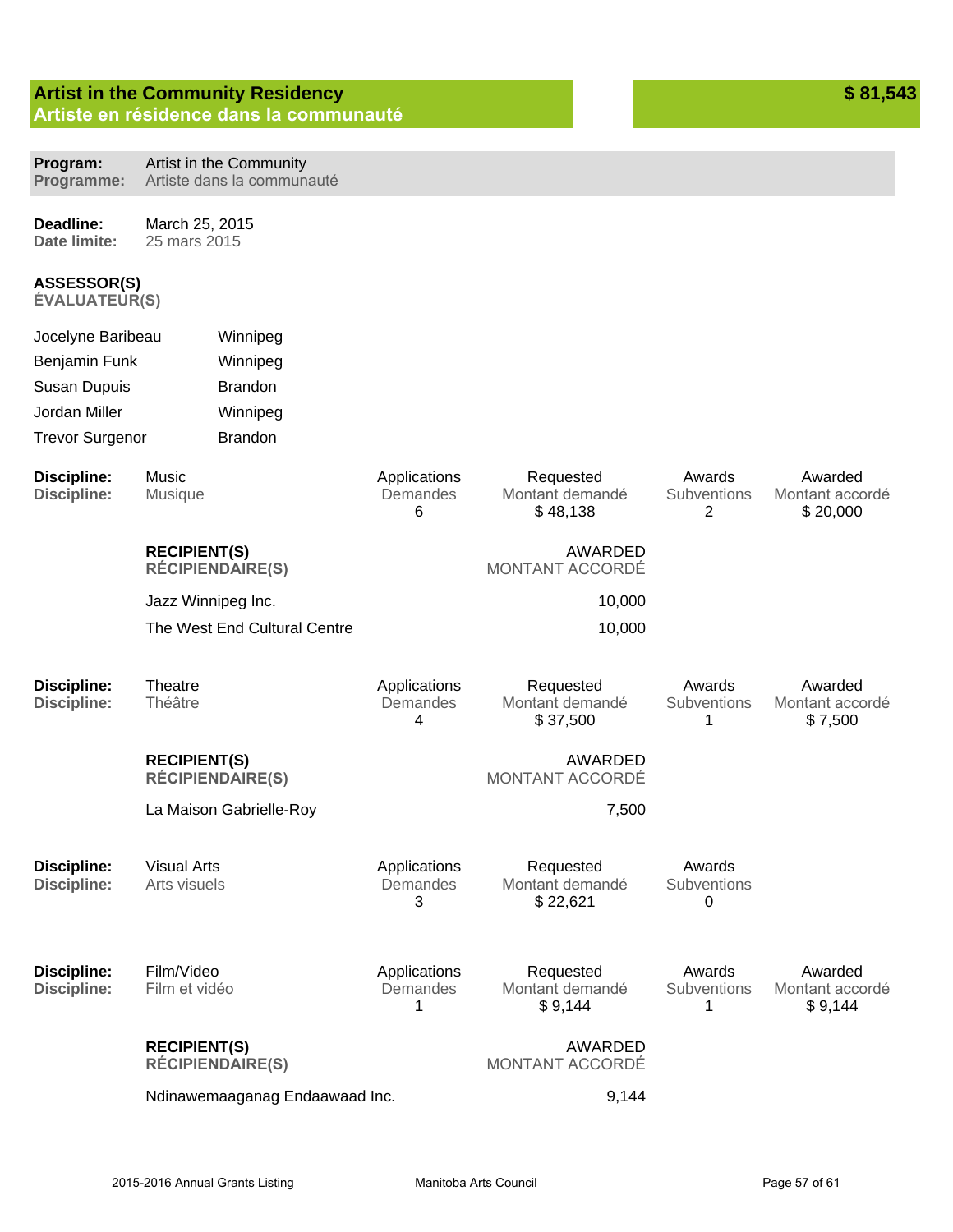| Discipline:<br>Discipline: | Writing & Publishing<br>Lettres et édition             | Applications<br>Demandes      | Requested<br>Montant demandé<br>\$10,000 | Awards<br><b>Subventions</b>      | Awarded<br>Montant accordé<br>\$10,000 |
|----------------------------|--------------------------------------------------------|-------------------------------|------------------------------------------|-----------------------------------|----------------------------------------|
|                            | <b>RECIPIENT(S)</b><br><b>RÉCIPIENDAIRE(S)</b>         |                               | AWARDED<br>MONTANT ACCORDÉ               |                                   |                                        |
|                            | The Pas Regional Library                               |                               | 10,000                                   |                                   |                                        |
| Discipline:<br>Discipline: | Interdisciplinary<br>Interdisciplinaire                | Applications<br>Demandes<br>8 | Requested<br>Montant demandé<br>\$78,975 | Awards<br><b>Subventions</b><br>4 | Awarded<br>Montant accordé<br>\$34,899 |
|                            | <b>RECIPIENT(S)</b><br><b>RÉCIPIENDAIRE(S)</b>         |                               | AWARDED<br>MONTANT ACCORDÉ               |                                   |                                        |
|                            | Art City Inc.                                          |                               | 10,000                                   |                                   |                                        |
|                            | Artists in Healthcare Manitoba Inc.                    |                               | 10,000                                   |                                   |                                        |
|                            | Misericordia Health Centre                             |                               | 5,424                                    |                                   |                                        |
|                            | Society for Manitobans with Disabilities Inc.<br>(SMD) |                               | 9,475                                    |                                   |                                        |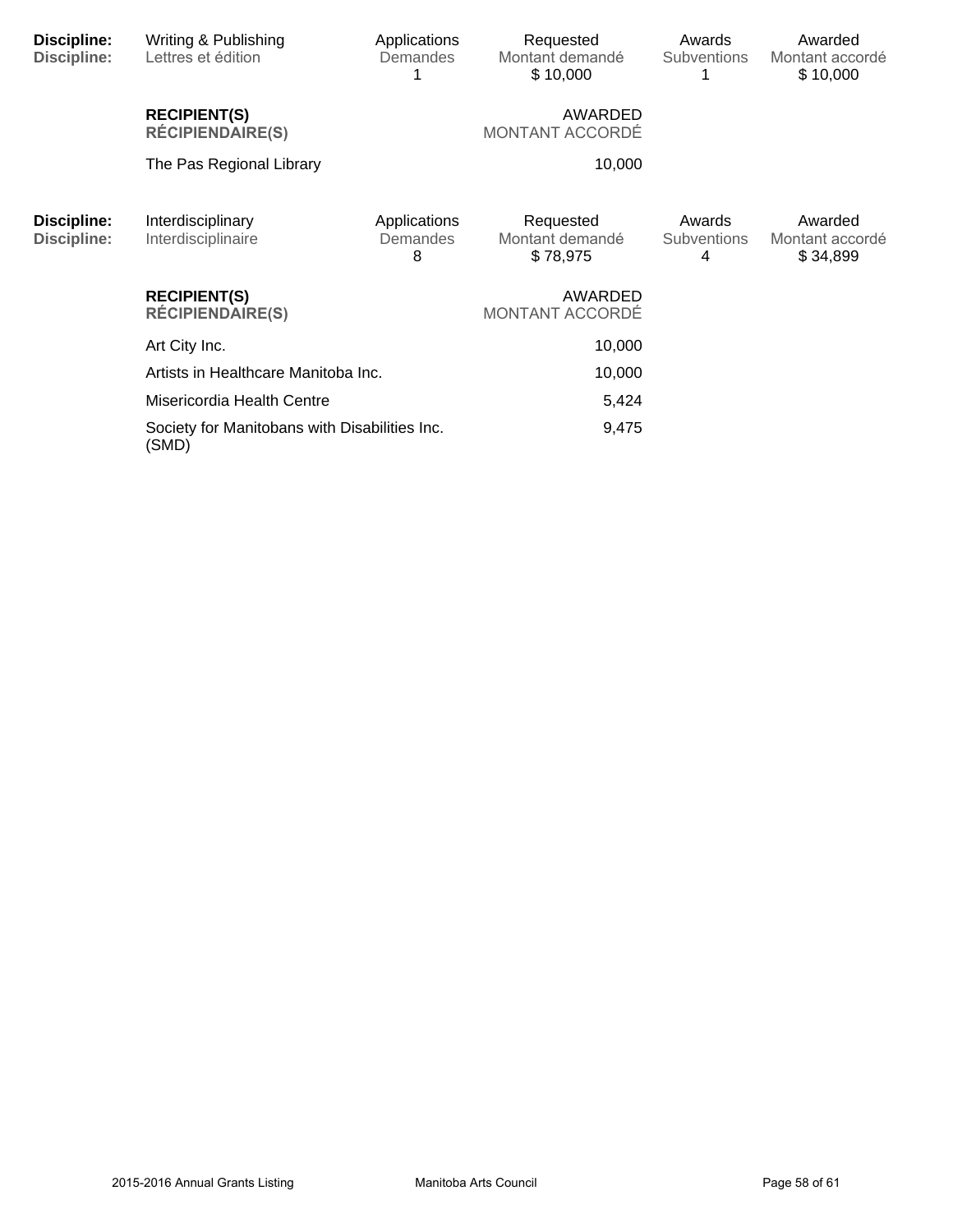# **Community Connections & Access**

**Liaisons communautaires et accès** 

| Program:<br>Programme:                     | <b>Community Connections &amp; Access</b><br>Liaisons communautaires et accès |                                            |                               |                                          |                            |                                        |
|--------------------------------------------|-------------------------------------------------------------------------------|--------------------------------------------|-------------------------------|------------------------------------------|----------------------------|----------------------------------------|
| Deadline:<br>Date limite:                  |                                                                               | March 25, 2015<br>25 mars 2015             |                               |                                          |                            |                                        |
| <b>ASSESSOR(S)</b><br><b>ÉVALUATEUR(S)</b> |                                                                               |                                            |                               |                                          |                            |                                        |
| <b>Susan Dupuis</b>                        |                                                                               | <b>Brandon</b>                             |                               |                                          |                            |                                        |
| <b>Trevor Surgenor</b>                     |                                                                               | <b>Brandon</b>                             |                               |                                          |                            |                                        |
| Jordan Miller                              |                                                                               | Winnipeg                                   |                               |                                          |                            |                                        |
| Jocelyne Baribeau                          |                                                                               | Winnipeg                                   |                               |                                          |                            |                                        |
| <b>Benjamin Funk</b>                       |                                                                               | Winnipeg                                   |                               |                                          |                            |                                        |
| <b>Discipline:</b><br><b>Discipline:</b>   | Dance<br>Danse                                                                |                                            | Applications<br>Demandes<br>2 | Requested<br>Montant demandé<br>\$15,000 | Awards<br>Subventions<br>0 |                                        |
| <b>Discipline:</b><br><b>Discipline:</b>   | Music<br>Musique                                                              |                                            | Applications<br>Demandes<br>6 | Requested<br>Montant demandé<br>\$46,347 | Awards<br>Subventions<br>3 | Awarded<br>Montant accordé<br>\$22,500 |
|                                            | <b>RECIPIENT(S)</b>                                                           | <b>RÉCIPIENDAIRE(S)</b>                    |                               | <b>AWARDED</b><br>MONTANT ACCORDÉ        |                            |                                        |
|                                            |                                                                               | Chamber Orchestra Without Borders (MUSAIC) |                               | 10,000                                   |                            |                                        |
|                                            | James Rosso                                                                   |                                            |                               | 2,500                                    |                            |                                        |
|                                            | Manitoba Music                                                                |                                            |                               | 10,000                                   |                            |                                        |
| <b>Discipline:</b><br><b>Discipline:</b>   | Theatre<br>Théâtre                                                            |                                            | Applications<br>Demandes<br>1 | Requested<br>Montant demandé<br>\$10,000 | Awards<br>Subventions<br>1 | Awarded<br>Montant accordé<br>\$10,000 |
|                                            | <b>RECIPIENT(S)</b>                                                           | <b>RÉCIPIENDAIRE(S)</b>                    |                               | AWARDED<br>MONTANT ACCORDÉ               |                            |                                        |
|                                            | 100 Decibels                                                                  |                                            |                               | 10,000                                   |                            |                                        |
| <b>Discipline:</b><br><b>Discipline:</b>   | <b>Visual Arts</b><br>Arts visuels                                            |                                            | Applications<br>Demandes<br>4 | Requested<br>Montant demandé<br>\$30,000 | Awards<br>Subventions<br>2 | Awarded<br>Montant accordé<br>\$15,000 |
|                                            | <b>RECIPIENT(S)</b>                                                           | <b>RÉCIPIENDAIRE(S)</b>                    |                               | AWARDED<br>MONTANT ACCORDÉ               |                            |                                        |
|                                            | Arts & Disability Network Manitoba                                            |                                            |                               | 10,000                                   |                            |                                        |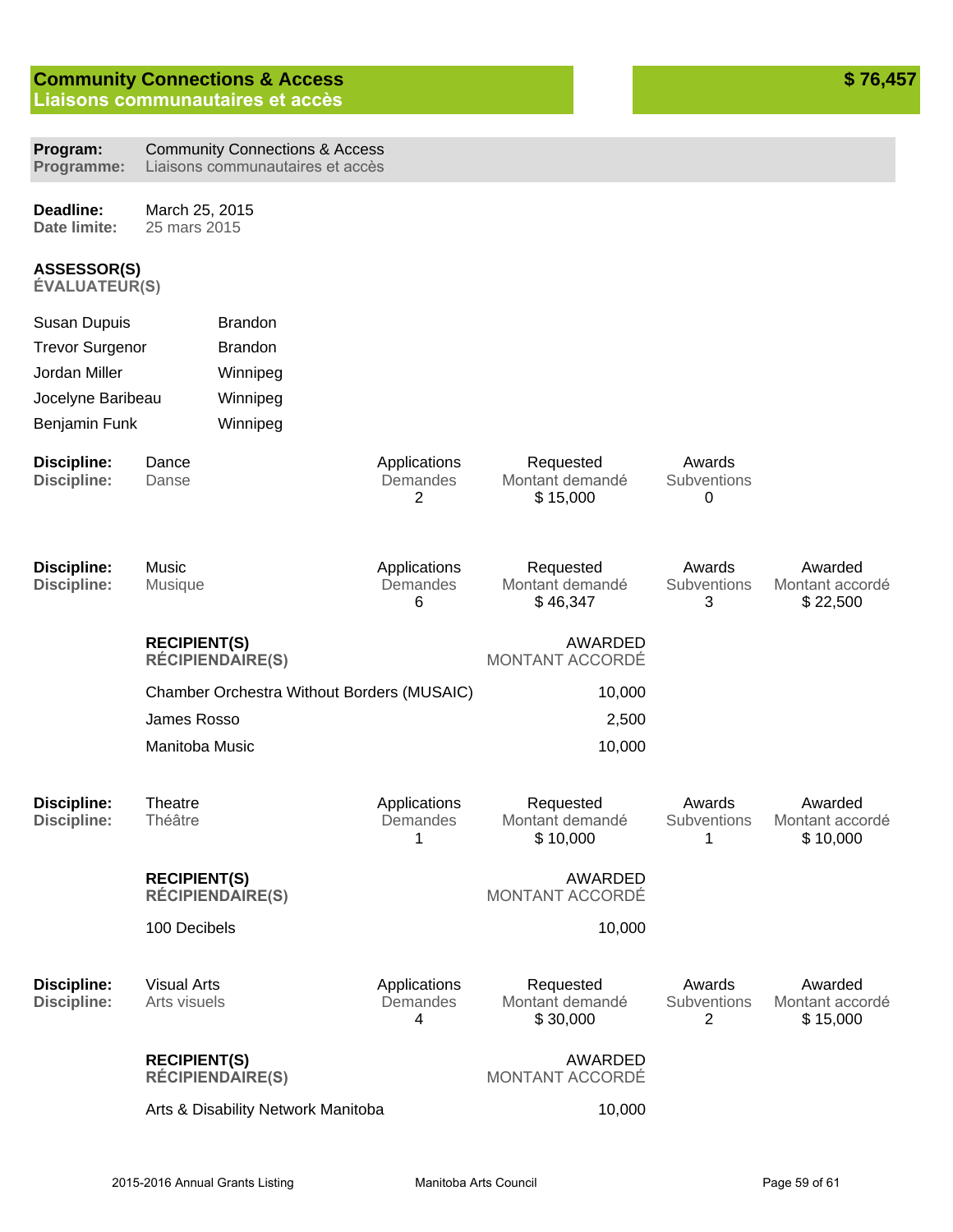| <b>Discipline:</b><br><b>Discipline:</b>      | Film/Video<br>Film et vidéo                    | Applications<br>Demandes<br>2 | Requested<br>Montant demandé<br>\$20,800 | Awards<br>Subventions      | Awarded<br>Montant accordé<br>\$10,000 |
|-----------------------------------------------|------------------------------------------------|-------------------------------|------------------------------------------|----------------------------|----------------------------------------|
|                                               | <b>RECIPIENT(S)</b><br><b>RÉCIPIENDAIRE(S)</b> |                               | AWARDED<br>MONTANT ACCORDÉ               |                            |                                        |
|                                               | Manitoba Cultural Society of the Deaf          |                               | 10,000                                   |                            |                                        |
| <b>Discipline:</b><br><b>Discipline:</b>      | Interdisciplinary<br>Interdisciplinaire        | Applications<br>Demandes<br>8 | Requested<br>Montant demandé<br>\$70,653 | Awards<br>Subventions<br>2 | Awarded<br>Montant accordé<br>\$18,957 |
|                                               | <b>RECIPIENT(S)</b><br><b>RÉCIPIENDAIRE(S)</b> |                               | AWARDED<br>MONTANT ACCORDÉ               |                            |                                        |
|                                               | Art Kitchen                                    |                               | 8,957                                    |                            |                                        |
|                                               | Artbeat Studio Inc.                            |                               | 10,000                                   |                            |                                        |
|                                               |                                                |                               |                                          |                            |                                        |
| <b>Pilot Projects</b><br><b>Projets Pilot</b> |                                                |                               |                                          |                            | \$8,375                                |

**Program: Programme:** Strengthening Rural Arts Organizations Pilot Project Renforcer les organismes artistiques ruraux

**Deadline: Date limite:** January 15, 2016 15 janvier 2016

| Discipline:<br>Discipline: | Interdisciplinary<br>Interdisciplinaire        | Applications<br>Demandes<br>6 | Requested<br>Montant demandé<br>\$8.375 | Awards<br><b>Subventions</b><br>5 | Awarded<br>Montant accordé<br>\$8,375 |
|----------------------------|------------------------------------------------|-------------------------------|-----------------------------------------|-----------------------------------|---------------------------------------|
|                            | <b>RECIPIENT(S)</b><br><b>RÉCIPIENDAIRE(S)</b> |                               | AWARDED<br><b>MONTANT ACCORDÉ</b>       |                                   |                                       |
|                            | Golden Prairie Arts Council                    |                               | 1,592                                   |                                   |                                       |
|                            | Portage and District Arts Council Inc.         |                               | 1,600                                   |                                   |                                       |
|                            | Prairie Debut Inc.                             |                               | 1,648                                   |                                   |                                       |
|                            | Steinbach Arts Council Inc.                    |                               | 1,570                                   |                                   |                                       |
|                            | Winkler Arts and Culture Inc.                  |                               | 1,965                                   |                                   |                                       |